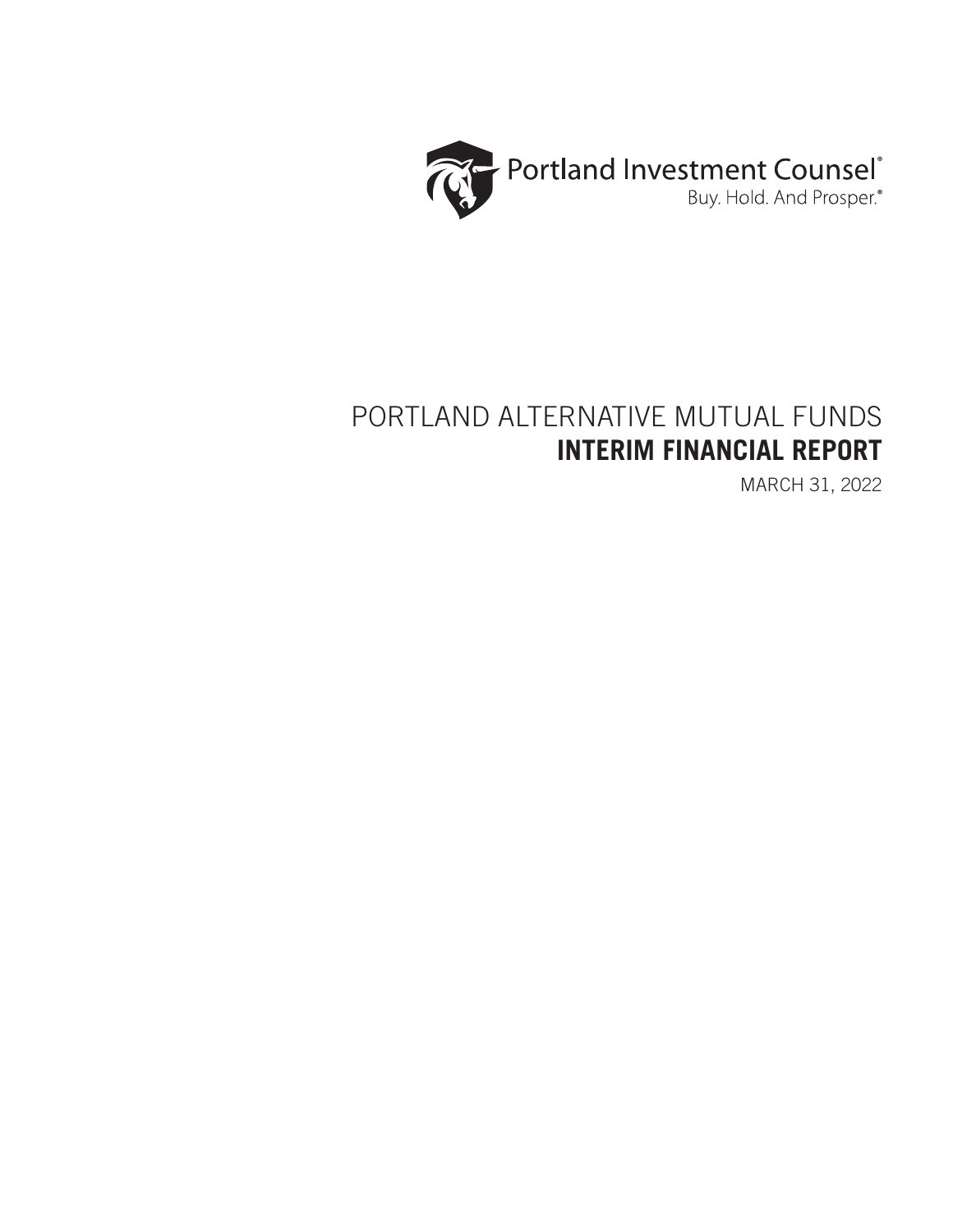# PORTLAND ALTERNATIVE MUTUAL FUNDS **INTERIM FINANCIAL REPORT**

MARCH 31, 2022

## **Table of Contents**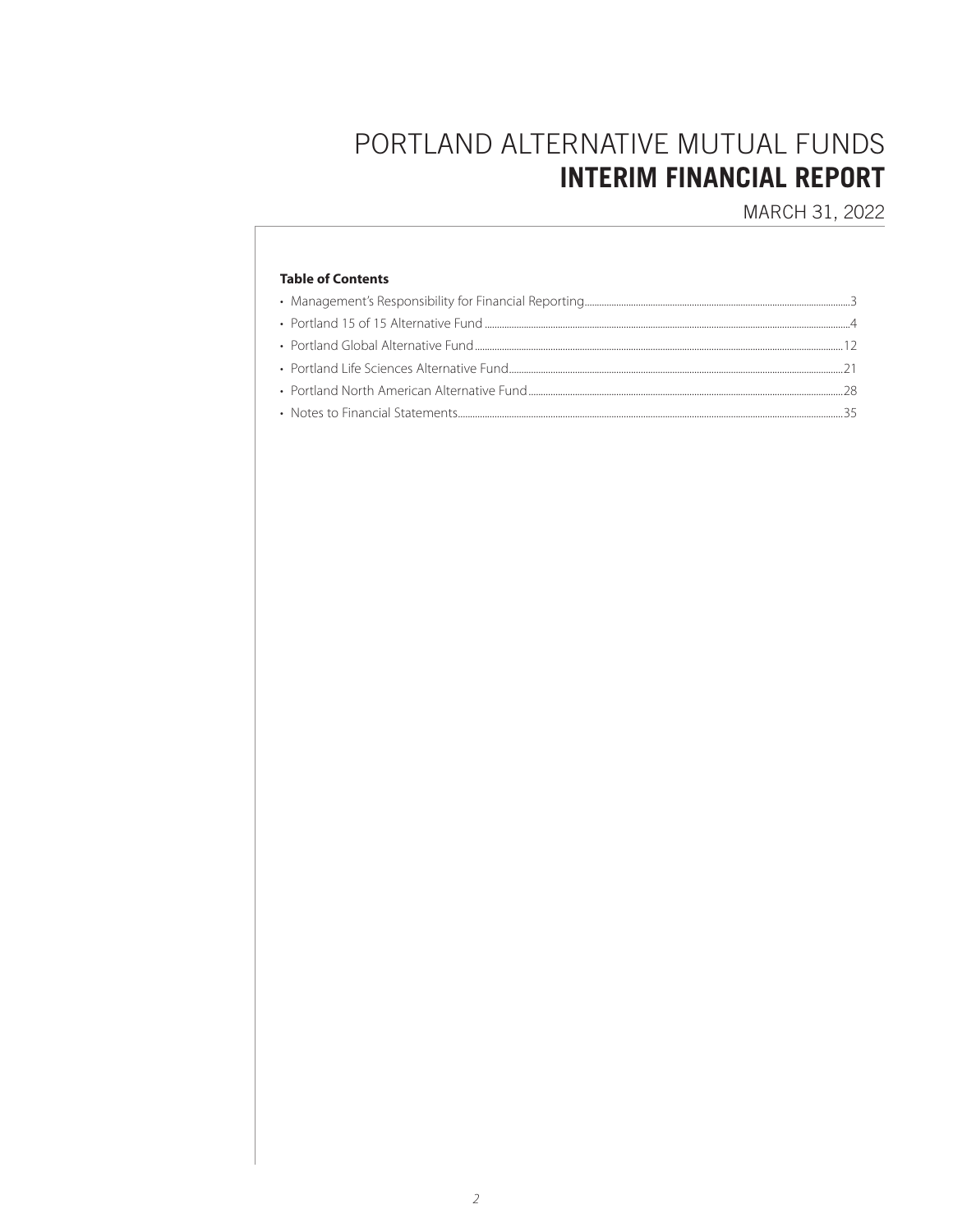## Management's Responsibility for Financial Reporting

The accompanying financial statements of Portland 15 of 15 Alternative Fund, Portland Global Alternative Fund, Portland Life Sciences Alternative Fund and Portland North American Alternative Fund (collectively the Funds) have been prepared by Portland Investment Counsel Inc. (the Manager) in its capacity as manager of the Funds. The Manager of the Funds is responsible for the information and representations contained in these financial statements. The Board of Directors of the Manager, in its capacity as trustee of the Funds, have approved these financial statements.

The Manager maintains appropriate processes to ensure that relevant and reliable financial information is produced. The financial statements have been prepared in accordance with International Financial Reporting Standards and include certain amounts that are based on estimates and judgments. The significant accounting policies which management believes are appropriate for the Funds are described in note 3 to these financial statements.

*"Michael Lee-Chin" "Robert Almeida"*

**Michael Lee-Chin,** *Robert Almeida***,** *Robert Almeida***, Director Director May 9, 2022 May 9, 2022**

These financial statements have not been reviewed by an independent auditor.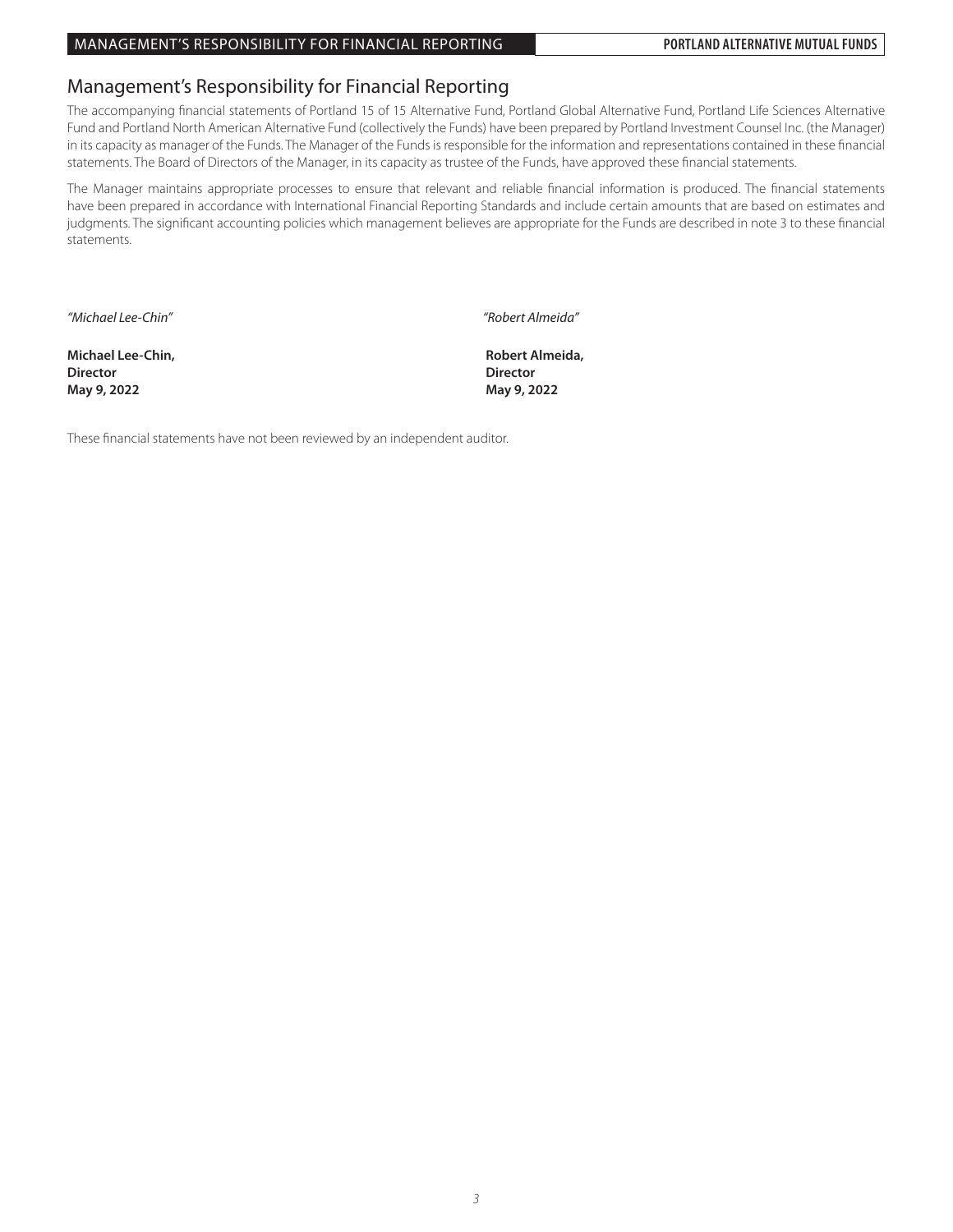## Statements of Financial Position (Unaudited)

|                                                                   | As at<br>March 31, 2022    |    | As at<br>September 30, 2021 |
|-------------------------------------------------------------------|----------------------------|----|-----------------------------|
| Assets                                                            |                            |    |                             |
| <b>Current Assets</b>                                             |                            |    |                             |
| Cash and cash equivalents                                         | \$<br>2,992,146            | \$ | 4,006,536                   |
| Subscriptions receivable                                          | 9,928                      |    | 33,870                      |
| Dividends receivable                                              | 5,421                      |    | 5,436                       |
| Investments (note 5)                                              | 16,024,246                 |    | 15,899,372                  |
|                                                                   | 19,031,741                 |    | 19,945,214                  |
|                                                                   |                            |    |                             |
| Liabilities                                                       |                            |    |                             |
| <b>Current Liabilities</b>                                        | 25,360                     |    | 25,863                      |
| Management fees payable                                           | 9,176                      |    | 9,299                       |
| Expenses payable<br>Redemptions payable                           | 9,836                      |    | 29,585                      |
|                                                                   | 44,372                     |    | 64,747                      |
| Net Assets Attributable to Holders of Redeemable Units            | $\mathsf{S}$<br>18,987,369 | Ŝ. | 19,880,467                  |
|                                                                   |                            |    |                             |
| Net Assets Attributable to Holders of Redeemable Units Per Series |                            |    |                             |
| Series A                                                          | 12,562,473                 |    | 13,157,564                  |
| Series F                                                          | 6,424,896                  |    | 6,722,903                   |
|                                                                   | $\mathsf{S}$<br>18,987,369 | Ŝ. | 19,880,467                  |
|                                                                   |                            |    |                             |
| Number of Redeemable Units Outstanding (note 6)                   |                            |    |                             |
| Series A                                                          | 1,672,564                  |    | 1,558,571                   |
| Series F                                                          | 790,495                    |    | 739,699                     |
| Net Assets Attributable to Holders of Redeemable Units Per Unit   |                            |    |                             |
| Series A                                                          | \$<br>7.51                 |    | 8.44                        |
| Series F                                                          | Ś<br>8.13                  |    | 9.09                        |

Approved by the Board of Directors of Portland Investment Counsel Inc.

*"Michael Lee-Chin" "Robert Almeida"*

Director Director Director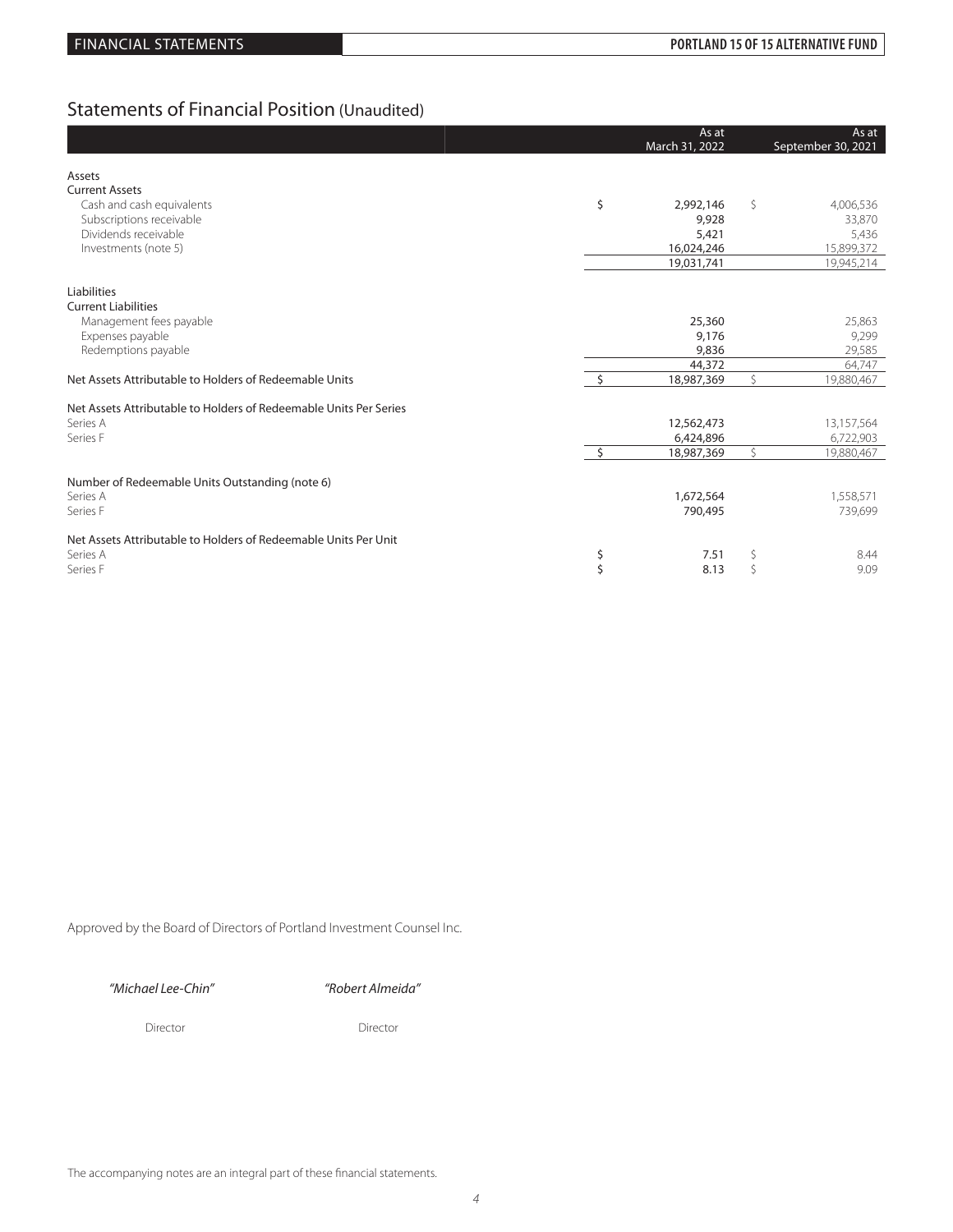# Statements of Comprehensive Income (Unaudited)

| For the periods ended March 31,                                                          |                    | 2022          |    | 2021      |
|------------------------------------------------------------------------------------------|--------------------|---------------|----|-----------|
| Income                                                                                   |                    |               |    |           |
| Net gain (loss) on investments                                                           |                    |               |    |           |
| <b>Dividends</b>                                                                         | \$                 | 13,020        | \$ | 11,921    |
| Interest for distribution purposes                                                       |                    | 9,688         |    | 4,404     |
| Net realized gain (loss) on investments                                                  |                    | 120,708       |    | 78,571    |
| Change in unrealized appreciation (depreciation) on investments                          |                    | (2, 191, 366) |    | 1,282,056 |
|                                                                                          |                    | (2,047,950)   |    | 1,376,952 |
| Other income                                                                             |                    |               |    |           |
| Foreign exchange gain (loss) on cash and other net assets                                |                    | (2,461)       |    | (341)     |
| Total income (net)                                                                       |                    | (2,050,411)   |    | 1,376,611 |
| Expenses                                                                                 |                    |               |    |           |
| Management fees (note 8)                                                                 |                    | 158,965       |    | 90,273    |
| Unitholder reporting costs                                                               |                    | 83,712        |    | 26,015    |
| Performance fees (note 8)                                                                |                    | 45,171        |    | 142,817   |
| Legal fees                                                                               |                    | 10,821        |    | 1,198     |
| Audit fees                                                                               |                    | 7,125         |    | 9,170     |
| Custodial fees                                                                           |                    | 7,084         |    | 2,236     |
| Transaction costs                                                                        |                    | 2,589         |    | 1,720     |
| Independent review committee fees                                                        |                    | 1,279         |    | 1,823     |
| Interest expense and bank charges (note 11)                                              |                    | 20            |    | 43        |
| Withholding tax expense (reclaims)                                                       |                    | (338)         |    | 1,920     |
| Total operating expenses                                                                 |                    | 316,428       |    | 277,215   |
| Less: expenses absorbed by Manager                                                       |                    | (52, 830)     |    | (8,991)   |
| Net operating expenses                                                                   |                    | 263,598       |    | 268,224   |
| Increase (Decrease) in Net Assets Attributable to Holders of Redeemable Units            | $\zeta$            | (2,314,009)   | Ŝ. | 1,108,387 |
| Increase (Decrease) in Net Assets Attributable to Holders of Redeemable Units per Series |                    |               |    |           |
| Series A                                                                                 | \$                 | (1,549,671)   | \$ | 810,830   |
| Series F                                                                                 | $\mathsf{\dot{S}}$ | (764, 338)    | \$ | 297,557   |
| Increase (Decrease) in Net Assets Attributable to Holders of Redeemable Units per Unit   |                    |               |    |           |
| Series A                                                                                 | \$                 | (0.96)        | \$ | 0.78      |
| Series F                                                                                 | \$                 | (1.01)        | \$ | 0.71      |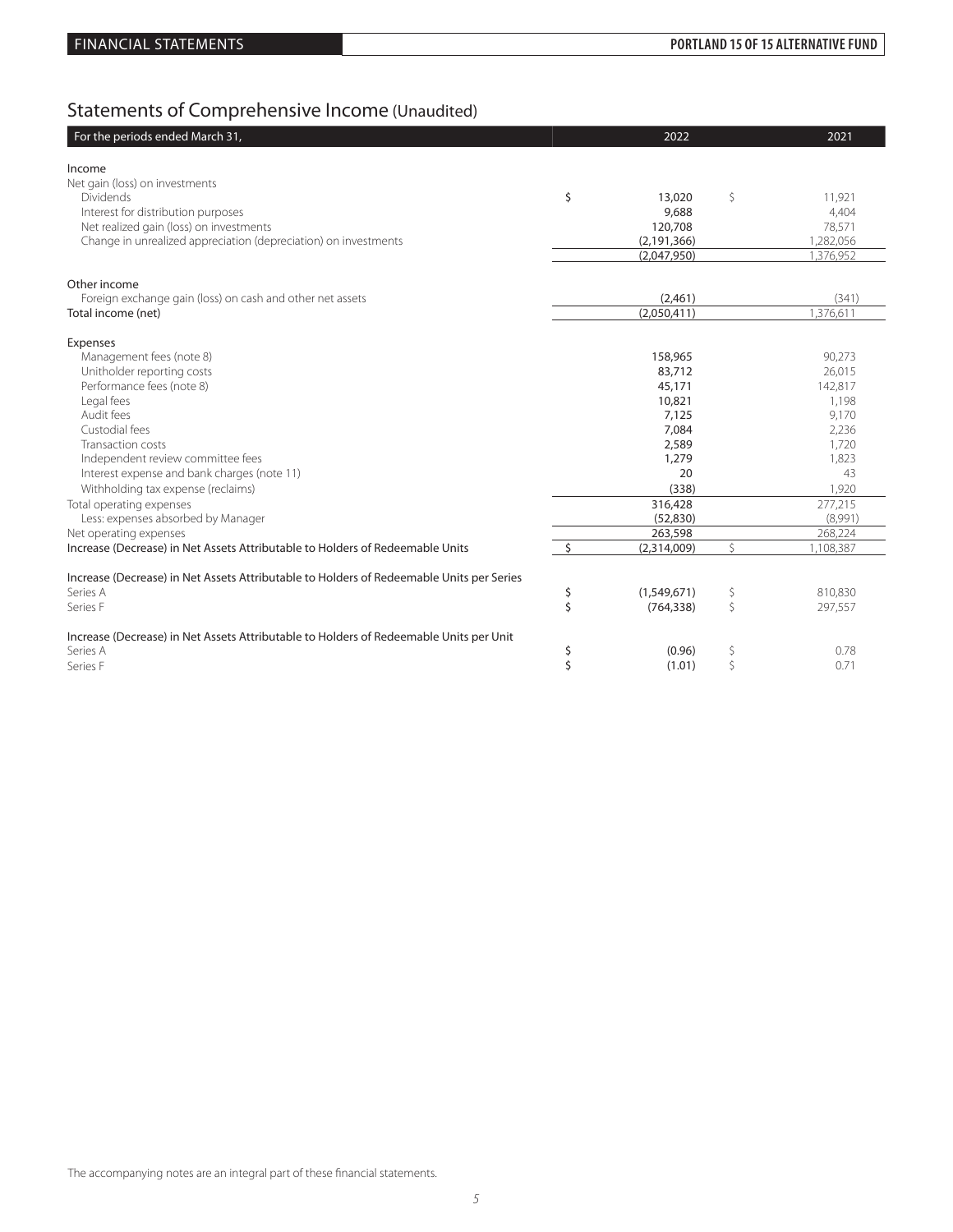# Statements of Changes in Net Assets Attributable to Holders of Redeemable Units (Unaudited)

| For the periods ended March 31,                                               | 2021<br>2022     |                  |  |  |
|-------------------------------------------------------------------------------|------------------|------------------|--|--|
| Net Assets Attributable to Holders of Redeemable Units at Beginning of Period |                  |                  |  |  |
| Series A                                                                      | \$<br>13,157,564 | \$<br>5,965,937  |  |  |
| Series F                                                                      | 6,722,903        | 1,765,699        |  |  |
|                                                                               | 19,880,467       | 7,731,636        |  |  |
|                                                                               |                  |                  |  |  |
| Increase (Decrease) in Net Assets Attributable to Holders of Redeemable Units |                  |                  |  |  |
| Series A                                                                      | (1,549,671)      | 810,830          |  |  |
| Series F                                                                      | (764, 338)       | 297,557          |  |  |
|                                                                               | (2,314,009)      | 1,108,387        |  |  |
| Redeemable Unit Transactions                                                  |                  |                  |  |  |
| Proceeds from redeemable units issued                                         |                  |                  |  |  |
| Series A                                                                      | 1,385,536        | 4,096,895        |  |  |
| Series F                                                                      | 837,101          | 3,216,718        |  |  |
|                                                                               | 2,222,637        | 7,313,613        |  |  |
|                                                                               |                  |                  |  |  |
| Redemptions of redeemable units                                               |                  |                  |  |  |
| Series A                                                                      | (430,956)        | (343,670)        |  |  |
| Series F                                                                      | (370, 770)       | (108, 505)       |  |  |
|                                                                               | (801, 726)       | (452, 175)       |  |  |
| Net Increase (Decrease) from Redeemable Unit Transactions                     | 1,420,911        | 6,861,438        |  |  |
| Net Assets Attributable to Holders of Redeemable Units at End of Period       |                  |                  |  |  |
| Series A                                                                      | 12,562,473       | 10,529,992       |  |  |
| Series F                                                                      | 6,424,896        | 5.171.469        |  |  |
|                                                                               | Ŝ.<br>18,987,369 | Ś.<br>15,701,461 |  |  |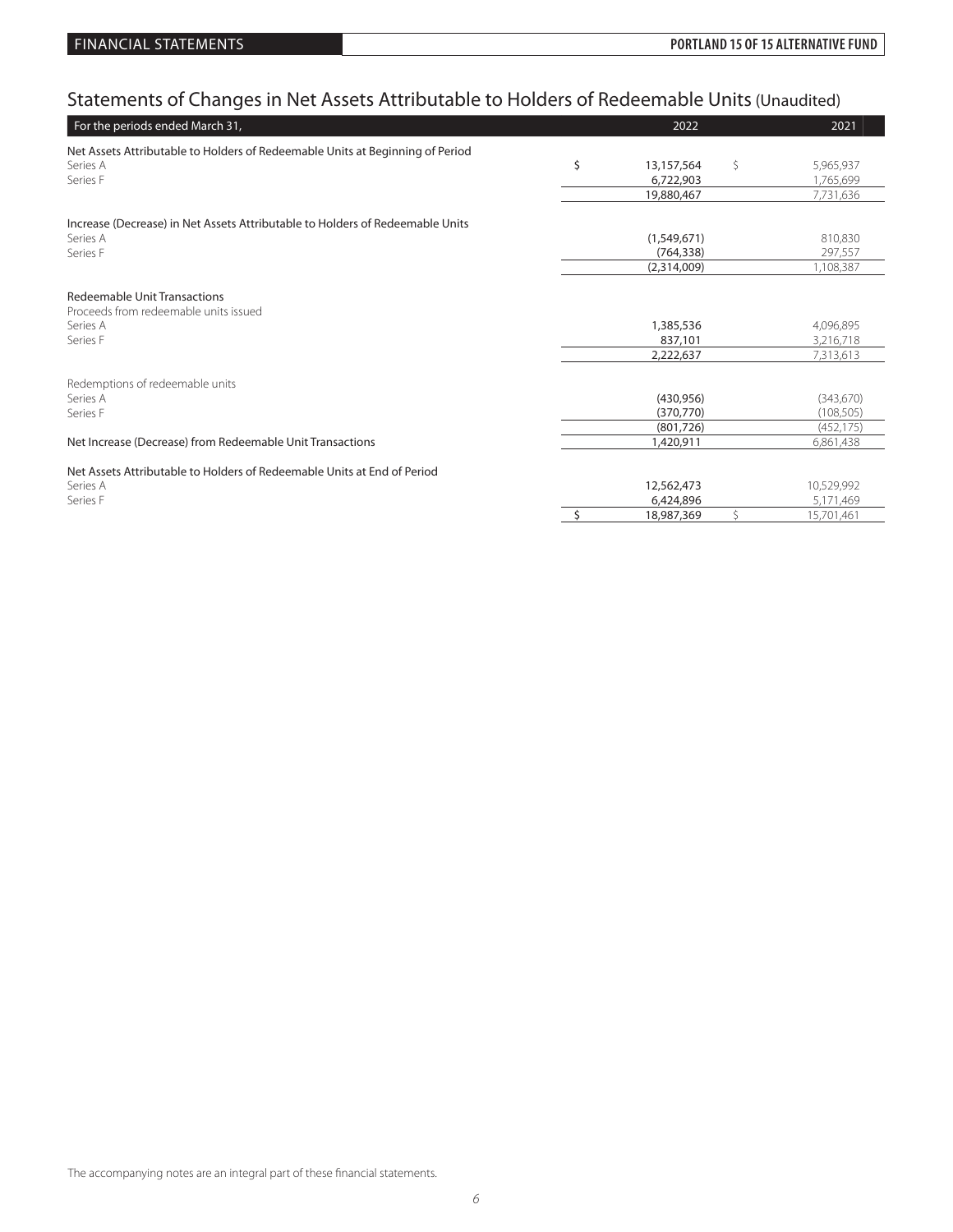## FINANCIAL STATEMENTS **PORTLAND 15 OF 15 ALTERNATIVE FUND**

# Statements of Cash Flows (Unaudited)

| For the periods ended March 31,                                                                    |                    | 2022              |    | 2021               |
|----------------------------------------------------------------------------------------------------|--------------------|-------------------|----|--------------------|
| Cash Flows from Operating Activities                                                               |                    |                   |    |                    |
| Increase (Decrease) in Net Assets Attributable to Holders of Redeemable Units                      | \$                 | (2,314,009)       | \$ | 1,108,387          |
| Adjustments for:                                                                                   |                    |                   |    |                    |
| Net realized (gain) loss on investments                                                            |                    | (120, 708)        |    | (78, 571)          |
| Change in unrealized (appreciation) depreciation on investments                                    |                    | 2,191,366         |    | (1,282,056)        |
| Unrealized foreign exchange (gain) loss on cash                                                    |                    | 25                |    | 274                |
| (Increase) decrease in dividends receivable                                                        |                    | 15                |    | 314                |
| Increase (decrease) in management fees and expenses payable                                        |                    | (626)             |    | 42,456             |
| Purchase of investments                                                                            |                    | (2,548,706)       |    | (2, 132, 474)      |
| Proceeds from sale of investments                                                                  |                    | 353,174           |    | 181,449            |
| Net Cash Generated (Used) by Operating Activities                                                  |                    | (2,439,469)       |    | (2,160,221)        |
| Cash Flows from Financing Activities                                                               |                    |                   |    |                    |
| Proceeds from redeemable units issued (note 3)                                                     |                    | 2,174,040         |    | 6,884,962          |
| Amount paid on redemption of redeemable units (note 3)                                             |                    | (748, 936)        |    | (318,952)          |
| Net Cash Generated (Used) by Financing Activities                                                  |                    | 1,425,104         |    | 6,566,010          |
|                                                                                                    |                    |                   |    |                    |
| Net increase (decrease) in cash and cash equivalents                                               |                    | (1,014,365)       |    | 4,405,789          |
| Unrealized foreign exchange gain (loss) on cash<br>Cash and cash equivalents - beginning of period |                    | (25)<br>4,006,536 |    | (274)<br>2,180,584 |
| Cash and cash equivalents - end of period                                                          |                    | 2,992,146         |    | 6,586,099          |
|                                                                                                    |                    |                   |    |                    |
| Cash and cash equivalents comprise:                                                                |                    |                   |    |                    |
| Cash at bank                                                                                       | \$                 | 492,495           | \$ | 1,586,229          |
| Short-term investments                                                                             |                    | 2,499,651         |    | 4,999,870          |
|                                                                                                    | $\mathsf{\dot{S}}$ | 2,992,146         | \$ | 6,586,099          |
|                                                                                                    |                    |                   |    |                    |
| From Operating Activities:                                                                         |                    |                   |    |                    |
| Interest received, net of withholding tax                                                          | \$                 | 9,688             | \$ | 4,404              |
| Dividends received, net of withholding tax                                                         | \$                 | 13,373            | Ŝ  | 10,315             |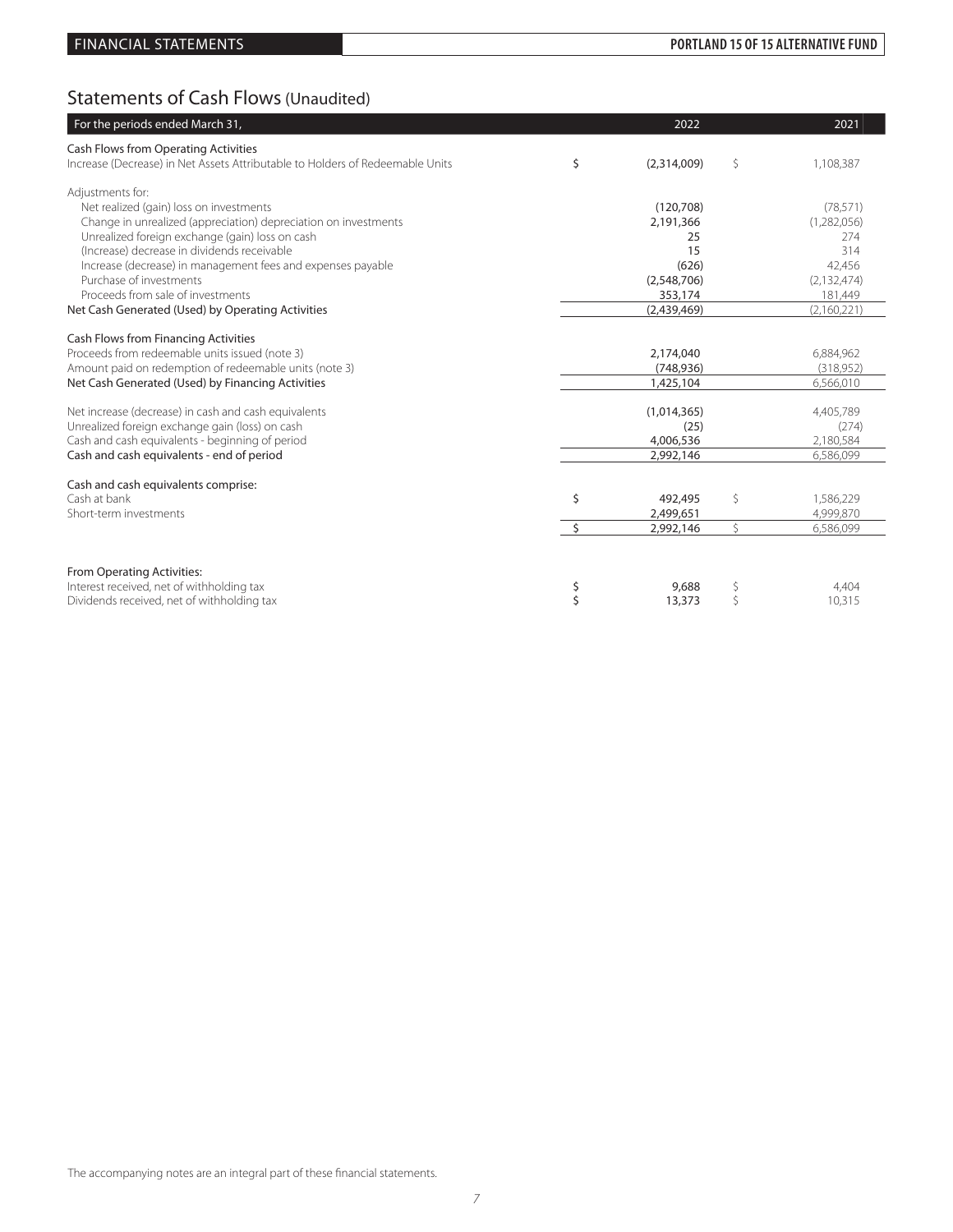# Schedule of Investment Portfolio (Unaudited)<br><sup>As at March 31, 2022</sup>

| No. of                           | <b>Shares</b> Security Name                                                                                                                                                                                            |    | <b>Average Cost</b>                                                                        | <b>Fair Value</b>                                                                        | % of Net Assets<br>Attributable<br>to Holders of<br><b>Redeemable Units</b> |
|----------------------------------|------------------------------------------------------------------------------------------------------------------------------------------------------------------------------------------------------------------------|----|--------------------------------------------------------------------------------------------|------------------------------------------------------------------------------------------|-----------------------------------------------------------------------------|
| <b>EQUITIES</b>                  |                                                                                                                                                                                                                        |    |                                                                                            |                                                                                          |                                                                             |
| Australia                        | 882,892 Telix Pharmaceuticals Limited                                                                                                                                                                                  | -Ŝ | 2,577,778 \$                                                                               | 3,452,411                                                                                | 18.2%                                                                       |
| <b>British Virgin</b><br>Islands | 15,000 Nomad Foods Ltd.                                                                                                                                                                                                |    |                                                                                            |                                                                                          | 2.2%                                                                        |
|                                  |                                                                                                                                                                                                                        |    | 442,328                                                                                    | 423,426                                                                                  |                                                                             |
| Canada                           | 5,077 Brookfield Asset Management Inc. Class A<br>24.800 Horizons Cash Maximizer ETF<br>40,000 Purpose High Interest Savings ETF                                                                                       |    | 240,663<br>2,500,133<br>2,000,751                                                          | 359,051<br>2,519,432<br>2,000,000                                                        |                                                                             |
| Guernsey                         |                                                                                                                                                                                                                        |    | 4,741,547                                                                                  | 4,878,483                                                                                | 25.7%                                                                       |
|                                  | 4,185 Pershing Square Holdings Ltd.                                                                                                                                                                                    |    | 115,639                                                                                    | 206,659                                                                                  | 1.1%                                                                        |
| India<br>490                     | Reliance Industries Ltd.                                                                                                                                                                                               |    | 22,699                                                                                     | 42,268                                                                                   | 0.2%                                                                        |
| Japan                            | 45,000 SoftBank Group Corp. - ADR                                                                                                                                                                                      |    | 1,704,194                                                                                  | 1,255,088                                                                                | 6.6%                                                                        |
| South Korea                      | 105 Samsung Electronics Co., Ltd.                                                                                                                                                                                      |    | 181,034                                                                                    | 186,266                                                                                  | 1.0%                                                                        |
| <b>United States</b>             | 48,770 Altice USA, Inc.<br>2,530 Ares Management Corporation<br>6,534 Berkshire Hathaway Inc. Class B<br>3,590 D.R. Horton, Inc.<br>1,152 Danaher Corporation<br>2,500 Meta Platforms, Inc.<br>680 Stryker Corporation |    | 1,219,172<br>115,955<br>1,925,107<br>374,503<br>249,011<br>952,677<br>175,680<br>5,012,105 | 760,903<br>256,921<br>2,882,738<br>334,404<br>422,446<br>694,958<br>227,275<br>5,579,645 | 29.4%                                                                       |
|                                  | Total investment portfolio<br>Transaction costs                                                                                                                                                                        |    | 14.797.324<br>(14, 136)                                                                    | 16,024,246                                                                               | 84.4%                                                                       |
|                                  | Other assets less liabilities<br>NET ASSETS ATTRIBUTABLE TO HOLDERS OF REDEEMABLE UNITS                                                                                                                                | Ŝ. | 14,783,188<br>-\$                                                                          | 16,024,246<br>2,963,123<br>18,987,369                                                    | 84.4%<br>15.6%<br>100.0%                                                    |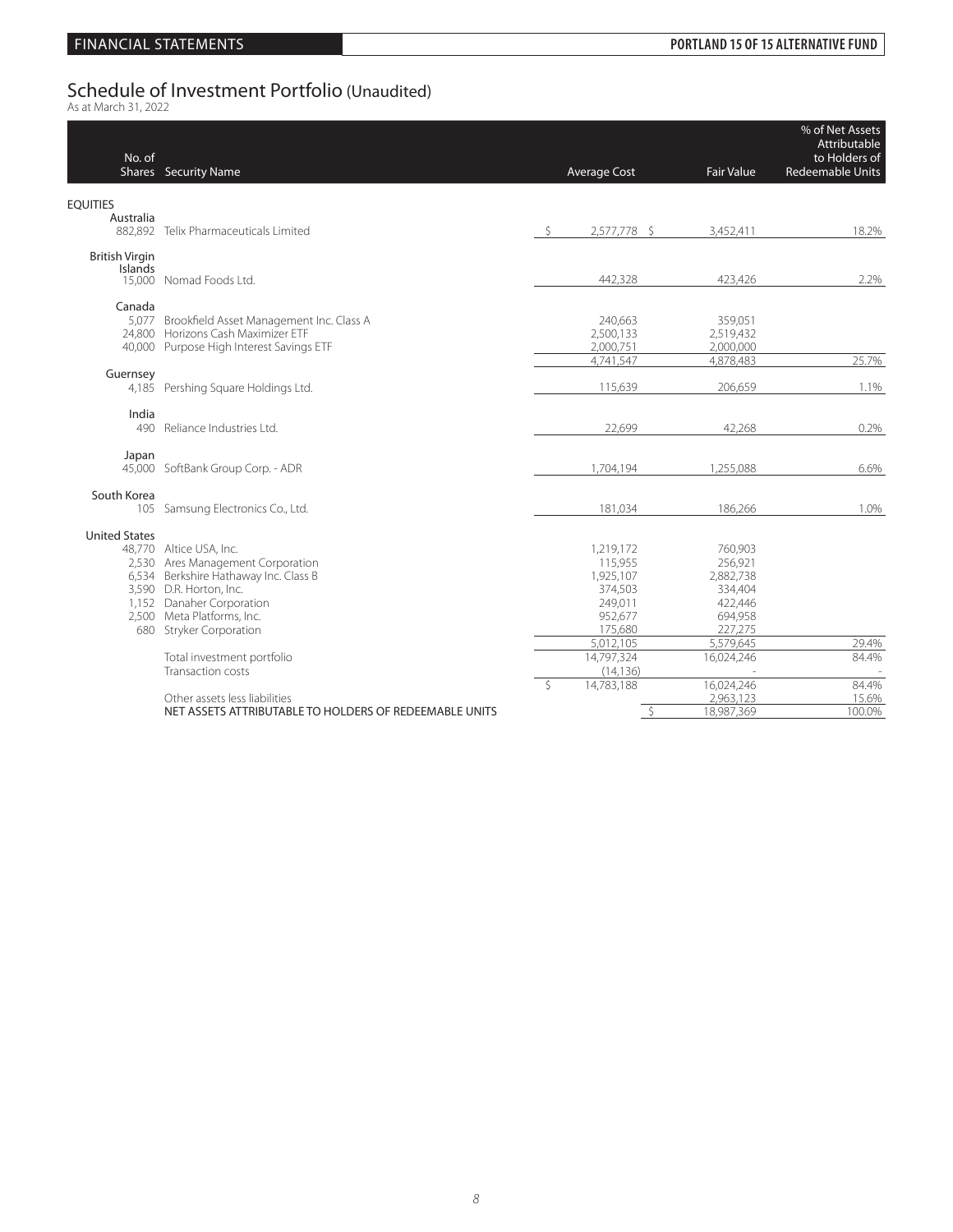### FUND SPECIFIC NOTES (NOTE 5) (UNAUDITED) **PORTLAND 15 OF 15 ALTERNATIVE FUND**

### (a) OFFSETTING OF FINANCIAL ASSETS AND FINANCIAL LIABILITIES

The Fund may borrow on margin for the purposes of making investments. Collateral in the form of securities is required to secure the borrowing. Securities pledged as collateral have not been offset against the borrowing but are presented separately on the statements of financial position as investments that are pledged as collateral. The broker holding the collateral has the right to sell or re-pledge such securities in order to pay back the loan. However, the Fund does not have the right of offset. As at March 31, 2022 and September 30, 2021, there was no borrowing in the Fund.

### (b) RISK MANAGEMENT

Please see note 5 for a description of the various financial risks detailed below.

### Price Risk

The Manager moderates price risk through diversification of securities and other financial instruments within the limits of the Fund's investment objectives and strategy.

If the price of investments held by the Fund on March 31, 2022 had been higher or lower by 10%, the net assets attributable to holders of redeemable units of the Fund would have been higher or lower by \$1,602,425 (September 30, 2021: \$1,589,937). Actual results may differ from the above sensitivity analysis and the difference could be material.

### Concentration Risk

The following tables present the Fund's exposure as a percentage of its net assets attributable to holders of redeemable units by geographic region and by industry sector as at March 31, 2022 and September 30, 2021:

| By Geographic Region                  | March 31, 2022 | September 30, 2021 |
|---------------------------------------|----------------|--------------------|
| <b>United States</b>                  | 29.4%          | 22.7%              |
| Canada                                | 25.7%          | 27.8%              |
| Australia                             | 18.2%          | 24.5%              |
| Cash & Other Net Assets (Liabilities) | 15.6%          | 20.0%              |
| Japan                                 | 6.6%           | 3.8%               |
| British Virgin Islands                | 2.2%           | 0.9%               |
| Guernsey                              | 1.1%           | 1.0%               |
| South Korea                           | 1.0%           | 1.0%               |
| India                                 | 0.2%           | 0.2%               |
| Total                                 | 100.0%         | 100.0%             |

| <b>By Industry Sector</b>             | March 31, 2022           | September 30, 2021 |
|---------------------------------------|--------------------------|--------------------|
| Exchange Traded Funds                 | 23.8%                    | 22.7%              |
| Health Care                           | 21.5%                    | 27.8%              |
| Financials                            | 19.6%                    | 15.4%              |
| Cash & Other Net Assets (Liabilities) | 15.6%                    | 20.0%              |
| <b>Communication Services</b>         | 14.3%                    | 10.1%              |
| Consumer Staples                      | 2.2%                     | 0.9%               |
| <b>Consumer Discretionary</b>         | 1.8%                     | 0.2%               |
| Information Technology                | 1.0%                     | 2.7%               |
| Energy                                | 0.2%                     |                    |
| Industrials                           | $\overline{\phantom{a}}$ | 0.2%               |
| Total                                 | 100.0%                   | 100.0%             |

### Currency Risk

The tables below indicate the foreign currencies to which the Fund had significant exposure as at March 31, 2022 and September 30, 2021 in Canadian dollar terms. The tables also illustrate the potential impact on the net assets attributable to holders of redeemable units if the Canadian dollar had strengthened or weakened by 10% in relation to each of the other currencies, with all other variables held constant.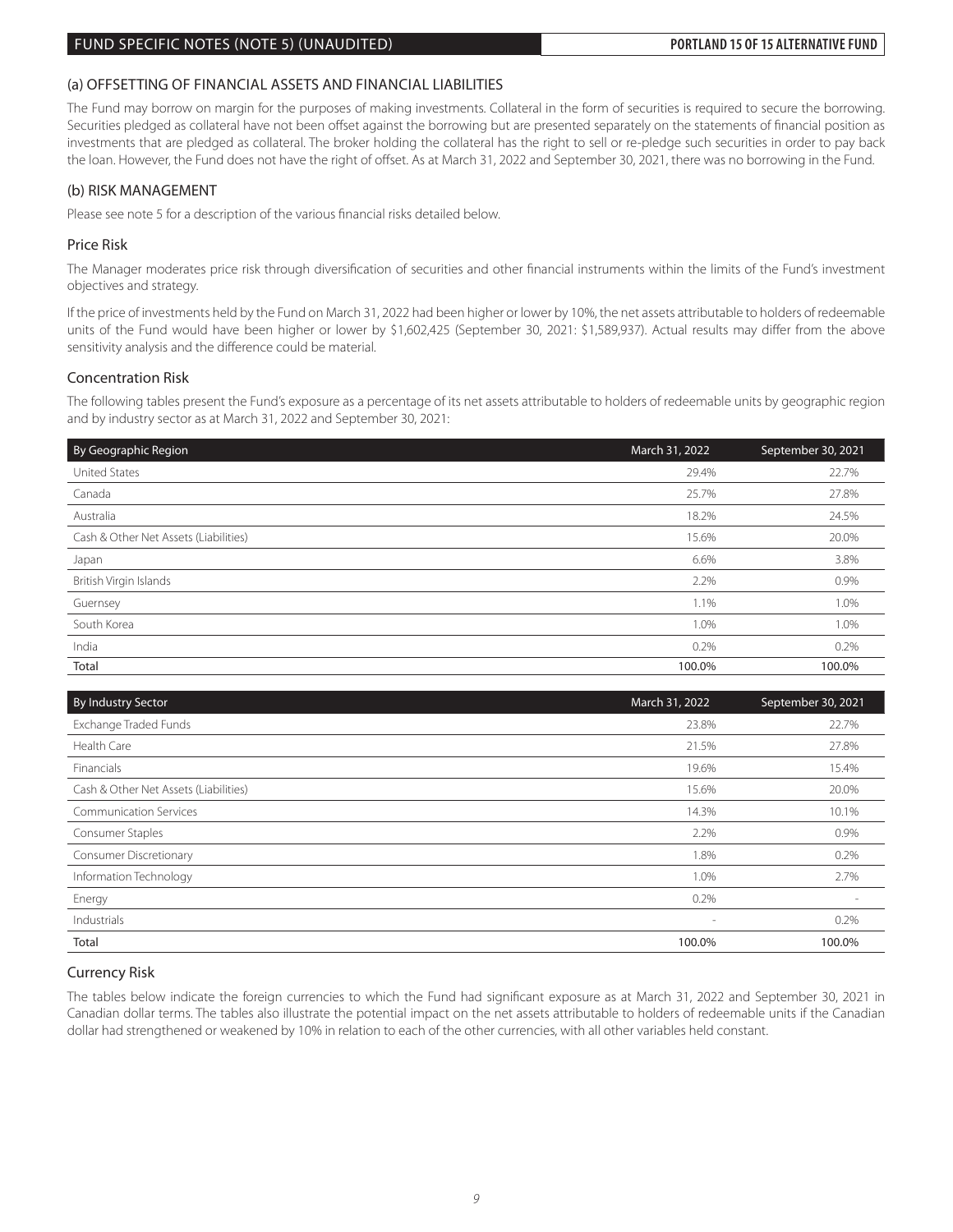### FUND SPECIFIC NOTES (NOTE 5) (UNAUDITED) **PORTLAND 15 OF 15 ALTERNATIVE FUND**

|                                                                |                 | <b>Exposure</b>          |              | Impact on net assets attributable to holders<br>of redeemable units |                     |                     |
|----------------------------------------------------------------|-----------------|--------------------------|--------------|---------------------------------------------------------------------|---------------------|---------------------|
| March 31, 2022                                                 | Monetary<br>(5) | Non-monetary<br>(5)      | Total<br>(5) | Monetary<br>(5)                                                     | Non-monetary<br>(5) | <b>Total</b><br>(5) |
| Australian Dollar                                              |                 | 3,452,411                | 3,452,411    |                                                                     | 345.241             | 345,241             |
| <b>British Pound</b>                                           |                 | $\overline{\phantom{a}}$ |              | $\overline{\phantom{a}}$                                            |                     |                     |
| United States Dollar                                           | 6.567           | 8,052,402                | 8,058,969    | 657                                                                 | 805.240             | 805.897             |
| Total                                                          | 6,569           | 11,504,813               | 11,511,382   | 657                                                                 | 1,150,481           | 1,151,138           |
| % of net assets attributable to<br>holders of redeemable units |                 | 60.6%                    | 60.6%        |                                                                     | 6.1%                | 6.1%                |

|                                                                |                          | Exposure                  |              | Impact on net assets attributable to holders |                     |                     |
|----------------------------------------------------------------|--------------------------|---------------------------|--------------|----------------------------------------------|---------------------|---------------------|
| September 30, 2021                                             | Monetary<br>(5)          | Non-monetary<br>$(\zeta)$ | Total<br>(5) | Monetary<br>(5)                              | Non-monetary<br>(5) | <b>Total</b><br>(5) |
| Australian Dollar                                              |                          | 4,874,983                 | 4,874,983    |                                              | 487.498             | 487,498             |
| <b>British Pound</b>                                           |                          |                           |              |                                              |                     |                     |
| Euro                                                           |                          | $\sim$                    |              |                                              | $\sim$              |                     |
| Swiss Franc                                                    |                          | $\sim$                    |              | $\sim$                                       |                     |                     |
| United States Dollar                                           | 7.883                    | 6,513,389                 | 6,521,272    | 788                                          | 651.339             | 652.127             |
| Total                                                          | 7,890                    | 11,388,372                | 11,396,262   | 789                                          | 1,138,837           | 1,139,626           |
| % of net assets attributable to<br>holders of redeemable units | $\overline{\phantom{a}}$ | 57.3%                     | 57.3%        | -                                            | 5.7%                | 5.7%                |

### Interest Rate Risk

As at March 31, 2022 and September 30, 2021, the Fund did not have significant direct exposure to interest rate risk. The Fund has indirect exposure to interest rate risk through its investments in ETFs.

### Credit Risk

As at March 31, 2022 and September 30, 2021, the Fund had exposure to credit risk due to its holding of cash and cash equivalents, such as bankers acceptances. The Fund's cash accounts and bankers acceptances are maintained at financial institutions with a Standard & Poor's credit rating of A and therefore credit risk is deemed minimal.

### Liquidity Risk

The Fund is exposed to liquidity risk on its obligations associated with financial liabilities.

The liquidity risk associated with issued redeemable units is managed by investing in a portfolio of highly liquid equity securities. Redeemable units are redeemed on demand at the holder's option. All other obligations were due within three months from the financial reporting date.

### Leverage Risk

As at March 31, 2022 and September 30, 2021, the Fund did not have significant direct exposure to leverage risk as borrowing was nil.

### (c) FAIR VALUE MEASUREMENTS

The following tables illustrate the classification of the Fund's financial instruments within the fair value hierarchy as at March 31, 2022 and September 30, 2021:

|                 |                | <b>Assets (Liabilities)</b> |                          |              |  |
|-----------------|----------------|-----------------------------|--------------------------|--------------|--|
| March 31, 2022  | Level 1<br>(5) | Level 2<br>(5)              | Level 3<br>(5)           | Total<br>(5) |  |
| Equities - Long | 16.024.246     | $\sim$                      | $\sim$                   | 16,024,246   |  |
| Total           | 16,204,246     | $\sim$                      | $\overline{\phantom{a}}$ | 16,204,246   |  |

|                    | <b>Assets (Liabilities)</b> |                |                          |                     |  |
|--------------------|-----------------------------|----------------|--------------------------|---------------------|--|
| September 30, 2021 | Level 1<br>(5)              | Level 2<br>(5) | Level 3<br>(5)           | <b>Total</b><br>(5) |  |
| Equities - Long    | 15,899,372                  |                | <b>Section</b>           | 15,899,372          |  |
| Total              | 15,899,372                  |                | $\overline{\phantom{0}}$ | 15,899,372          |  |

### (d) STRUCTURED ENTITIES

The Fund's investments in ETFs are susceptible to market price risk arising from uncertainties about the future values. The Manager makes investment decisions after its due diligence on the strategy and overall quality of the ETF's manager.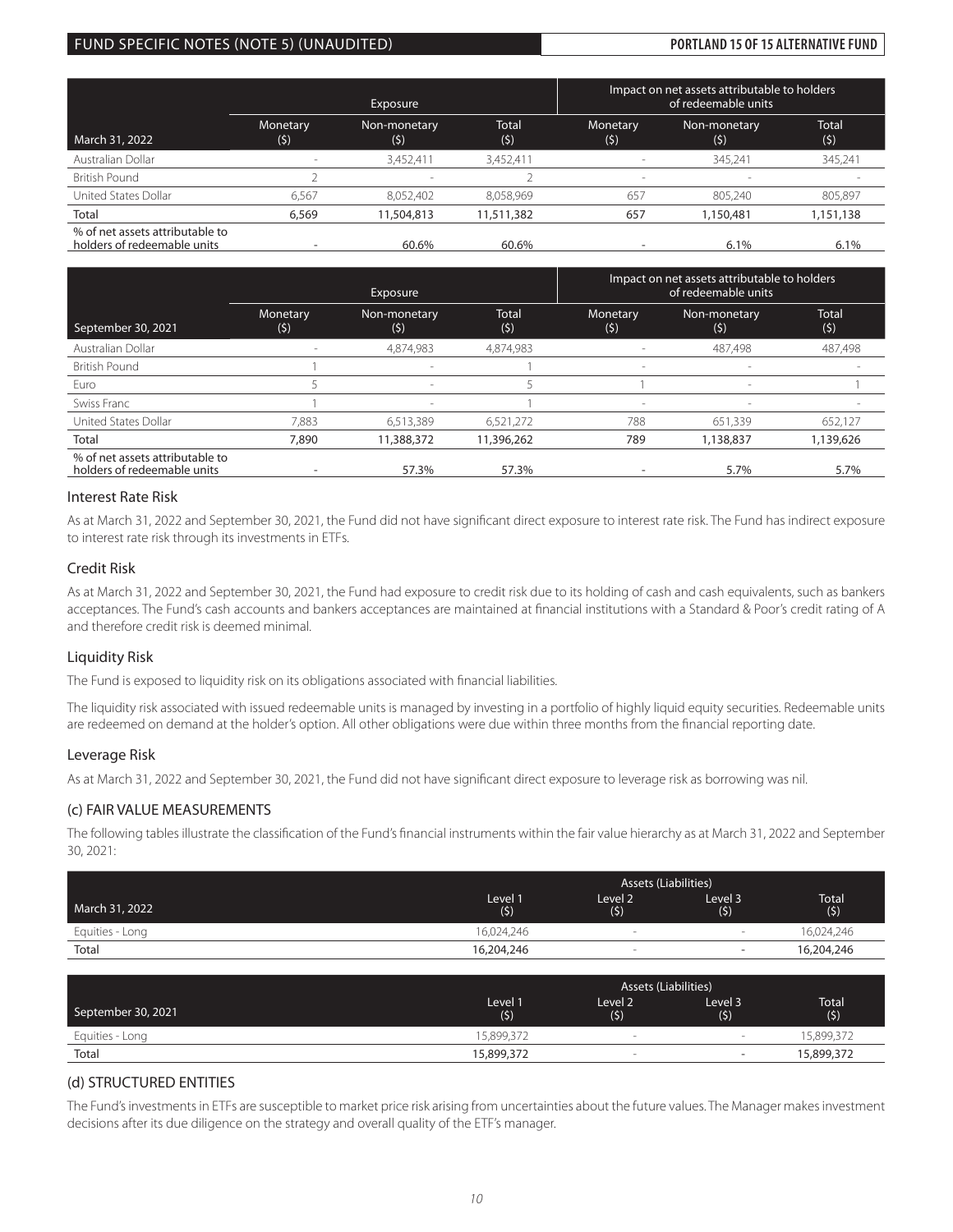## FUND SPECIFIC NOTES (NOTE 5) (UNAUDITED) **PORTLAND 15 OF 15 ALTERNATIVE FUND**

The Fund's investments in ETFs as at March 31, 2022 and September 30, 2021 is summarized below:

| March 31, 2022                    | <b>Investment at Fair Value</b><br>(5) | Net Asset Value<br>(\$ millions) | % of Net Asset Value |
|-----------------------------------|----------------------------------------|----------------------------------|----------------------|
| Horizons Cash Maximizer FTF       | 2.519.432                              | .840.0                           | $0.1\%$              |
| Purpose High Interest Savings ETF | 2.000.000                              | 2.078.1                          | 0.1%                 |
|                                   |                                        |                                  |                      |

| September 30, 2021                | Investment at Fair Value<br>(5) | Net Asset Value<br>(\$ millions) | % of Net Asset Value |
|-----------------------------------|---------------------------------|----------------------------------|----------------------|
| Horizons Cash Maximizer ETF       | 2.511.000                       | .253.C                           | $0.2\%$              |
| Purpose High Interest Savings ETF | 2,000,000                       | 1.797.6                          | 0.1%                 |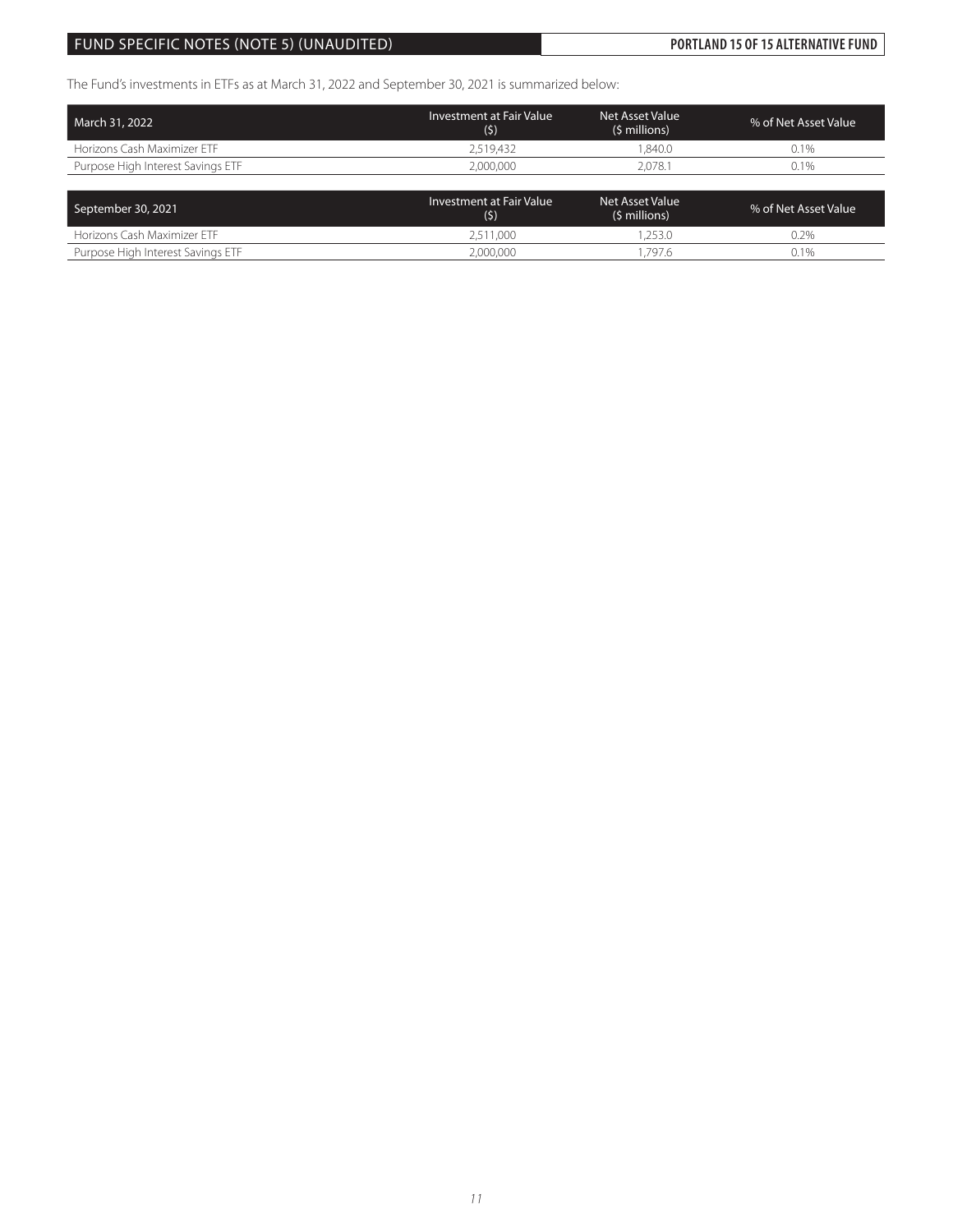## Statements of Financial Position (Unaudited)

|                                                                        | As at          |    | As at              |
|------------------------------------------------------------------------|----------------|----|--------------------|
|                                                                        | March 31, 2022 |    | September 30, 2021 |
| Assets                                                                 |                |    |                    |
| <b>Current Assets</b>                                                  |                |    |                    |
| Cash<br>\$                                                             | 13,408         | \$ | 15,482             |
| Receivable for investments sold                                        |                |    | 4,114              |
| Dividends receivable                                                   | 4,856          |    | 4,677              |
| Investments (note 5)                                                   | 1,766,125      |    | 1,822,245          |
| Investments - pledged as collateral (note 5 and 11)                    | 605,502        |    | 471,113            |
|                                                                        | 2,389,891      |    | 2,317,631          |
|                                                                        |                |    |                    |
| Liabilities<br><b>Current Liabilities</b>                              |                |    |                    |
| Borrowing (note 10)                                                    | 425,447        |    | 334,265            |
| Management fees payable                                                | 3,034          |    | 3,174              |
| Expenses payable                                                       | 1,351          |    | 1,149              |
| Redemptions payable                                                    |                |    | 63                 |
| Payable for investments purchased                                      |                |    | 4,110              |
|                                                                        | 429,832        |    | 342,761            |
| $\mathsf{S}$<br>Net Assets Attributable to Holders of Redeemable Units | 1,960,059      | Ś  | 1,974,870          |
| Net Assets Attributable to Holders of Redeemable Units Per Series      |                |    |                    |
| Series A                                                               | 1,878,968      |    | 1,900,821          |
| Series F                                                               | 81,091         |    | 74,049             |
| $\mathsf{S}$                                                           | 1,960,059      | Ŝ. | 1,974,870          |
|                                                                        |                |    |                    |
| Number of Redeemable Units Outstanding (note 6)                        |                |    |                    |
| Series A                                                               | 206,637        |    | 219,329            |
| Series F                                                               | 8,063          |    | 7,762              |
| Net Assets Attributable to Holders of Redeemable Units Per Unit        |                |    |                    |
| Series A<br>\$                                                         | 9.09           | \$ | 8.67               |
| \$<br>Series F                                                         | 10.06          | Ŝ  | 9.54               |

Approved by the Board of Directors of Portland Investment Counsel Inc.

*"Michael Lee-Chin" "Robert Almeida"*

Director Director Director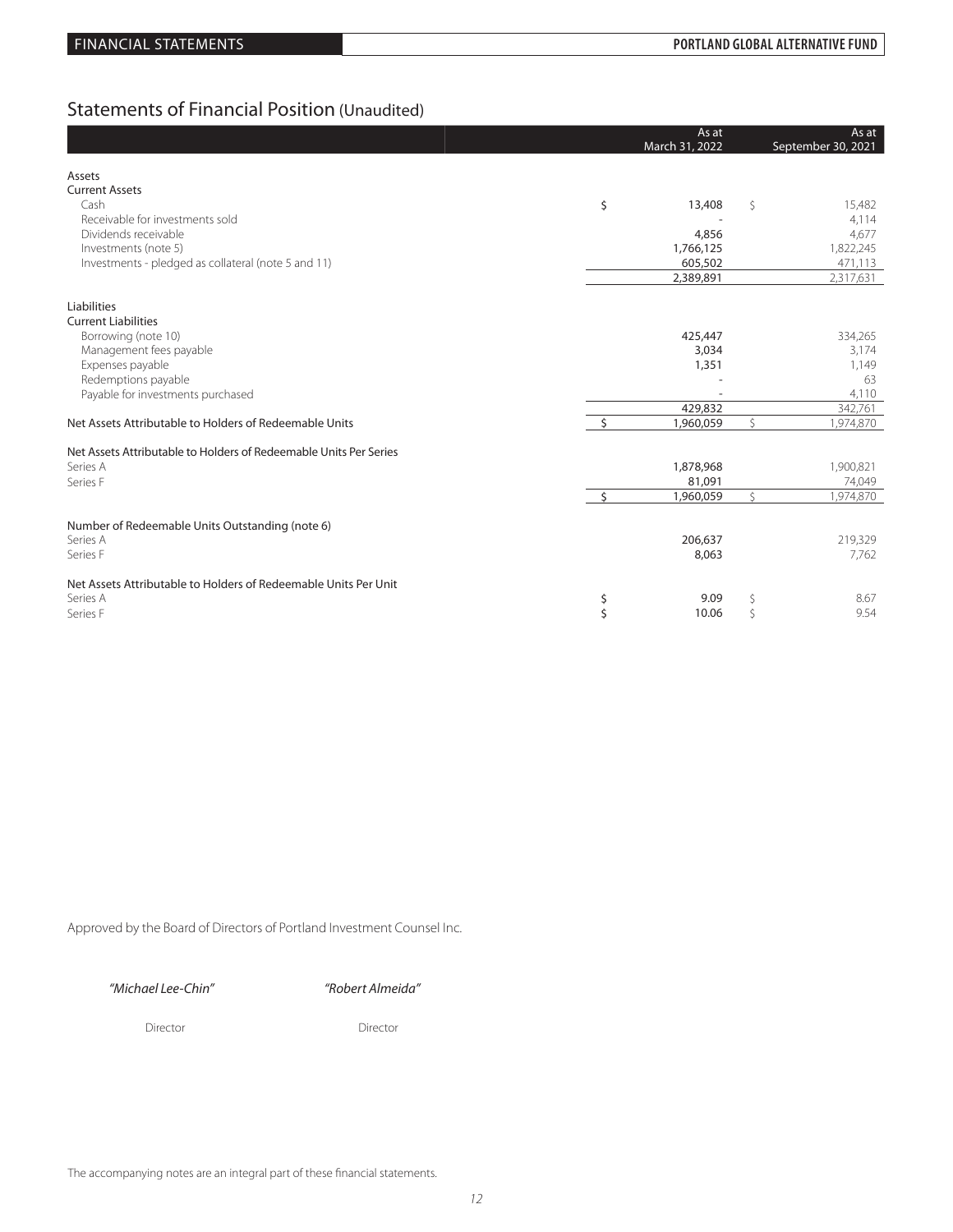# Statements of Comprehensive Income (Unaudited)

| For the periods ended March 31,                                                          |                    | 2022      |    | 2021      |
|------------------------------------------------------------------------------------------|--------------------|-----------|----|-----------|
| Income                                                                                   |                    |           |    |           |
| Net gain (loss) on investments                                                           |                    |           |    |           |
| <b>Dividends</b>                                                                         | \$                 | 22,432    | \$ | 22,773    |
| Net realized gain (loss) on investments                                                  |                    | (1, 311)  |    | 26,520    |
| Change in unrealized appreciation (depreciation) on investments                          |                    | 109,671   |    | 119,995   |
|                                                                                          |                    | 130,792   |    | 169,288   |
|                                                                                          |                    |           |    |           |
| Other income                                                                             |                    |           |    |           |
| Foreign exchange gain (loss) on cash and other net assets                                |                    | 1,580     |    | (15,052)  |
| Total income (net)                                                                       |                    | 132,372   |    | 154,236   |
|                                                                                          |                    |           |    |           |
| Expenses                                                                                 |                    |           |    |           |
| Unitholder reporting costs                                                               |                    | 66,482    |    | 74,315    |
| Management fees (note 8)                                                                 |                    | 18,570    |    | 20,646    |
| Legal fees                                                                               |                    | 10,522    |    | 1,642     |
| Audit fees                                                                               |                    | 6,928     |    | 8,972     |
| Performance fees (note 8)                                                                |                    | 6,762     |    | 12,935    |
| Withholding tax expense                                                                  |                    | 3,015     |    | 3,268     |
| Interest expense and bank charges (note 11)                                              |                    | 1,972     |    | 1,301     |
| Custodial fees                                                                           |                    | 1,879     |    | 1,531     |
| Independent review committee fees                                                        |                    | 1,244     |    | 1,784     |
| Transaction costs                                                                        |                    | 66        |    | 1.288     |
| Total operating expenses                                                                 |                    | 117,440   |    | 127,682   |
| Less: expenses absorbed by Manager                                                       |                    | (81, 628) |    | (82, 116) |
| Net operating expenses                                                                   |                    | 35,812    |    | 45,566    |
| Increase (Decrease) in Net Assets Attributable to Holders of Redeemable Units            | $\mathsf{\hat{S}}$ | 96,560    | Ś  | 108,670   |
|                                                                                          |                    |           |    |           |
| Increase (Decrease) in Net Assets Attributable to Holders of Redeemable Units per Series |                    |           |    |           |
| Series A                                                                                 | \$                 | 92,518    | \$ | 103,297   |
| Series F                                                                                 | Ś                  | 4,042     | \$ | 5,373     |
| Increase (Decrease) in Net Assets Attributable to Holders of Redeemable Units per Unit   |                    |           |    |           |
| Series A                                                                                 | \$                 | 0.43      | \$ | 0.38      |
| Series F                                                                                 | \$                 | 0.52      | Ś  | 0.43      |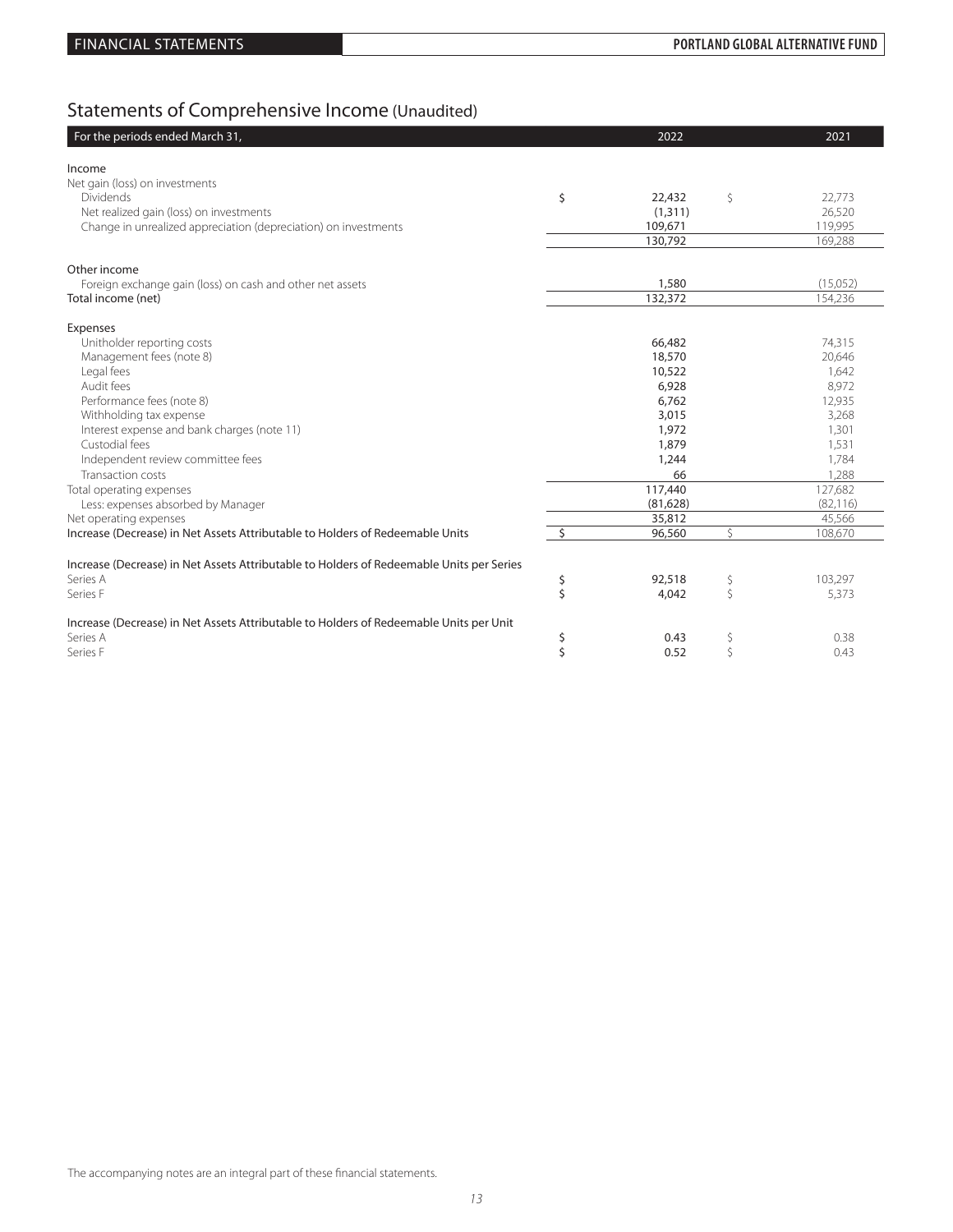# Statements of Changes in Net Assets Attributable to Holders of Redeemable Units (Unaudited)

| For the periods ended March 31,                                               | 2022            |    | 2021                     |
|-------------------------------------------------------------------------------|-----------------|----|--------------------------|
| Net Assets Attributable to Holders of Redeemable Units at Beginning of Period |                 |    |                          |
| Series A                                                                      | \$<br>1,900,821 | \$ | 2,335,368                |
| Series F                                                                      | 74,049          |    | 121,250                  |
|                                                                               | 1,974,870       |    | 2,456,618                |
| Increase (Decrease) in Net Assets Attributable to Holders of Redeemable Units |                 |    |                          |
| Series A                                                                      | 92,518          |    | 103,297                  |
| Series F                                                                      | 4,042           |    | 5,373                    |
|                                                                               | 96,560          |    | 108,670                  |
| <b>Redeemable Unit Transactions</b>                                           |                 |    |                          |
| Proceeds from redeemable units issued                                         |                 |    |                          |
| Series A                                                                      |                 |    |                          |
| Series F                                                                      | 3,000           |    |                          |
|                                                                               | 3,000           |    | $\overline{\phantom{a}}$ |
|                                                                               |                 |    |                          |
| Redemptions of redeemable units                                               |                 |    |                          |
| Series A<br>Series F                                                          | (114, 371)      |    | (458, 627)<br>(57, 271)  |
|                                                                               | (114, 371)      |    | (515,898)                |
| Net Increase (Decrease) from Redeemable Unit Transactions                     | (111, 371)      |    | (515,898)                |
|                                                                               |                 |    |                          |
| Net Assets Attributable to Holders of Redeemable Units at End of Period       |                 |    |                          |
| Series A                                                                      | 1,878,968       |    | 1,980,038                |
| Series F                                                                      | 81,091          |    | 69,352                   |
|                                                                               | \$<br>1,960,059 | Ś. | 2.049.390                |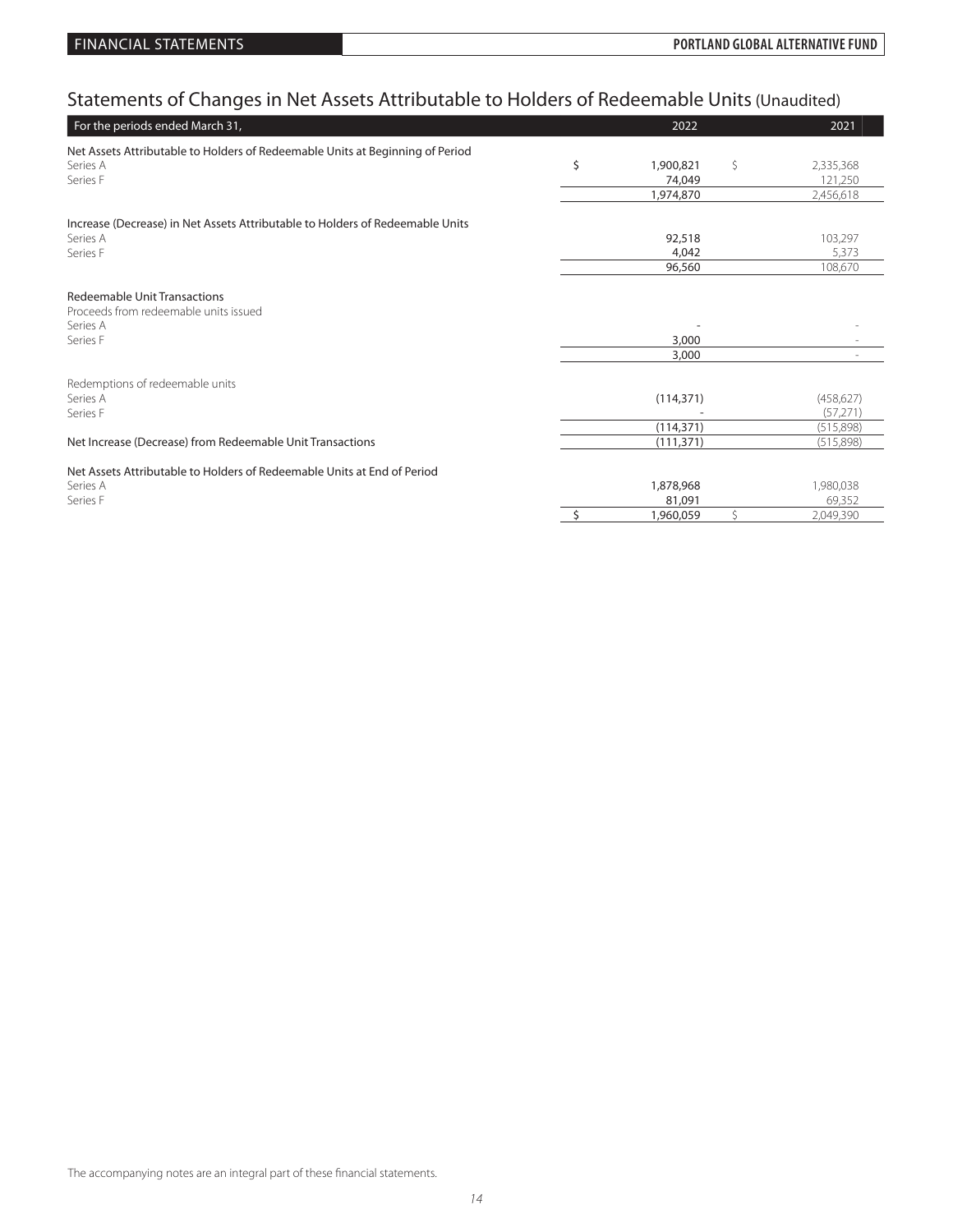# Statements of Cash Flows (Unaudited)

| For the periods ended March 31,                                                                         | 2022            |                    | 2021          |
|---------------------------------------------------------------------------------------------------------|-----------------|--------------------|---------------|
| Cash Flows from Operating Activities                                                                    |                 |                    |               |
| Increase (Decrease) in Net Assets Attributable to Holders of Redeemable Units                           | \$<br>96,560    | \$                 | 108,670       |
| Adjustments for:                                                                                        |                 |                    |               |
| Net realized (gain) loss on investments                                                                 | 1,311           |                    | (26, 520)     |
| Change in unrealized (appreciation) depreciation on investments                                         | (109, 671)      |                    | (119,995)     |
| Unrealized foreign exchange (gain) loss on cash                                                         | 31              |                    | 87            |
| (Increase) decrease in dividends receivable                                                             | (179)           |                    | (2,392)       |
| Increase (decrease) in management fees, performance fees, and expenses payable                          | 62              |                    | 7,500         |
| Purchase of investments                                                                                 | (4,444)         |                    | (1, 130, 498) |
| Proceeds from sale of investments                                                                       | 34,539          |                    | 377,649       |
| Net Cash Generated (Used) by Operating Activities                                                       | 18,209          |                    | (785, 499)    |
| Cash Flows from Financing Activities                                                                    |                 |                    |               |
| Increase (decrease) in borrowing                                                                        | 91,182          |                    | 411,409       |
| Proceeds from redeemable units issued (note 3)                                                          | 3,000           |                    |               |
| Amount paid on redemption of redeemable units (note 3)                                                  | (114, 434)      |                    | (507, 152)    |
| Net Cash Generated (Used) by Financing Activities                                                       | (20, 252)       |                    | (95, 743)     |
|                                                                                                         |                 |                    |               |
| Net increase (decrease) in cash and cash equivalents<br>Unrealized foreign exchange gain (loss) on cash | (2,043)<br>(31) | (881, 242)<br>(87) |               |
| Cash and cash equivalents - beginning of period                                                         | 15,482          |                    | 907,296       |
| Cash and cash equivalents - end of period                                                               | 13,408          |                    | 25,967        |
|                                                                                                         |                 |                    |               |
| Cash and cash equivalents comprise:                                                                     |                 |                    |               |
| Cash at bank                                                                                            | \$<br>13,408    | \$                 | 25,967        |
|                                                                                                         |                 |                    |               |
| From Operating Activities:                                                                              |                 |                    |               |
| Dividends received, net of withholding tax                                                              | \$<br>19,238    | \$                 | 17,113        |
| From Financing Activities:                                                                              |                 |                    |               |
| Interest paid                                                                                           | \$<br>(1,726)   | \$                 | (524)         |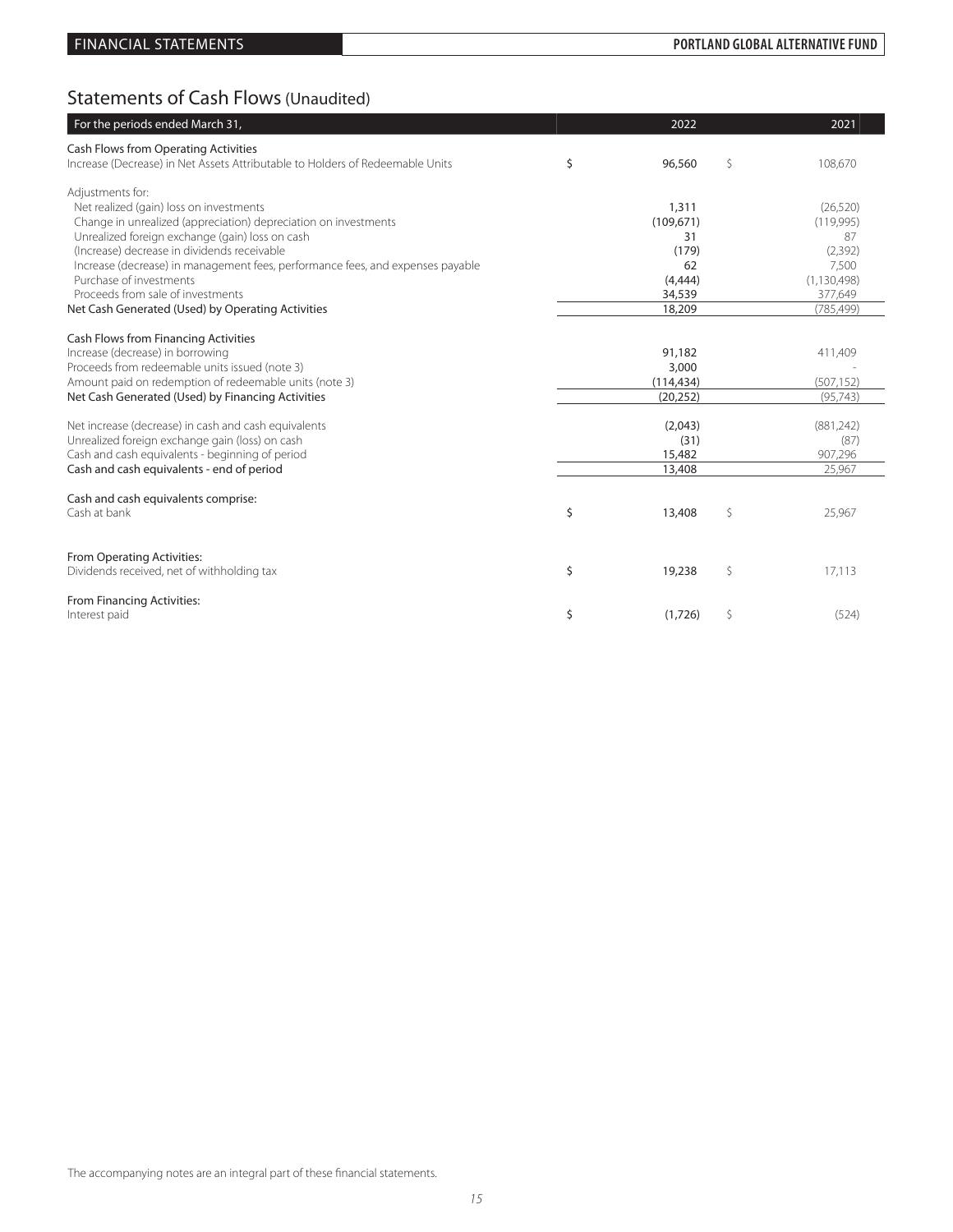# Schedule of Investment Portfolio (Unaudited)<br><sup>As at March 31, 2022</sup>

| No. of               | Shares Security Name                                                  | <b>Average Cost</b> | <b>Fair Value</b> | % of Net Assets<br>Attributable<br>to Holders of<br>Redeemable Units |
|----------------------|-----------------------------------------------------------------------|---------------------|-------------------|----------------------------------------------------------------------|
| <b>EQUITIES</b>      |                                                                       |                     |                   |                                                                      |
| Belgium              | 190 Groupe Bruxelles Lambert S.A.                                     | \$<br>24,190<br>\$  | 24,732            | 1.3%                                                                 |
| Canada               |                                                                       |                     |                   |                                                                      |
|                      | 430 Canadian National Railway Company                                 | 49,510              | 72,111            |                                                                      |
|                      | 409 Fortis Inc.<br>160 Metro Inc.                                     | 21,995<br>9,510     | 25,288<br>11,514  |                                                                      |
|                      | 400 Royal Bank of Canada                                              | 34,300              | 55,056            |                                                                      |
|                      |                                                                       | 115,315             | 163,969           | 8.4%                                                                 |
| Denmark              | 350 Coloplast A/S                                                     | 66,198              | 66,666            | 3.4%                                                                 |
| France               |                                                                       |                     |                   |                                                                      |
|                      | 250 Sanofi                                                            | 33,901              | 31,985            | 1.6%                                                                 |
| Germany              |                                                                       |                     |                   |                                                                      |
|                      | 330 Fresenius Medical Care AG & Co. KGaA                              | 36,224              | 27,730            |                                                                      |
|                      | 450 Fresenius SE & Co KGaA                                            | 29,951              | 20,752            |                                                                      |
|                      |                                                                       | 66,175              | 48,482            | 2.5%                                                                 |
| Japan                | 450 Hitachi, Ltd.                                                     | 22,954              | 28,489            |                                                                      |
|                      | 333 ITOCHU Corporation                                                | 12,051              | 14,171            |                                                                      |
|                      | 1,500 Marubeni Corporation                                            | 11,765              | 21,965            |                                                                      |
|                      | 900 Mitsubishi Corporation                                            | 28,020              | 42,523            |                                                                      |
|                      | 490 MITSUI & CO., LTD.                                                | 11,404              | 16,746            |                                                                      |
|                      | 600 SoftBank Group Corp.<br>2,100 Sumitomo Corporation                | 51,389<br>34,724    | 34,251<br>45,696  |                                                                      |
|                      |                                                                       | 172,307             | 203,841           | 10.4%                                                                |
| Spain                |                                                                       |                     |                   |                                                                      |
|                      | 1,300 Red Electrica Corporacion S.A.                                  | 29,770              | 33,459            | 1.7%                                                                 |
| Switzerland          |                                                                       |                     |                   |                                                                      |
|                      | 200 Nestle S.A.                                                       | 29,910              | 32,524            |                                                                      |
|                      | 280 Novartis AG                                                       | 35,230              | 30,778            |                                                                      |
|                      | 70 Roche Holding AG                                                   | 31,668<br>96,808    | 34,704<br>98,006  | 5.0%                                                                 |
| United Kingdom       |                                                                       |                     |                   |                                                                      |
|                      | 1,050 Bunzl PLC                                                       | 29,736              | 51,179            |                                                                      |
|                      | 2,000 Compass Group PLC                                               | 44,471              | 54,195            |                                                                      |
|                      | 1,050 Diageo PLC<br>600 Halma PLC                                     | 47,486              | 66,621            |                                                                      |
|                      | 6,100 Legal & General Group PLC                                       | 24,072<br>28,411    | 24,732<br>27,248  |                                                                      |
|                      | 1,500 SSE PLC                                                         | 35,870              | 43,072            |                                                                      |
|                      | 28,500 Vodafone Group PLC                                             | 62,691              | 58,431            |                                                                      |
|                      |                                                                       | 272,737             | 325,478           | 16.6%                                                                |
| <b>United States</b> | 16 Alphabet Inc., Class A                                             | 26,350              | 55,634            |                                                                      |
|                      | 17 Alphabet Inc., Class C                                             | 30,457              | 59,358            |                                                                      |
|                      | 33 Amazon.com, Inc.                                                   | 117,422             | 134,489           |                                                                      |
|                      | 150 American Tower Corporation                                        | 49,899              | 47,109            |                                                                      |
|                      | 310 Berkshire Hathaway Inc. Class B                                   | 81,238              | 136,769           |                                                                      |
|                      | 220 Cincinnati Financial Corporation<br>300 Colgate-Palmolive Company | 19,337<br>30,743    | 37,394<br>28,440  |                                                                      |
|                      | 820 Consolidated Edison, Inc.                                         | 89,501              | 97,059            |                                                                      |
|                      | 100 Costco Wholesale Corporation                                      | 43,518              | 71,990            |                                                                      |
|                      | 800 Hormel Foods Corporation                                          | 52,994              | 51,546            |                                                                      |
|                      | 240 Johnson & Johnson                                                 | 48,647              | 53,175            |                                                                      |
|                      | 400 JPMorgan Chase & Co.                                              | 15,741              | 68,168            |                                                                      |
|                      | 150 Kimberly-Clark Corporation<br>180 McDonald's Corporation          | 29,699<br>47,075    | 23,095<br>55,645  |                                                                      |
|                      | 360 Microsoft Corporation                                             | 85,907              | 138,756           |                                                                      |
|                      | 140 Target Corporation                                                | 25,018              | 37,143            |                                                                      |
|                      | 110 The Clorox Company                                                | 30,528              | 19,119            |                                                                      |
|                      | 675 The Coca-Cola Company                                             | 44,801              | 52,319            |                                                                      |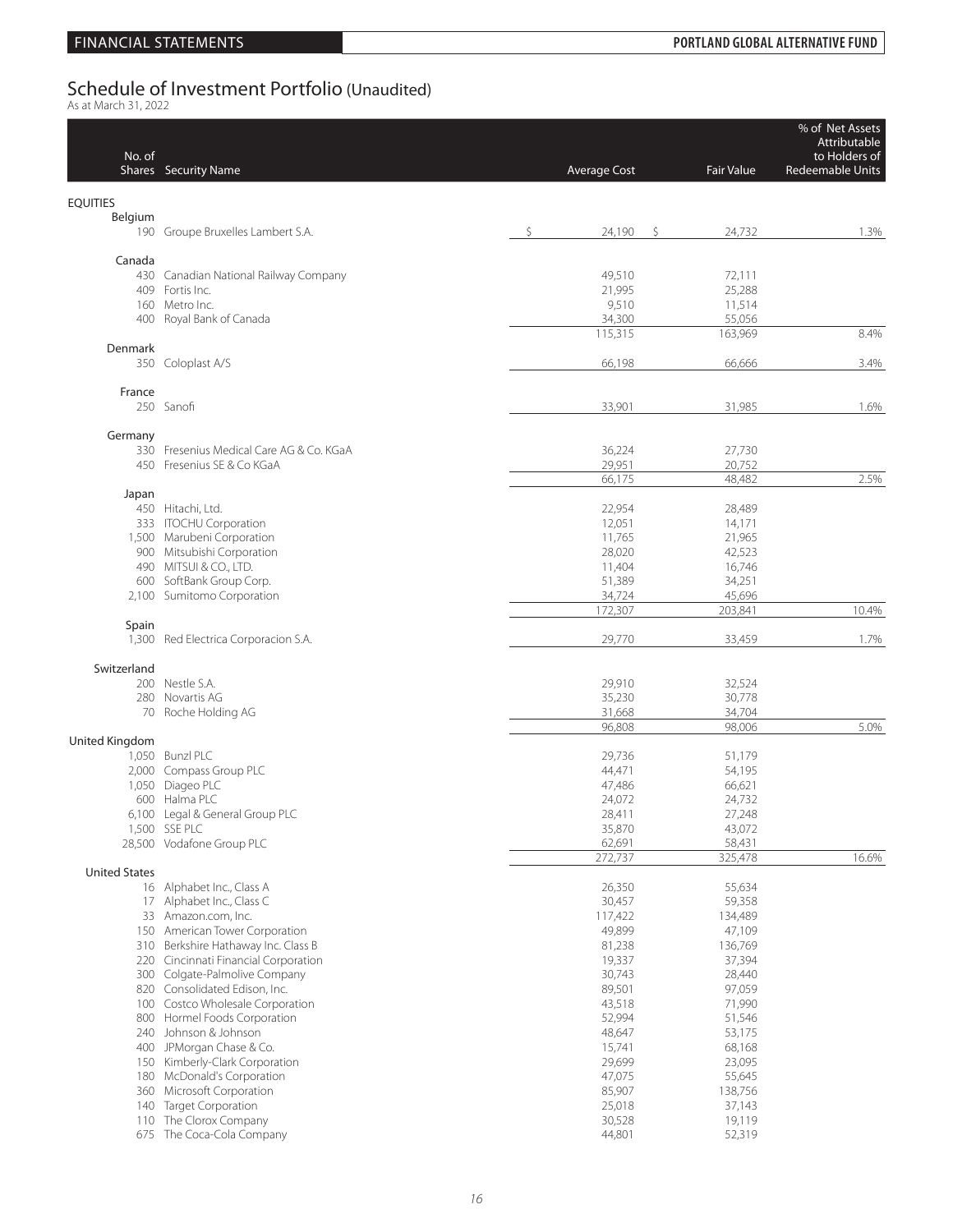# Schedule of Investment Portfolio (Unaudited) (continued) As at March 31, 2022

| No. of | <b>Shares</b> Security Name                            | Average Cost | <b>Fair Value</b> | % of Net Assets<br>Attributable<br>to Holders of<br><b>Redeemable Units</b> |
|--------|--------------------------------------------------------|--------------|-------------------|-----------------------------------------------------------------------------|
|        | 360 The Procter & Gamble Company                       | 60.022       | 68.768            |                                                                             |
| 210    | The Walt Disney Company                                | 30,563       | 36.009            |                                                                             |
| 150-   | Visa Inc. Class A                                      | 39,398       | 41,587            |                                                                             |
|        | 330 Walmart Inc.                                       | 58.007       | 61.437            |                                                                             |
|        |                                                        | 056,865      | 1.375.009         | 70.1%                                                                       |
|        | Total investment portfolio                             | .934.266     | 2,371,627         | 121.0%                                                                      |
|        | Transaction costs                                      | (2,157)      |                   |                                                                             |
|        |                                                        | .932.109     | 2,371,627         | 121.0%                                                                      |
|        | Other assets less liabilities                          |              | (411,568)         | $(21.0\%)$                                                                  |
|        | NET ASSETS ATTRIBUTABLE TO HOLDERS OF REDEEMABLE UNITS |              | .960.059          | 100.0%                                                                      |
|        |                                                        |              |                   |                                                                             |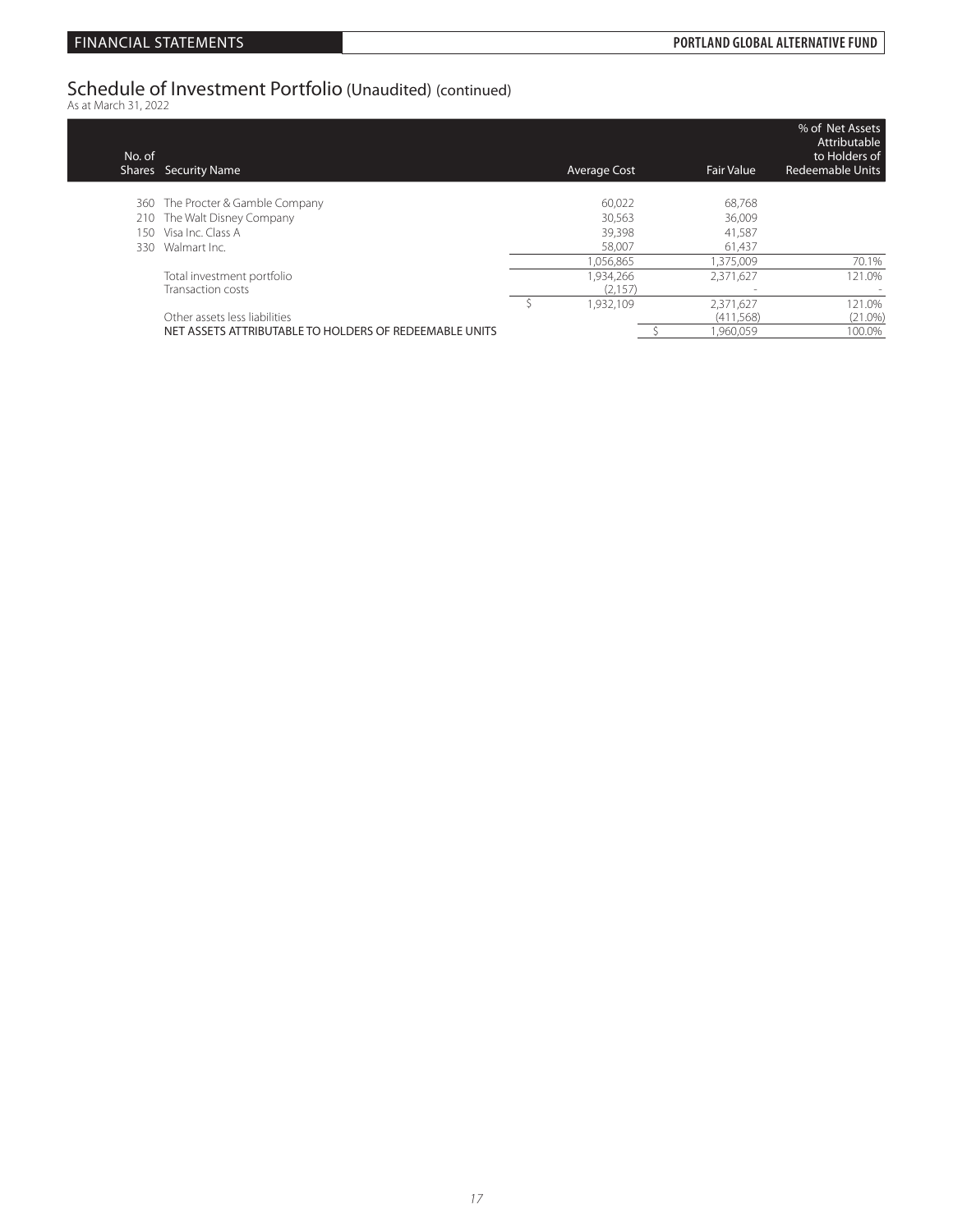### FUND SPECIFIC NOTES (NOTE 5) (UNAUDITED) **PORTLAND GLOBAL ALTERNATIVE FUND**

### (a) OFFSETTING OF FINANCIAL ASSETS AND FINANCIAL LIABILITIES

The Fund may borrow on margin for the purposes of making investments. Collateral in the form of securities is required to secure the borrowing. Securities pledged as collateral have not been offset against the borrowing but are presented separately on the statements of financial position as investments that are pledged as collateral. The broker holding the collateral has the right to sell or re-pledge such securities in order to pay back the loan. However, the Fund does not have the right of offset. As at March 31, 2022, the amount borrowed was \$425,447 (September 30, 2021: \$334,265).

### (b) RISK MANAGEMENT

Please see note 5 for a description of the various financial risks detailed below.

### Price Risk

The Manager moderates price risk through diversification of securities and other financial instruments within the limits of the Fund's investment objectives and strategy.

If the price of investments held by the Fund on March 31, 2022 had been higher or lower by 10%, the net assets attributable to holders of redeemable units of the Fund would have been higher or lower by \$237,163 (September 30, 2021: \$229,336). Actual results may differ from the above sensitivity analysis and the difference could be material.

### Concentration Risk

The following tables present the Fund's exposure as a percentage of its net assets attributable to holders of redeemable units by geographic region and by industry sector as at March 31, 2022 and September 30, 2021:

| By Geographic Region                  | March 31, 2022           | September 30, 2021 |
|---------------------------------------|--------------------------|--------------------|
| <b>United States</b>                  | 70.1%                    | 65.8%              |
| United Kingdom                        | 16.6%                    | 15.9%              |
| Japan                                 | 10.4%                    | 9.8%               |
| Canada                                | 8.4%                     | 7.4%               |
| Switzerland                           | 5.0%                     | 4.7%               |
| Denmark                               | 3.4%                     | 3.5%               |
| Germany                               | 2.5%                     | 2.9%               |
| Spain                                 | 1.7%                     | 1.7%               |
| France                                | 1.6%                     | 1.5%               |
| Belgium                               | 1.3%                     | 1.3%               |
| Cash & Other Net Assets (Liabilities) | $(21.0\%)$               | $(16.0\%)$         |
| Cayman Islands                        | $\overline{\phantom{a}}$ | 1.5%               |
| Total                                 | 100.0%                   | 100.0%             |

| By Industry Sector                    | March 31, 2022 | September 30, 2021 |
|---------------------------------------|----------------|--------------------|
| Consumer Staples                      | 24.9%          | 26.3%              |
| Financials                            | 17.8%          | 16.6%              |
| Industrials                           | 15.1%          | 12.8%              |
| <b>Consumer Discretionary</b>         | 14.2%          | 14.4%              |
| Health Care                           | 13.6%          | 10.0%              |
| <b>Communication Services</b>         | 12.4%          | 12.9%              |
| Information Technology                | 10.4%          | 11.8%              |
| Utilities                             | 10.2%          | 8.6%               |
| Real Estate                           | 2.4%           | 2.6%               |
| Cash & Other Net Assets (Liabilities) | $(21.0\%)$     | $(16.0\%)$         |
| Total                                 | 100.0%         | 100.0%             |

### Currency Risk

The tables below indicate the foreign currencies to which the Fund had significant exposure as at March 31, 2022 and September 30, 2021 in Canadian dollar terms. The tables also illustrate the potential impact on the net assets attributable to holders of redeemable units if the Canadian dollar had strengthened or weakened by 10% in relation to each of the other currencies, with all other variables held constant.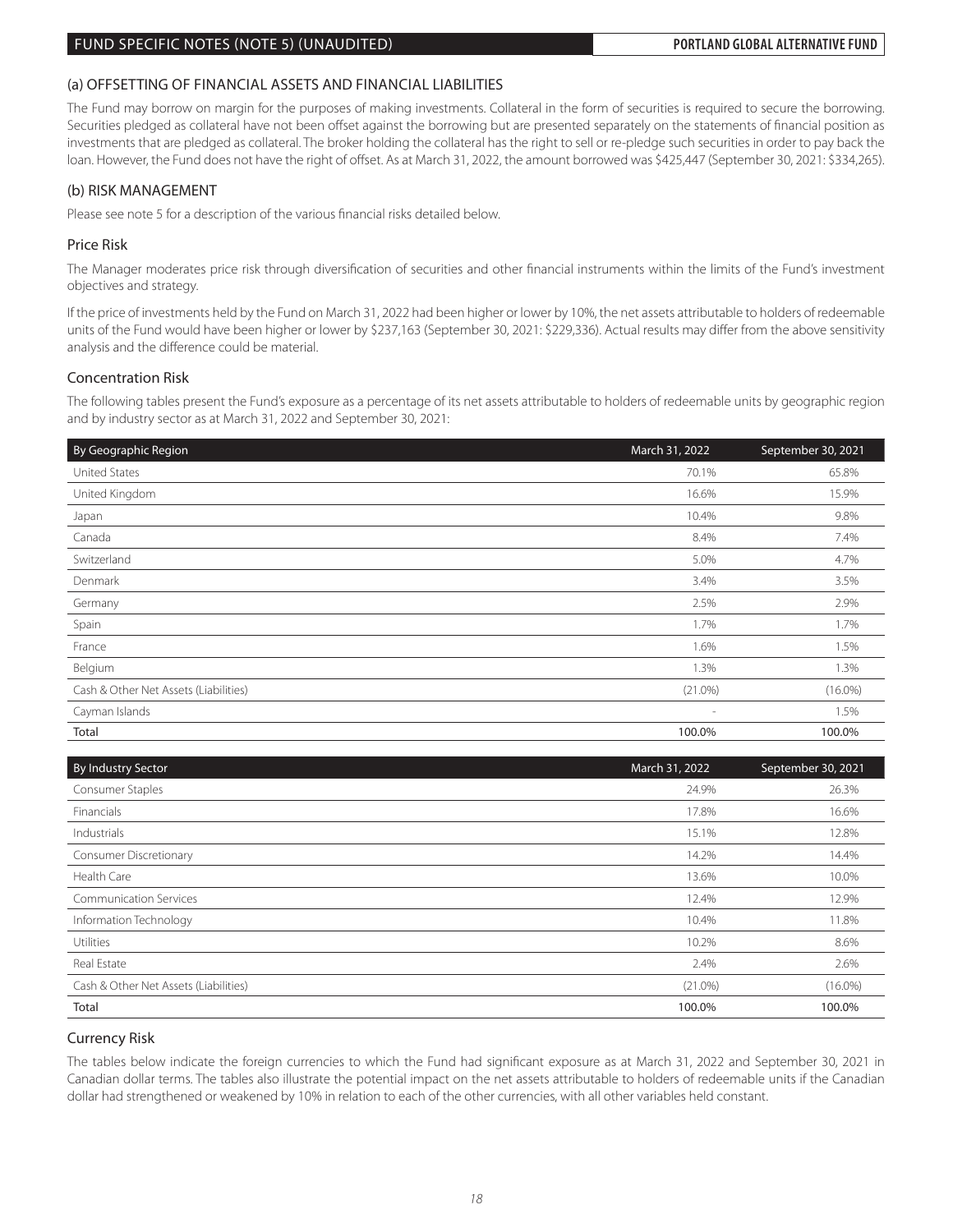### FUND SPECIFIC NOTES (NOTE 5) (UNAUDITED) **PORTLAND GLOBAL ALTERNATIVE FUND**

|                                                                |                          | Exposure            |              | Impact on net assets attributable to holders<br>of redeemable units |                          |                     |
|----------------------------------------------------------------|--------------------------|---------------------|--------------|---------------------------------------------------------------------|--------------------------|---------------------|
| March 31, 2022                                                 | Monetary<br>(5)          | Non-monetary<br>(5) | Total<br>(5) | Monetary<br>(5)                                                     | Non-monetary<br>(5)      | <b>Total</b><br>(5) |
| <b>British Pound</b>                                           | .596                     | 325.478             | 327.074      | 160                                                                 | 32,548                   | 32,708              |
| Danish Krone                                                   | $\overline{\phantom{a}}$ | 66.666              | 66,666       |                                                                     | 6.667                    | 6,667               |
| Euro                                                           |                          | 138,657             | 138,658      | $\sim$                                                              | 13,866                   | 13,866              |
| Japanese Yen                                                   | 2.730                    | 203.841             | 206,571      | 273                                                                 | 20.384                   | 20,657              |
| Norwegian Krone                                                | 761                      | $\sim$              | 761          | 76                                                                  | $\overline{\phantom{a}}$ | 76                  |
| Swiss Franc                                                    | 1.336                    | 98.006              | 99,342       | 134                                                                 | 9.801                    | 9,935               |
| <b>United States Dollar</b>                                    | (136, 847)               | ,375,008            | ,238,737     | (13,627)                                                            | 137,501                  | 123,874             |
| Total                                                          | (129, 847)               | 2,207,656           | 2,077,809    | (12,984)                                                            | 220,767                  | 207,783             |
| % of net assets attributable to<br>holders of redeemable units | $(6.6\%)$                | 112.6%              | 106.0%       | $(0.7\%)$                                                           | 11.3%                    | 10.6%               |

|                                                                |                          | Exposure            | Impact on net assets attributable to holders<br>of redeemable units |                 |                     |                     |
|----------------------------------------------------------------|--------------------------|---------------------|---------------------------------------------------------------------|-----------------|---------------------|---------------------|
| September 30, 2021                                             | Monetary<br>(5)          | Non-monetary<br>(5) | <b>Total</b><br>(5)                                                 | Monetary<br>(5) | Non-monetary<br>(5) | <b>Total</b><br>(5) |
| <b>British Pound</b>                                           | 948                      | 314.316             | 315.264                                                             | 95              | 31,431              | 31,526              |
| Danish Krone                                                   | $\overline{\phantom{a}}$ | 69,500              | 69,500                                                              |                 | 6,950               | 6,950               |
| Euro                                                           |                          | 146,882             | 146,883                                                             |                 | 14,688              | 14,688              |
| Hong Kong Dollar                                               | 469                      | 30.429              | 30,898                                                              | 47              | 3,043               | 3,090               |
| Japanese Yen                                                   | 2,251                    | 194,357             | 196,608                                                             | 225             | 19,436              | 19,661              |
| Norwegian Krone                                                | 777                      |                     | 777                                                                 | 78              | $\sim$              | 78                  |
| Swiss Franc                                                    |                          | 92,403              | 92,403                                                              |                 | 9,240               | 9,240               |
| United States Dollar                                           | (144,681)                | ,299,397            | 1,154,716                                                           | (14, 468)       | 129,940             | 115,472             |
| Total                                                          | (140, 235)               | 2,147,284           | 2,007,049                                                           | (14, 023)       | 214,728             | 200,705             |
| % of net assets attributable to<br>holders of redeemable units | $(7.1\%)$                | 108.7%              | 101.6%                                                              | $(0.7\%)$       | 10.9%               | 10.2%               |

### Interest Rate Risk

As at March 31, 2022, the Fund had significant direct exposure to interest rate risk from its use of borrowing. The amount borrowed as at March 31, 2022 was \$425,447 and was repayable on demand (September 30, 2021: \$334,265). If interest rates had doubled during the six-month period ended March 31, 2022, interest expense would have been higher and ending net assets attributable to holders of redeemable units would have been lower by \$1,967 (March 31, 2021: \$951).

### Credit Risk

As at March 31, 2022 and September 30, 2021, the Fund did not have significant direct exposure to credit risk.

### Liquidity Risk

The Fund is exposed to liquidity risk on its obligations associated with financial liabilities.

The liquidity risk associated with issued redeemable units is managed by investing in a portfolio of highly liquid equity securities. Redeemable units are redeemed on demand at the holder's option. All other obligations were due within three months from the financial reporting date.

The main concentration of liquidity risk arises from the Fund's borrowing activities. Borrowings are repayable upon demand and are partially covered by collateral held on account at the broker with whom the borrowings are made.

### Leverage Risk

As at March 31, 2022, the amount borrowed was \$425,447 (September 30, 2021: \$334,265). The lender nets the amount borrowed with any cash balances held by the Fund and includes the impact of any securities bought or sold that are not yet paid by or to the Fund. When calculated this way, the borrowing percentage as at March 31, 2022 was 21.6% (September 30, 2021: 16.9%). Interest expense for the six-month period ended March 31, 2022 was \$1,967 (March 31, 2021: \$951).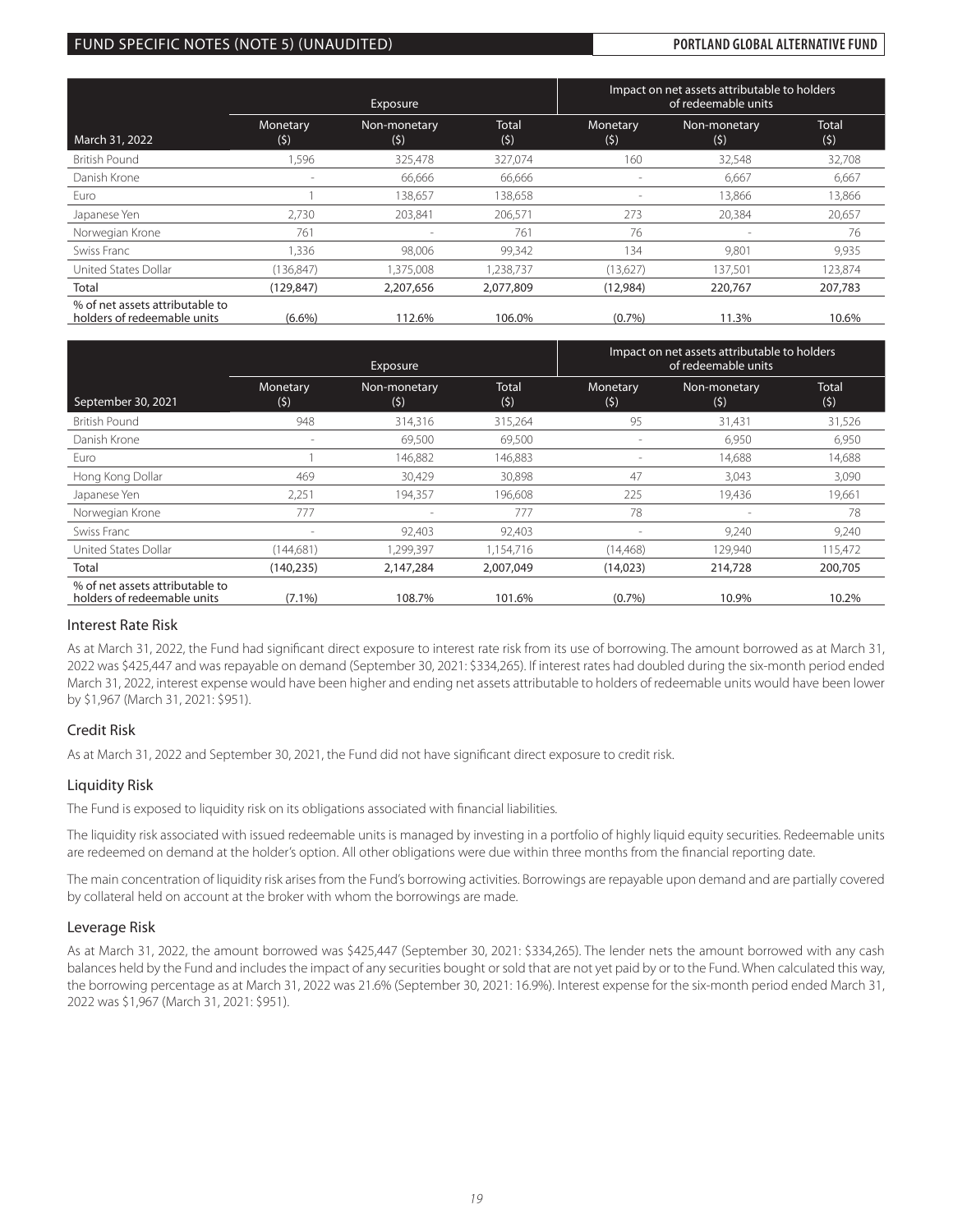### (c) FAIR VALUE MEASUREMENTS

The following tables illustrate the classifications of the Fund's financial instruments within the fair value hierarchy as at March 31, 2022 and September 30, 2021:

|                 |                | <b>Assets (Liabilities)</b> |                          |              |  |  |
|-----------------|----------------|-----------------------------|--------------------------|--------------|--|--|
| March 31, 2022  | Level 1<br>(5) | Level <sub>2</sub><br>(5)   | Level 3<br>(5)           | Total<br>(5) |  |  |
| Equities – Long | 2,371,627      | $\sim$                      | $\sim$                   | 2,371,627    |  |  |
| Total           | 2,371,627      | $\overline{\phantom{0}}$    | $\overline{\phantom{0}}$ | 2,371,627    |  |  |

|                    | <b>Assets (Liabilities)</b> |                           |                          |                     |  |  |
|--------------------|-----------------------------|---------------------------|--------------------------|---------------------|--|--|
| September 30, 2021 | Level 1<br>(5)              | Level <sub>2</sub><br>(5) | Level 3<br>(5)           | <b>Total</b><br>(5) |  |  |
| Equities – Long    | 2,293,358                   |                           | $\sim$                   | 2,293,258           |  |  |
| Total              | 2,293,358                   | -                         | $\overline{\phantom{a}}$ | 2,293,258           |  |  |

### (d) STRUCTURED ENTITIES

As at March 31, 2022 and September 30, 2021, the Fund did not have any investments in structured entities.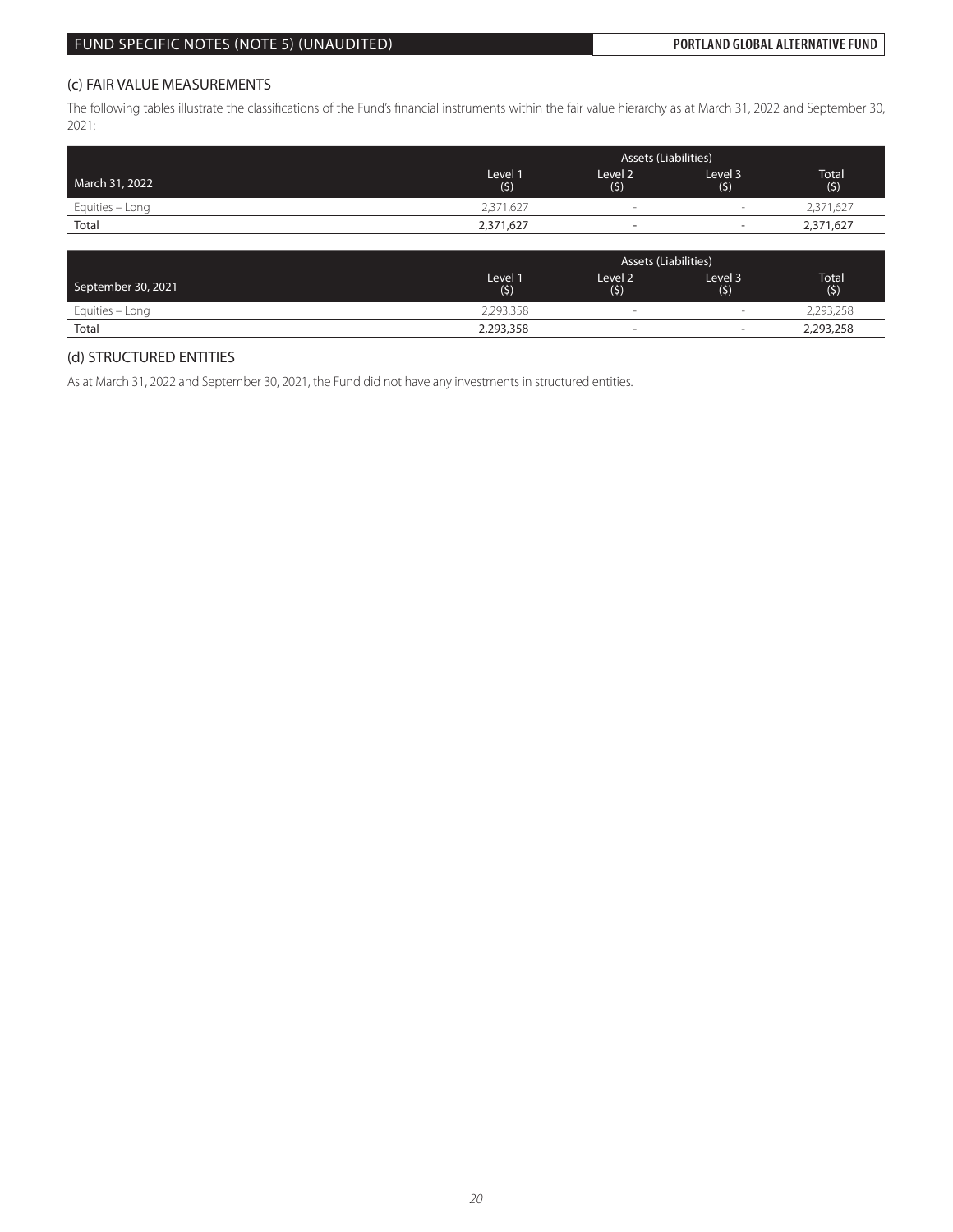## Statements of Financial Position

|                                                                   | As at<br>March 31, 2022    |    | As at<br>September 30, 2021 |
|-------------------------------------------------------------------|----------------------------|----|-----------------------------|
| Assets                                                            |                            |    |                             |
| <b>Current Assets</b>                                             |                            |    |                             |
| Cash                                                              | \$<br>551,159              | Ŝ. | 426,454                     |
| Subscriptions receivable                                          | 1,973                      |    | 26,446                      |
| Investments (note 5)                                              | 349,291                    |    | 118,431                     |
|                                                                   | 902,423                    |    | 571,331                     |
| Liabilities                                                       |                            |    |                             |
| <b>Current Liabilities</b>                                        |                            |    |                             |
| Management fees payable                                           | 1,291                      |    | 531                         |
| Expenses payable                                                  | 425                        |    | 186                         |
|                                                                   | 1,716                      |    | 717                         |
| Net Assets Attributable to Holders of Redeemable Units            | 900,707                    |    | 570,614                     |
|                                                                   |                            |    |                             |
| Net Assets Attributable to Holders of Redeemable Units Per Series |                            |    |                             |
| Series A                                                          | 690,033                    |    | 419,889                     |
| Series F                                                          | 210,674                    |    | 150,725                     |
|                                                                   | $\mathsf{S}$<br>900,707    | Ŝ. | 570,614                     |
|                                                                   |                            |    |                             |
| Number of Redeemable Units Outstanding (note 6)                   |                            |    |                             |
| Series A                                                          | 72,063                     |    | 41,830                      |
| Series F                                                          | 21,768                     |    | 14,942                      |
|                                                                   |                            |    |                             |
| Net Assets Attributable to Holders of Redeemable Units Per Unit   |                            |    |                             |
| Series A                                                          | \$<br>9.58                 | \$ | 10.04                       |
| Series F                                                          | $\mathsf{\hat{S}}$<br>9.68 | Ŝ  | 10.09                       |

Approved by the Board of Directors of Portland Investment Counsel Inc.

*"Michael Lee-Chin" "Robert Almeida"*

Director Director Director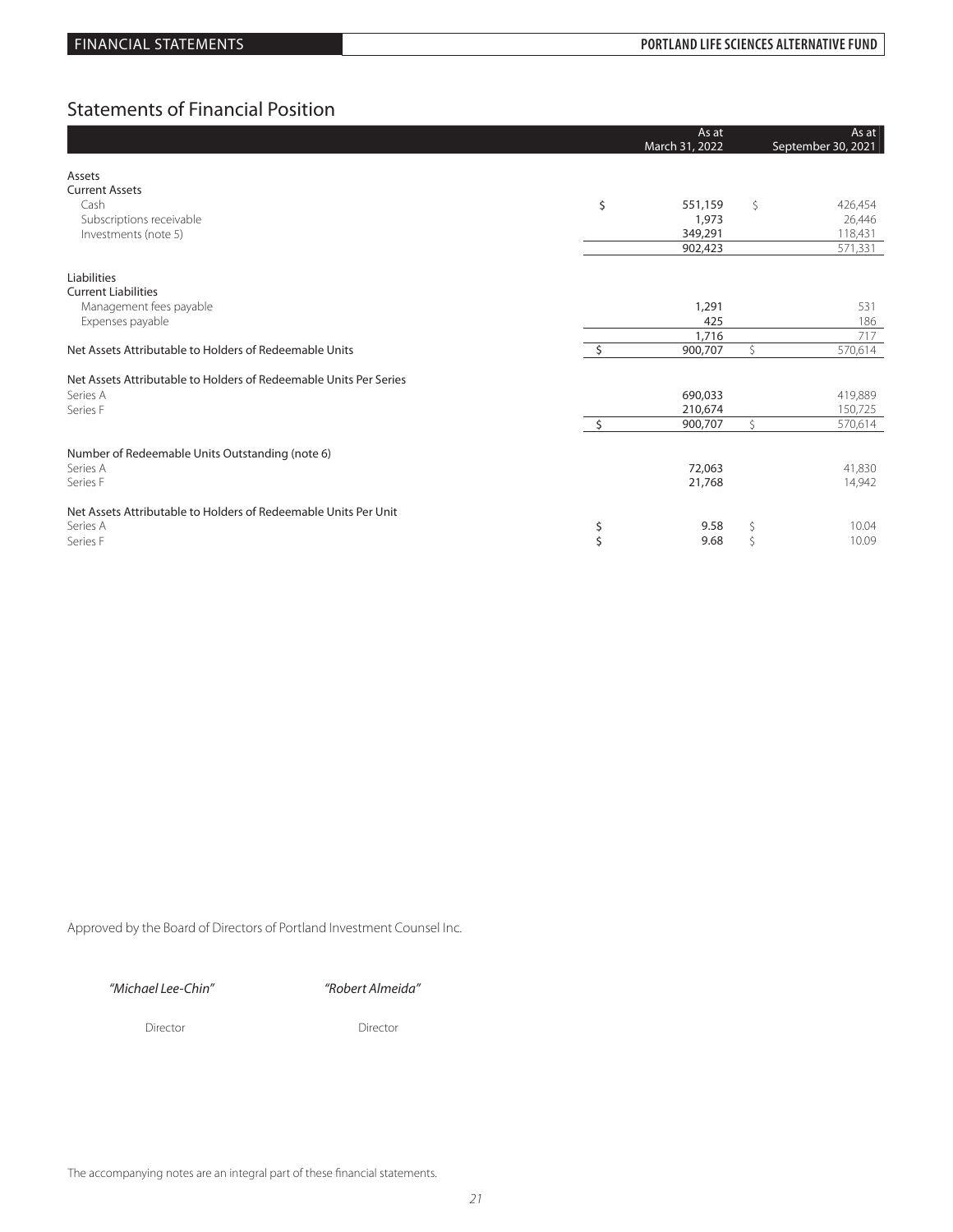# Statement of Comprehensive Income (Unaudited)

| Net gain (loss) on investments<br>\$<br><b>Dividends</b><br>94<br>Change in unrealized appreciation (depreciation) on investments<br>(33, 257)<br>(33, 163)<br>Other income<br>(127)<br>Foreign exchange gain (loss) on cash and other net assets<br>(33, 290)<br>Total income (net)<br>Unitholder reporting costs<br>43,052<br>Legal fees<br>11,199<br>Audit fees<br>8,465<br>Management fees (note 8)<br>6,413<br>Custodial fees<br>1,357<br>Independent review committee fees<br>1,287<br>Transaction costs<br>248<br>Withholding tax expense<br>14<br>Interest expense and bank charges<br>$\overline{2}$<br>Total operating expenses<br>72,037<br>Less: expenses absorbed by Manager<br>(63, 235)<br>Net operating expenses<br>8,802<br>$\mathsf{\dot{S}}$<br>(42,092)<br>Increase (Decrease) in Net Assets Attributable to Holders of Redeemable Units per Series<br>Series A<br>\$<br>(34, 126)<br>\$<br>Series F<br>(7,966)<br>\$<br>(0.59)<br>\$<br>(0.44) | For the period ended March 31,                                                         | 2022 |
|---------------------------------------------------------------------------------------------------------------------------------------------------------------------------------------------------------------------------------------------------------------------------------------------------------------------------------------------------------------------------------------------------------------------------------------------------------------------------------------------------------------------------------------------------------------------------------------------------------------------------------------------------------------------------------------------------------------------------------------------------------------------------------------------------------------------------------------------------------------------------------------------------------------------------------------------------------------------|----------------------------------------------------------------------------------------|------|
|                                                                                                                                                                                                                                                                                                                                                                                                                                                                                                                                                                                                                                                                                                                                                                                                                                                                                                                                                                     | Income                                                                                 |      |
|                                                                                                                                                                                                                                                                                                                                                                                                                                                                                                                                                                                                                                                                                                                                                                                                                                                                                                                                                                     |                                                                                        |      |
|                                                                                                                                                                                                                                                                                                                                                                                                                                                                                                                                                                                                                                                                                                                                                                                                                                                                                                                                                                     |                                                                                        |      |
|                                                                                                                                                                                                                                                                                                                                                                                                                                                                                                                                                                                                                                                                                                                                                                                                                                                                                                                                                                     |                                                                                        |      |
|                                                                                                                                                                                                                                                                                                                                                                                                                                                                                                                                                                                                                                                                                                                                                                                                                                                                                                                                                                     |                                                                                        |      |
|                                                                                                                                                                                                                                                                                                                                                                                                                                                                                                                                                                                                                                                                                                                                                                                                                                                                                                                                                                     |                                                                                        |      |
|                                                                                                                                                                                                                                                                                                                                                                                                                                                                                                                                                                                                                                                                                                                                                                                                                                                                                                                                                                     |                                                                                        |      |
|                                                                                                                                                                                                                                                                                                                                                                                                                                                                                                                                                                                                                                                                                                                                                                                                                                                                                                                                                                     |                                                                                        |      |
|                                                                                                                                                                                                                                                                                                                                                                                                                                                                                                                                                                                                                                                                                                                                                                                                                                                                                                                                                                     |                                                                                        |      |
|                                                                                                                                                                                                                                                                                                                                                                                                                                                                                                                                                                                                                                                                                                                                                                                                                                                                                                                                                                     | Expenses                                                                               |      |
|                                                                                                                                                                                                                                                                                                                                                                                                                                                                                                                                                                                                                                                                                                                                                                                                                                                                                                                                                                     |                                                                                        |      |
|                                                                                                                                                                                                                                                                                                                                                                                                                                                                                                                                                                                                                                                                                                                                                                                                                                                                                                                                                                     |                                                                                        |      |
|                                                                                                                                                                                                                                                                                                                                                                                                                                                                                                                                                                                                                                                                                                                                                                                                                                                                                                                                                                     |                                                                                        |      |
|                                                                                                                                                                                                                                                                                                                                                                                                                                                                                                                                                                                                                                                                                                                                                                                                                                                                                                                                                                     |                                                                                        |      |
|                                                                                                                                                                                                                                                                                                                                                                                                                                                                                                                                                                                                                                                                                                                                                                                                                                                                                                                                                                     |                                                                                        |      |
|                                                                                                                                                                                                                                                                                                                                                                                                                                                                                                                                                                                                                                                                                                                                                                                                                                                                                                                                                                     |                                                                                        |      |
|                                                                                                                                                                                                                                                                                                                                                                                                                                                                                                                                                                                                                                                                                                                                                                                                                                                                                                                                                                     |                                                                                        |      |
|                                                                                                                                                                                                                                                                                                                                                                                                                                                                                                                                                                                                                                                                                                                                                                                                                                                                                                                                                                     |                                                                                        |      |
|                                                                                                                                                                                                                                                                                                                                                                                                                                                                                                                                                                                                                                                                                                                                                                                                                                                                                                                                                                     |                                                                                        |      |
|                                                                                                                                                                                                                                                                                                                                                                                                                                                                                                                                                                                                                                                                                                                                                                                                                                                                                                                                                                     |                                                                                        |      |
|                                                                                                                                                                                                                                                                                                                                                                                                                                                                                                                                                                                                                                                                                                                                                                                                                                                                                                                                                                     |                                                                                        |      |
|                                                                                                                                                                                                                                                                                                                                                                                                                                                                                                                                                                                                                                                                                                                                                                                                                                                                                                                                                                     |                                                                                        |      |
|                                                                                                                                                                                                                                                                                                                                                                                                                                                                                                                                                                                                                                                                                                                                                                                                                                                                                                                                                                     | Increase (Decrease) in Net Assets Attributable to Holders of Redeemable Units          |      |
|                                                                                                                                                                                                                                                                                                                                                                                                                                                                                                                                                                                                                                                                                                                                                                                                                                                                                                                                                                     |                                                                                        |      |
|                                                                                                                                                                                                                                                                                                                                                                                                                                                                                                                                                                                                                                                                                                                                                                                                                                                                                                                                                                     |                                                                                        |      |
|                                                                                                                                                                                                                                                                                                                                                                                                                                                                                                                                                                                                                                                                                                                                                                                                                                                                                                                                                                     |                                                                                        |      |
|                                                                                                                                                                                                                                                                                                                                                                                                                                                                                                                                                                                                                                                                                                                                                                                                                                                                                                                                                                     |                                                                                        |      |
|                                                                                                                                                                                                                                                                                                                                                                                                                                                                                                                                                                                                                                                                                                                                                                                                                                                                                                                                                                     | Increase (Decrease) in Net Assets Attributable to Holders of Redeemable Units per Unit |      |
|                                                                                                                                                                                                                                                                                                                                                                                                                                                                                                                                                                                                                                                                                                                                                                                                                                                                                                                                                                     | Series A                                                                               |      |
|                                                                                                                                                                                                                                                                                                                                                                                                                                                                                                                                                                                                                                                                                                                                                                                                                                                                                                                                                                     | Series F                                                                               |      |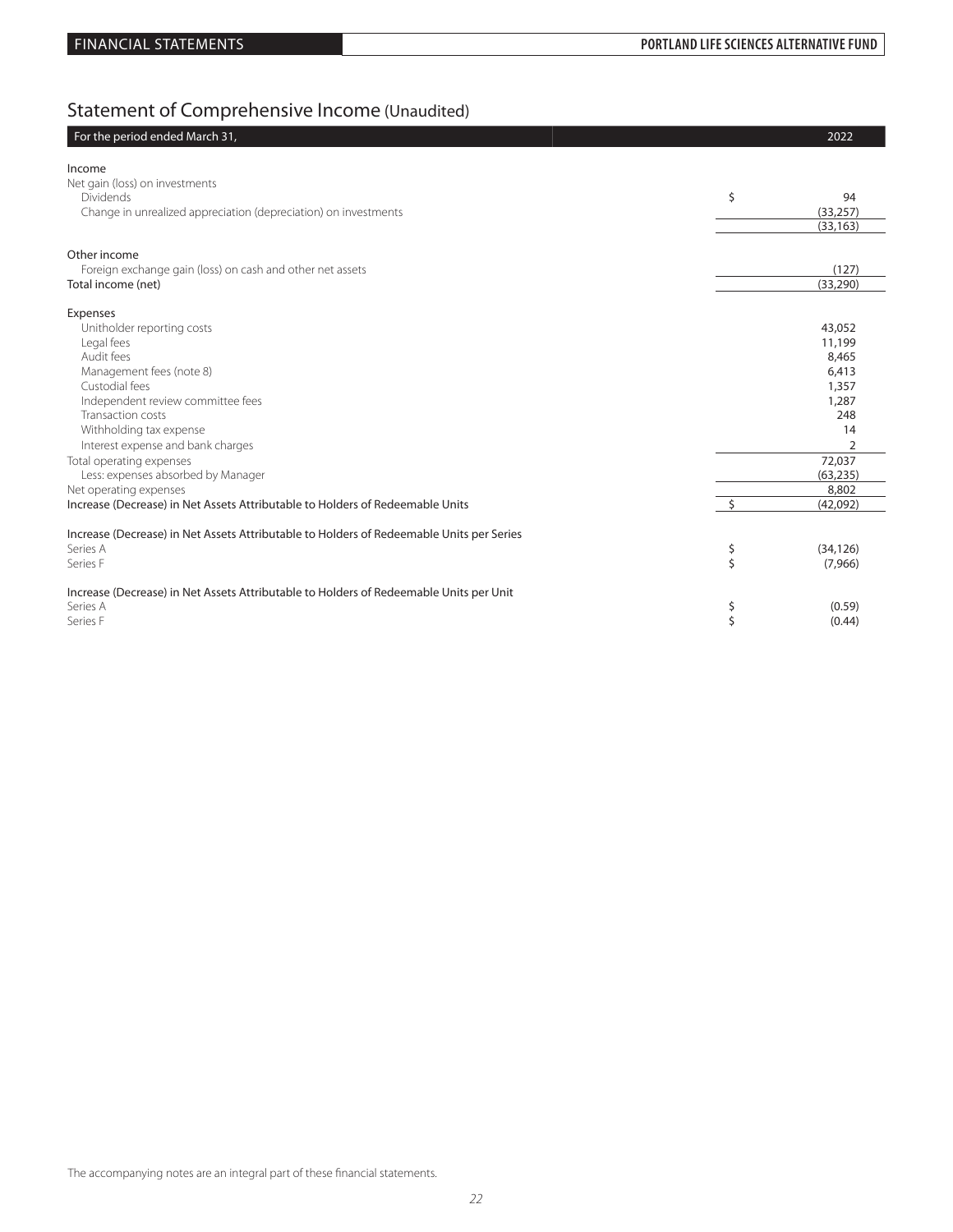# Statement of Changes in Net Assets Attributable to Holders of Redeemable Units (Unaudited)

| For the period ended March 31,                                                |   | 2022      |
|-------------------------------------------------------------------------------|---|-----------|
| Net Assets Attributable to Holders of Redeemable Units at Beginning of Period |   |           |
| Series A                                                                      | Ś | 419,889   |
| Series F                                                                      |   | 150,725   |
|                                                                               |   | 570,614   |
| Increase (Decrease) in Net Assets Attributable to Holders of Redeemable Units |   |           |
| Series A                                                                      |   | (34, 126) |
| Series F                                                                      |   | (7,966)   |
|                                                                               |   | (42,092)  |
|                                                                               |   |           |
| <b>Redeemable Unit Transactions</b>                                           |   |           |
| Proceeds from redeemable units issued                                         |   |           |
| Series A                                                                      |   | 304,270   |
| Series F                                                                      |   | 67,915    |
| Net Increase (Decrease) from Redeemable Unit Transactions                     |   | 372,185   |
| Net Assets Attributable to Holders of Redeemable Units at End of Period       |   |           |
| Series A                                                                      |   | 690,033   |
| Series F                                                                      |   | 210,674   |
|                                                                               |   | 900,707   |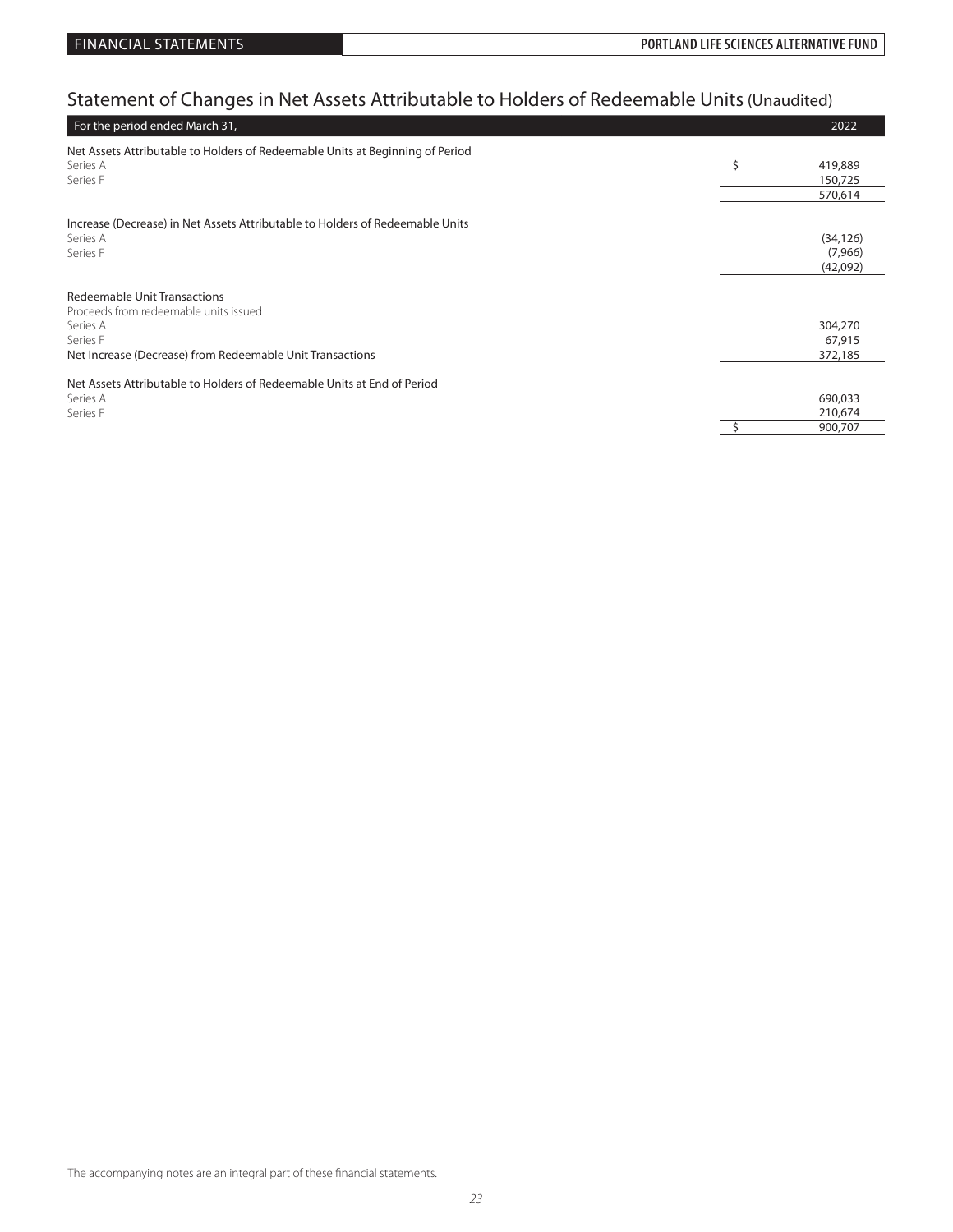## Statement of Cash Flows (Unaudited)

| For the period ended March 31,                                                                                                                                                                                                     | 2022                                      |
|------------------------------------------------------------------------------------------------------------------------------------------------------------------------------------------------------------------------------------|-------------------------------------------|
| Cash Flows from Operating Activities<br>Increase (Decrease) in Net Assets Attributable to Holders of Redeemable Units                                                                                                              | \$<br>(42,092)                            |
| Adjustments for:<br>Change in unrealized (appreciation) depreciation on investments<br>Increase (decrease) in management fees and expenses payable<br>Purchase of investments<br>Net Cash Generated (Used) by Operating Activities | 33,257<br>999<br>(264, 117)<br>(271, 953) |
| Cash Flows from Financing Activities<br>Proceeds from redeemable units issued (note 3)<br>Net Cash Generated (Used) by Financing Activities                                                                                        | 396,658<br>396,658                        |
| Net increase (decrease) in cash and cash equivalents<br>Cash and cash equivalents - beginning of period<br>Cash and cash equivalents - end of period                                                                               | 124,705<br>426,454<br>551,159             |
| Cash and cash equivalents comprise:<br>Cash at bank                                                                                                                                                                                | \$<br>551,159                             |
| From operating activities:<br>Dividends received, net of withholding tax                                                                                                                                                           | \$<br>80                                  |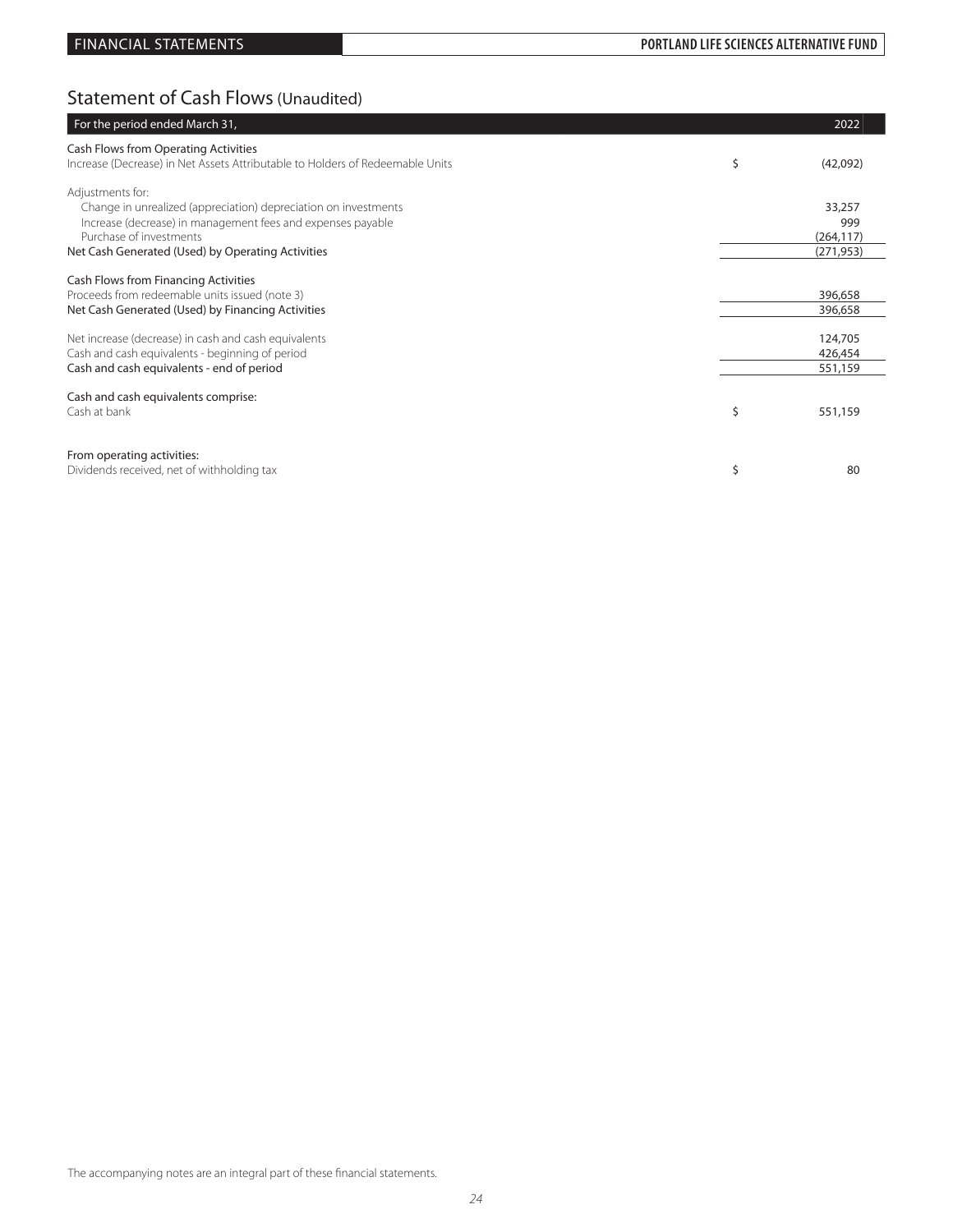# Schedule of Investment Portfolio (Unaudited)<br><sup>As at March 31, 2022</sup>

| No. of               | Shares Security Name                                   |    | <b>Average Cost</b> | Fair Value | % of Net Assets<br>Attributable<br>to Holders of<br><b>Redeemable Units</b> |
|----------------------|--------------------------------------------------------|----|---------------------|------------|-----------------------------------------------------------------------------|
| <b>EQUITIES</b>      |                                                        |    |                     |            |                                                                             |
| Australia            |                                                        |    |                     |            |                                                                             |
| 34,000               | Clarity Pharmaceuticals Limited                        | \$ | 25,754              | 18,607     |                                                                             |
| 31.980               | Telix Pharmaceuticals Limited                          |    | 172,864             | 125,053    |                                                                             |
|                      |                                                        |    | 198,618             | 143,660    | 15.9%                                                                       |
| <b>United States</b> |                                                        |    |                     |            |                                                                             |
| 50                   | Amgen Inc.                                             |    | 13,875              | 15,116     |                                                                             |
| 1,500                | Bridgebio Pharma, Inc.                                 |    | 27,891              | 19,034     |                                                                             |
| 350                  | Fate Therapeutics, Inc.                                |    | 17,780              | 16,964     |                                                                             |
| 350                  | Guardant Health, Inc.                                  |    | 31,066              | 28,984     |                                                                             |
| 400                  | Lantheus Holdings, Inc.                                |    | 12,504              | 27,658     |                                                                             |
| 4,850                | POINT Biopharma Global Inc.                            |    | 33,743              | 48,324     |                                                                             |
| 840                  | RadNet, Inc.                                           |    | 25,655              | 23,491     |                                                                             |
| 440                  | Relay Therapeutics, Inc.                               |    | 15,306              | 16,463     |                                                                             |
| 225                  | Schrodinger, Inc.                                      |    | 10,282              | 9,597      |                                                                             |
|                      |                                                        |    | 188,102             | 205,631    | 22.9%                                                                       |
|                      | Total investment portfolio                             |    | 386,720             | 349,291    | 38.8%                                                                       |
|                      | Transaction costs                                      |    | (331)               |            |                                                                             |
|                      |                                                        | Ŝ  | 386,389             | 349,291    | 38.8%                                                                       |
|                      | Other assets less liabilities                          |    |                     | 551,416    | 61.2%                                                                       |
|                      | NET ASSETS ATTRIBUTABLE TO HOLDERS OF REDEEMABLE UNITS |    |                     | 900,707    | 100.0%                                                                      |
|                      |                                                        |    |                     |            |                                                                             |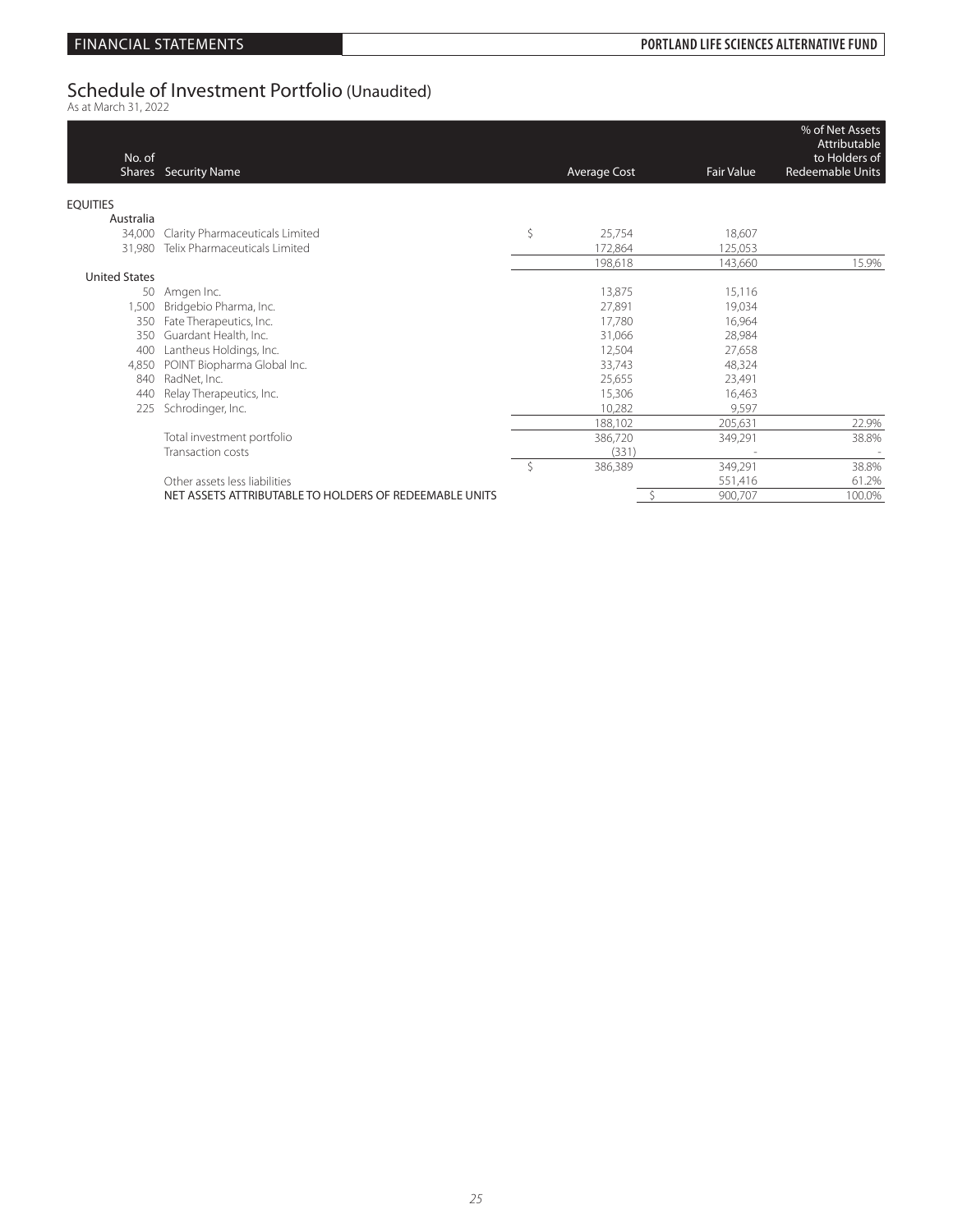### FUND SPECIFIC NOTES (NOTE 5) (UNAUDITED) **PORTLAND LIFE SCIENCES ALTERNATIVE FUND**

### (a) OFFSETTING OF FINANCIAL ASSETS AND FINANCIAL LIABILITIES

The Fund may borrow on margin for the purposes of making investments. Collateral in the form of securities is required to secure the borrowing. Securities pledged as collateral have not been offset against the borrowing but are presented separately on the statements of financial position as investments that are pledged as collateral. The broker holding the collateral has the right to sell or re-pledge such securities in order to pay back the loan. However, the Fund does not have the right of offset. As at March 31, 2022 and September 30, 2021, there was no borrowing in the Fund.

### (b) RISK MANAGEMENT

Please see note 5 for a description of the various financial risks detailed below.

### Price Risk

The Manager moderates price risk through diversification of securities and other financial instruments within the limits of the Fund's investment objectives and strategy.

If the price of investments held by the Fund on March 31, 2022 had been higher or lower by 10%, the net assets attributable to holders of redeemable units of the Fund would have been higher or lower by \$34,929 (September 30, 2021: \$11,843). Actual results may differ from the above sensitivity analysis and the difference could be material.

### Concentration Risk

The following tables present the Fund's exposure as a percentage of its net assets attributable to holders of redeemable units by geographic region and by industry sector as at March 31, 2022 and September 30, 2021:

| By Geographic Region                  | March 31, 2022 | September 30, 2021 |
|---------------------------------------|----------------|--------------------|
| Cash & Other Net Assets (Liabilities) | 61.2%          | 79.2%              |
| United States                         | 22.9%          | 8.2%               |
| Australia                             | 15.9%          | 12.6%              |
| Total                                 | 100.0%         | 100.0%             |

| By Industry Sector                    | March 31, 2022 | September 30, 2021 |
|---------------------------------------|----------------|--------------------|
| Cash & Other Net Assets (Liabilities) | 61.2%          | 79.2%              |
| Biotechnology                         | 26.7%          | 17.1%              |
| <b>Health Care Services</b>           | 5.8%           | 1.9%               |
| Health Care Supplies                  | 3.1%           | 0.9%               |
| Pharmaceuticals                       | 2.1%           |                    |
| Health Care Technology                | 1.1%           | 0.9%               |
| Total                                 | 100.0%         | 100.0%             |

### Currency Risk

The table below indicates the foreign currencies to which the Fund had significant exposure as at March 31, 2022 in Canadian dollar terms. The table also illustrates the potential impact on the net assets attributable to holders of redeemable units if the Canadian dollar had strengthened or weakened by 10% in relation to each of the other currencies, with all other variables held constant.

|                                                                | <b>Exposure</b> |                     |              | Impact on net assets attributable to holders<br>of redeemable units |                     |                     |  |  |
|----------------------------------------------------------------|-----------------|---------------------|--------------|---------------------------------------------------------------------|---------------------|---------------------|--|--|
| March 31, 2022                                                 | Monetary<br>(5) | Non-monetary<br>(5) | Total<br>(5) | Monetary<br>(5)                                                     | Non-monetary<br>(5) | <b>Total</b><br>(5) |  |  |
| Australian Dollar                                              |                 | 143.660             | 143.662      |                                                                     | 14.366              | 14,366              |  |  |
| United States Dollar                                           | 53              | 205.631             | 205.684      |                                                                     | 20.563              | 20.568              |  |  |
| Total                                                          | 55              | 349,291             | 349,346      |                                                                     | 34,929              | 34,934              |  |  |
| % of net assets attributable to<br>holders of redeemable units |                 | 38.8%               | 38.8%        |                                                                     | 3.9%                | 3.9%                |  |  |

| <b>Exposure</b>                                                |                 |                     |              | Impact on net assets attributable to holders<br>of redeemable units |                     |                     |  |
|----------------------------------------------------------------|-----------------|---------------------|--------------|---------------------------------------------------------------------|---------------------|---------------------|--|
| September 30, 2021                                             | Monetary<br>(5) | Non-monetary<br>(5) | Total<br>(5) | Monetary<br>(5)                                                     | Non-monetary<br>(5) | <b>Total</b><br>(5) |  |
| Australian Dollar                                              | 16              | 71.781              | 71.797       |                                                                     | 7.178               | 7,180               |  |
| United States Dollar                                           | 85              | 46.650              | 46.735       |                                                                     | 4.665               | 4,674               |  |
| <b>Total</b>                                                   | 101             | 118,431             | 118,532      |                                                                     | 11,843              | 11,854              |  |
| % of net assets attributable to<br>holders of redeemable units |                 | 20.8%               | 20.8%        |                                                                     | 2.1%                | $2.1\%$             |  |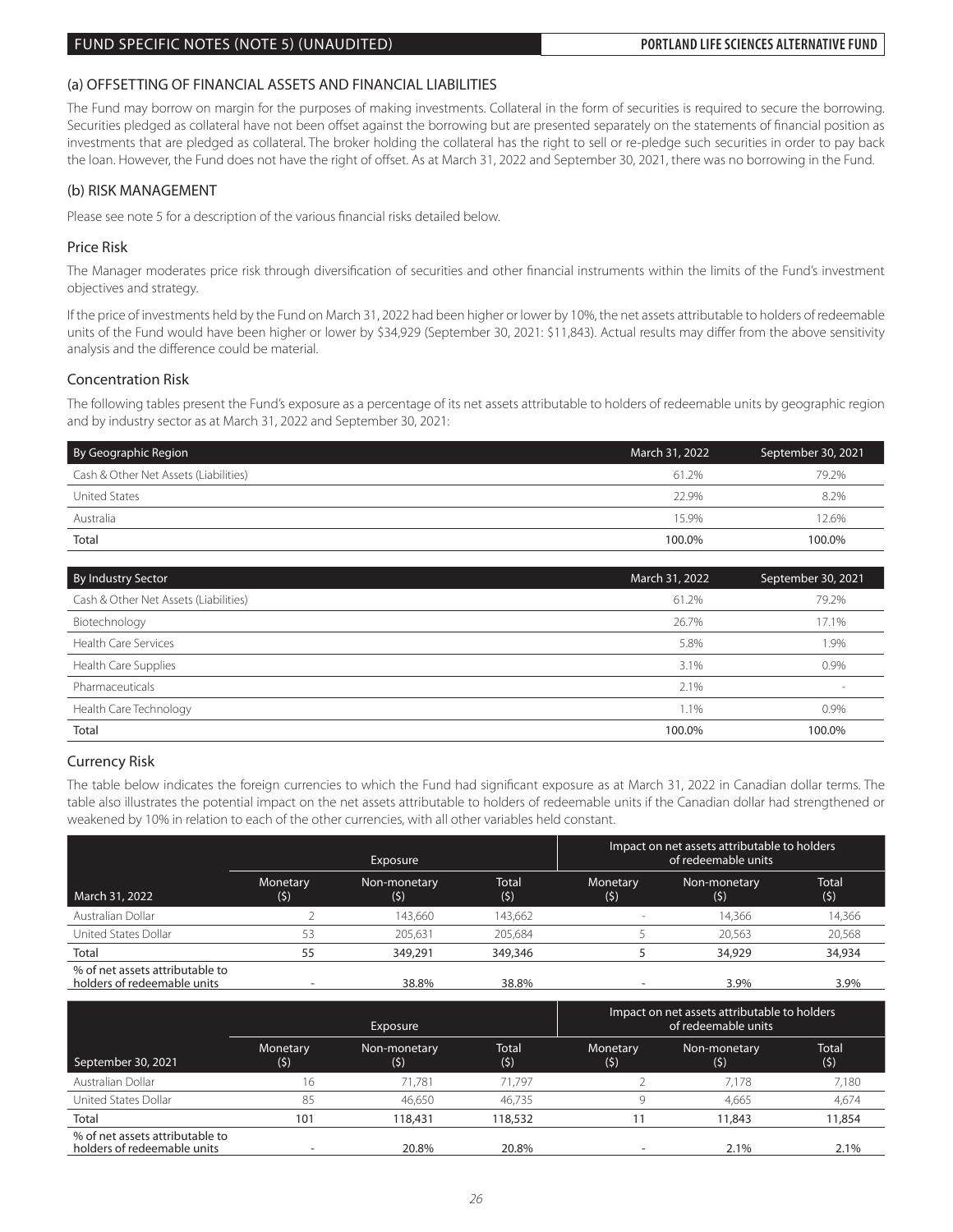### FUND SPECIFIC NOTES (NOTE 5) (UNAUDITED) **PORTLAND LIFE SCIENCES ALTERNATIVE FUND**

### Interest Rate Risk

As at March 31, 2022 and September 30, 2021, the Fund did not have significant direct exposure to interest rate risk.

### Credit Risk

As at March 31, 2022 and September 30, 2021, the Fund had exposure to credit risk due to its holding of cash. The Fund's cash accounts are maintained at a financial institution with a Standard & Poor's credit rating of A and therefore credit risk is deemed minimal.

### Liquidity Risk

The Fund is exposed to liquidity risk on its obligations associated with financial liabilities.

The liquidity risk associated with issued redeemable units is managed by investing in a portfolio of highly liquid equity securities. Redeemable units are redeemed on demand at the holder's option. All other obligations were due within three months from the financial reporting date.

### Leverage Risk

As at March 31, 2022 and September 30, 2021, the Fund did not have significant direct exposure to leverage risk as borrowing was nil.

### (c) FAIR VALUE MEASUREMENTS

The following table illustrates the classifications of the Fund's financial instruments within the fair value hierarchy as at March 31, 2022 and September 30, 2021:

|                 | <b>Assets (Liabilities)</b> |                          |                          |              |  |
|-----------------|-----------------------------|--------------------------|--------------------------|--------------|--|
| March 31, 2022  | Level 1<br>(5)              | Level 2<br>(5)           | Level 3<br>(5)           | Total<br>(5) |  |
| Equities - Long | 349.291                     | $\sim$                   | $\sim$                   | 349,291      |  |
| Total           | 349,291                     | $\overline{\phantom{0}}$ | $\overline{\phantom{0}}$ | 349,291      |  |

|                    | Assets (Liabilities) |                           |                          |                     |  |  |
|--------------------|----------------------|---------------------------|--------------------------|---------------------|--|--|
| September 30, 2021 | Level 1<br>(5)       | Level <sub>2</sub><br>(5) | Level 3<br>(5)           | <b>Total</b><br>(5) |  |  |
| Equities - Long    | 118.431              | $\sim$                    | $\sim$                   | 18.43'              |  |  |
| Total              | 118,431              | -                         | $\overline{\phantom{a}}$ | 118,431             |  |  |

### (d) STRUCTURED ENTITIES

As at March 31, 2022 and September 30, 2021, the Fund did not have any investments in structured entities.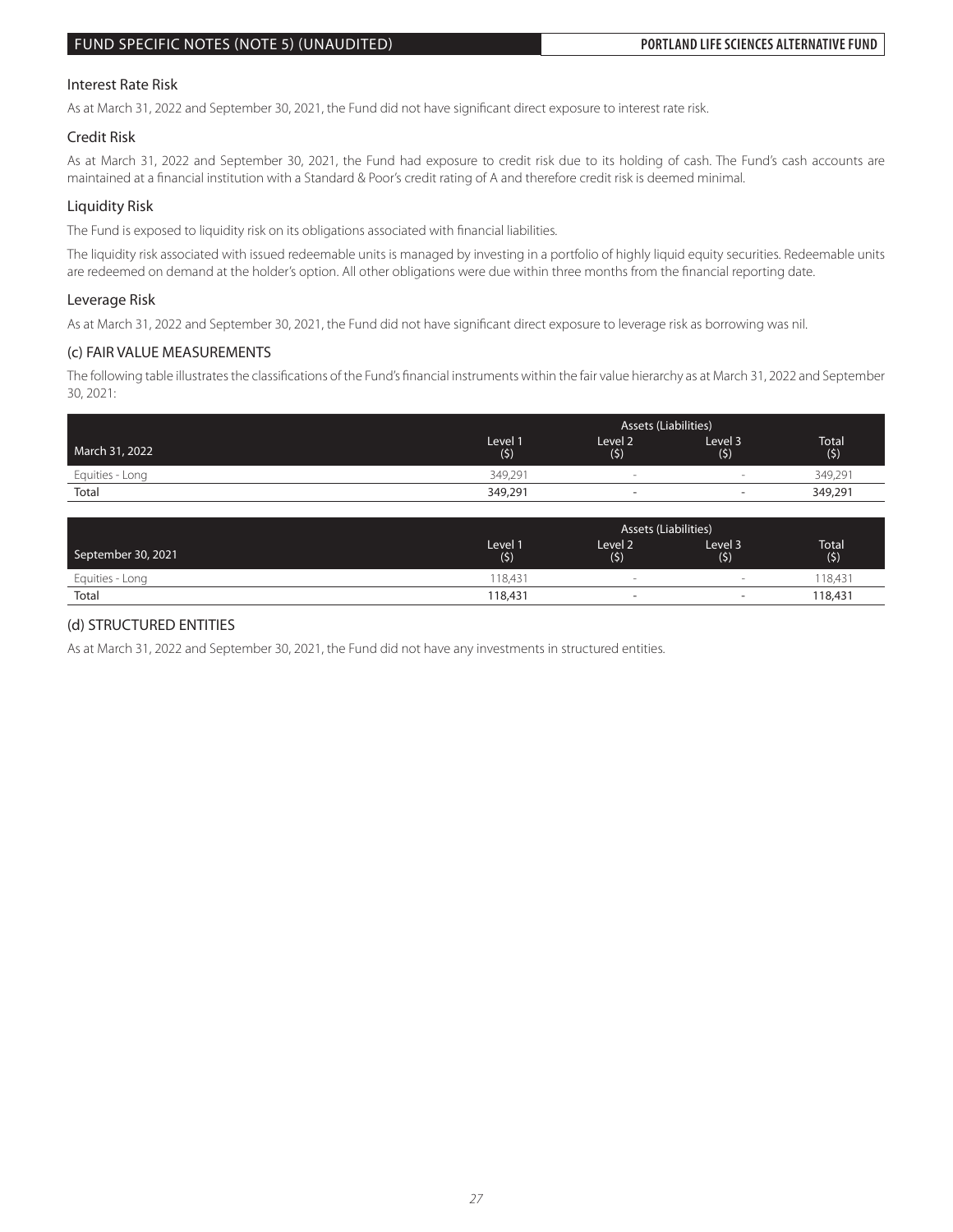## Statements of Financial Position (Unaudited)

|                                                                   |         | As at<br>March 31, 2022 |    | As at<br>September 30, 2021 |
|-------------------------------------------------------------------|---------|-------------------------|----|-----------------------------|
| Assets                                                            |         |                         |    |                             |
| <b>Current Assets</b>                                             |         |                         |    |                             |
| Cash                                                              | \$      | 3,942                   | Ŝ  | 549,881                     |
| Margin accounts (note 11)                                         |         |                         |    | 3,724                       |
| Subscriptions receivable                                          |         | 2,975                   |    | 48,019                      |
| Receivable for investments sold                                   |         |                         |    | 133,617                     |
| Dividends receivable                                              |         | 165                     |    | 5,996                       |
| Investments (note 5)                                              |         | 1,818,812               |    | 2,574,182                   |
| Investments - pledged as collateral (note 5 and 9)                |         | 541,055                 |    |                             |
|                                                                   |         | 2,366,949               |    | 3,315,419                   |
| Liabilities                                                       |         |                         |    |                             |
| <b>Current Liabilities</b>                                        |         |                         |    |                             |
| Borrowing (note 10)                                               |         | 376,463                 |    |                             |
| Management fees payable                                           |         | 2,234                   |    | 3,247                       |
| Expenses payable                                                  |         | 1,706                   |    | 1,479                       |
| Redemptions payable                                               |         | 763                     |    | 770                         |
| Payable for investments purchased                                 |         |                         |    | 133,573                     |
|                                                                   |         | 381,166                 |    | 139,069                     |
| Net Assets Attributable to Holders of Redeemable Units            | Ŝ.      | 1,985,783               | \$ | 3,176,350                   |
|                                                                   |         |                         |    |                             |
| Net Assets Attributable to Holders of Redeemable Units Per Series |         |                         |    |                             |
| Series A                                                          |         | 887,583                 |    | 1,092,600                   |
| Series F                                                          |         | 1,098,200               |    | 2,083,750                   |
|                                                                   | $\zeta$ | 1,985,783               | Ŝ. | 3,176,350                   |
| Number of Redeemable Units Outstanding (note 6)                   |         |                         |    |                             |
| Series A                                                          |         | 87,077                  |    | 89,743                      |
| Series F                                                          |         | 106,426                 |    | 168,435                     |
|                                                                   |         |                         |    |                             |
| Net Assets Attributable to Holders of Redeemable Units Per Unit   |         |                         |    |                             |
| Series A                                                          | \$      | 10.19                   | \$ | 12.17                       |
| Series F                                                          | \$      | 10.32                   | Ŝ  | 12.37                       |
|                                                                   |         |                         |    |                             |

Approved by the Board of Directors of Portland Investment Counsel Inc.

*"Michael Lee-Chin" "Robert Almeida"*

Director Director Director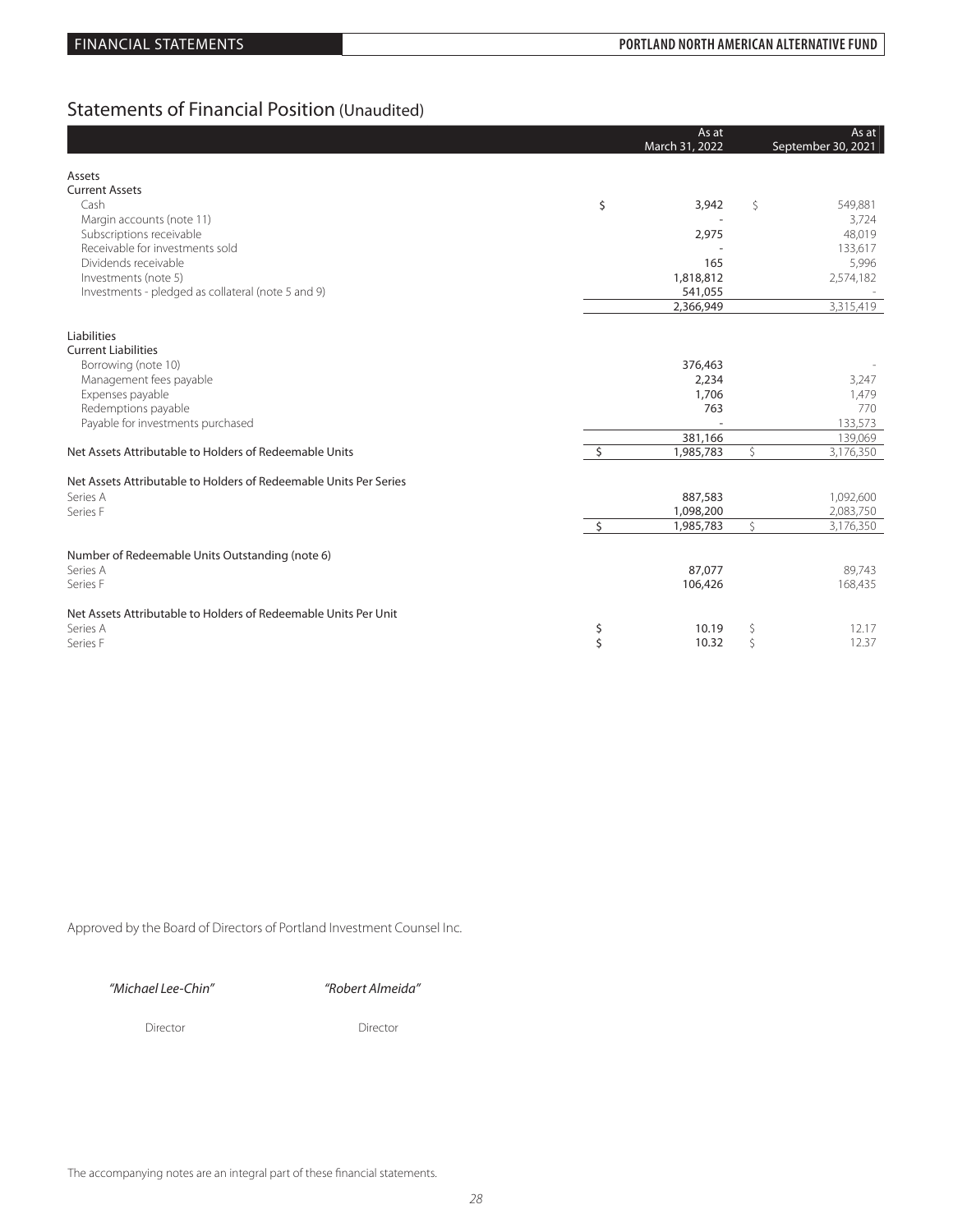# Statements of Comprehensive Income (Unaudited)

| For the periods ended March 31,                                                          |                    | 2022       |    | 2021     |
|------------------------------------------------------------------------------------------|--------------------|------------|----|----------|
| Income                                                                                   |                    |            |    |          |
| Net gain (loss) on investments and derivatives                                           |                    |            |    |          |
| <b>Dividends</b>                                                                         | \$                 | 36,950     | \$ | 18,564   |
| Interest for distribution purposes                                                       |                    | 8          |    | 2,875    |
| Net realized gain (loss) on investments                                                  |                    | 131,431    |    | 97,414   |
| Change in unrealized appreciation (depreciation) on investments                          |                    | (508, 207) |    | 146,368  |
|                                                                                          |                    | (339, 818) |    | 265,221  |
| Other income                                                                             |                    |            |    |          |
| Foreign exchange gain (loss) on cash and other net assets                                |                    | 2,837      |    | (450)    |
| Total income (net)                                                                       |                    | (336,981)  |    | 264,771  |
| Expenses                                                                                 |                    |            |    |          |
| Unitholder reporting costs                                                               |                    | 71,304     |    | 32,806   |
| Management fees (note 8)                                                                 |                    | 16,603     |    | 7,642    |
| Legal fees                                                                               |                    | 11,194     |    | 459      |
| Audit fees                                                                               |                    | 7,164      |    | 9,271    |
| Transaction costs                                                                        |                    | 3,165      |    | 1,018    |
| Interest expense and bank charges (note 11)                                              |                    | 2,352      |    | 121      |
| Custodial fees                                                                           |                    | 1,996      |    | 675      |
| Independent review committee fees                                                        |                    | 1,286      |    | 1,843    |
| Withholding tax expense                                                                  |                    | 1,280      |    | 1,788    |
| Performance fees (note 8)                                                                |                    |            |    | 33,407   |
| Minimum Tax                                                                              |                    |            |    | 1,235    |
| Total operating expenses                                                                 |                    | 116,344    |    | 90,265   |
| Less: expenses absorbed by Manager                                                       |                    | (85, 526)  |    | (41,610) |
| Net operating expenses                                                                   |                    | 30,818     |    | 48,655   |
| Increase (Decrease) in Net Assets Attributable to Holders of Redeemable Units            | $\mathsf{\dot{S}}$ | (367, 799) | Ś  | 216,116  |
| Increase (Decrease) in Net Assets Attributable to Holders of Redeemable Units per Series |                    |            |    |          |
| Series A                                                                                 | \$                 | (145.740)  | \$ | 73,486   |
| Series F                                                                                 | $\dot{\mathsf{S}}$ | (222,059)  | \$ | 142,630  |
| Increase (Decrease) in Net Assets Attributable to Holders of Redeemable Units per Unit   |                    |            |    |          |
| Series A                                                                                 | \$                 | (1.69)     | \$ | 1.91     |
| Series F                                                                                 | \$                 | (1.53)     | \$ | 2.10     |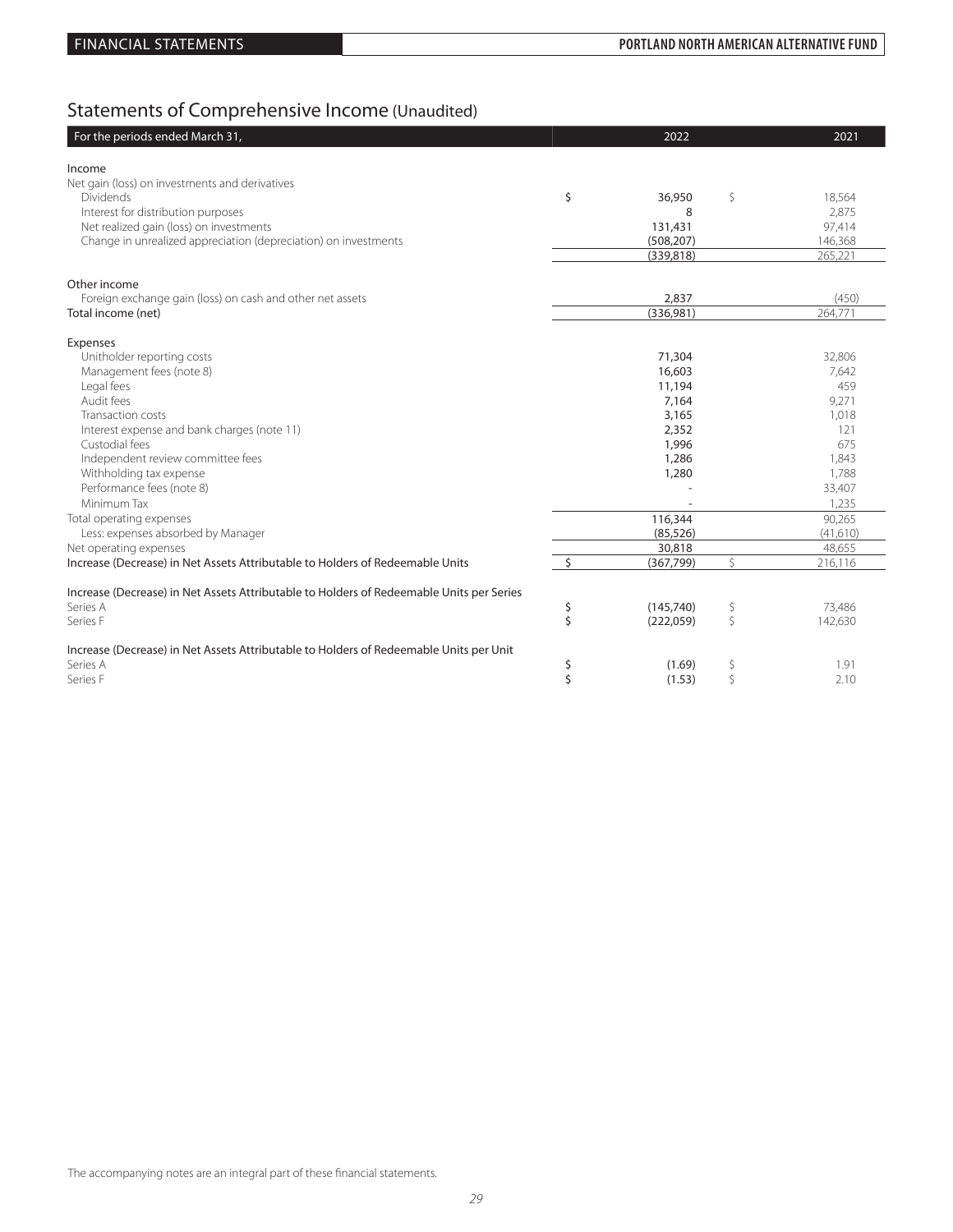# Statements of Changes in Net Assets Attributable to Holders of Redeemable Units (Unaudited)

| For the periods ended March 31,                                               | 2022            | 2021            |
|-------------------------------------------------------------------------------|-----------------|-----------------|
| Net Assets Attributable to Holders of Redeemable Units at Beginning of Period |                 |                 |
| Series A                                                                      | \$<br>1,092,600 | \$<br>159,807   |
| Series F                                                                      | 2,083,750       | 310,595         |
|                                                                               | 3,176,350       | 470,402         |
|                                                                               |                 |                 |
| Increase (Decrease) in Net Assets Attributable to Holders of Redeemable Units |                 |                 |
| Series A                                                                      | (145, 740)      | 73,486          |
| Series F                                                                      | (222,059)       | 142,630         |
|                                                                               | (367, 799)      | 216,116         |
|                                                                               |                 |                 |
| Distributions to Holders of Redeemable Units                                  |                 |                 |
| From net realized gains on investments                                        |                 |                 |
| Series A                                                                      | (26, 374)       | (2,558)         |
| Series F                                                                      | (72, 342)       | (5,020)         |
| Net Decrease from Distributions to Holders of Redeemable Units                | (98, 716)       | (7, 578)        |
|                                                                               |                 |                 |
| <b>Redeemable Unit Transactions</b>                                           |                 |                 |
| Proceeds from redeemable units issued                                         |                 |                 |
| Series A                                                                      | 77,734          | 615,747         |
| Series F                                                                      | 216,598         | 1,060,462       |
|                                                                               | 294,332         | 1,676,209       |
| Reinvestments of distributions                                                |                 |                 |
| Series A                                                                      | 26,374          |                 |
| Series F                                                                      | 50,042          | 2,558<br>4.873  |
|                                                                               | 76,416          | 7,431           |
|                                                                               |                 |                 |
| Redemptions of redeemable units                                               |                 |                 |
| Series A                                                                      | (137, 011)      | (23,005)        |
| Series F                                                                      | (957, 789)      | (26, 488)       |
|                                                                               | (1,094,800)     | (49, 493)       |
| Net Increase (Decrease) from Redeemable Unit Transactions                     | (724, 052)      | 1,634,147       |
|                                                                               |                 |                 |
| Net Assets Attributable to Holders of Redeemable Units at End of Period       |                 |                 |
| Series A                                                                      | 887,583         | 826,035         |
| Series F                                                                      | 1,098,200       | 1,487,052       |
|                                                                               | \$<br>1,985,783 | \$<br>2,313,087 |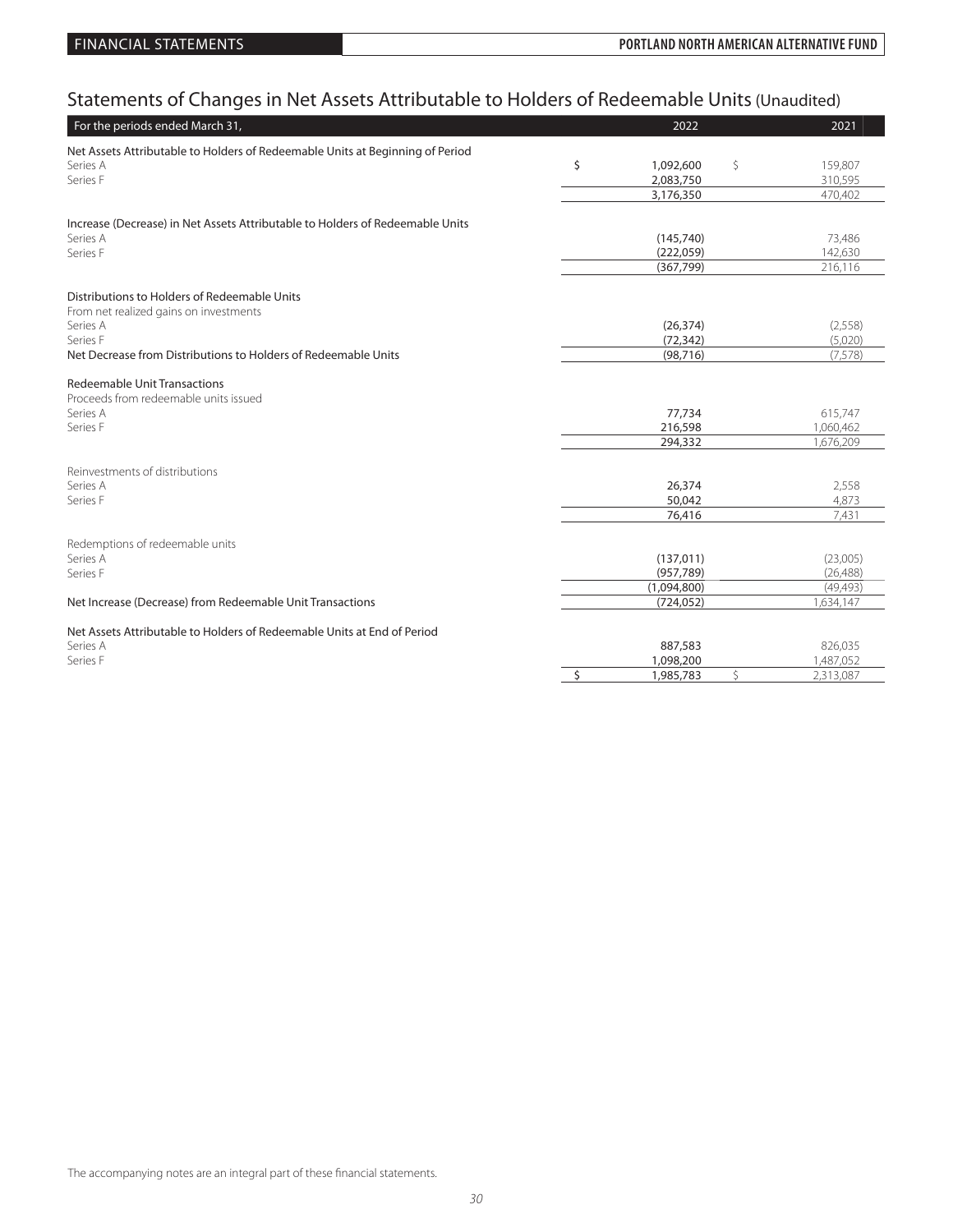## FINANCIAL STATEMENTS **PORTLAND NORTH AMERICAN ALTERNATIVE FUND**

# Statements of Cash Flows (Unaudited)

| For the periods ended March 31,                                                                    | 2022            |    | 2021            |
|----------------------------------------------------------------------------------------------------|-----------------|----|-----------------|
| Cash Flows from Operating Activities                                                               |                 |    |                 |
| Increase (Decrease) in Net Assets Attributable to Holders of Redeemable Units                      | \$<br>(367,799) | \$ | 216,116         |
| Adjustments for:                                                                                   |                 |    |                 |
| Net realized (gain) loss on investments                                                            | (131, 431)      |    | (97, 414)       |
| Change in unrealized (appreciation) depreciation on investments                                    | 508,207         |    | (146, 368)      |
| Unrealized foreign exchange (gain) loss on cash                                                    | 47              |    | 25              |
| (Increase) decrease in dividends receivable                                                        | 5,831           |    | (7,822)         |
| Increase (decrease) in management fees, performance fees, and expenses payable                     | (786)           |    | 10,733          |
| Purchase of investments                                                                            | (1,504,396)     |    | (1,444,672)     |
| Proceeds from sale of investments                                                                  | 1,341,979       |    | 366,674         |
| Net Cash Generated (Used) by Operating Activities                                                  | (148, 348)      |    | (1,102,728)     |
| Cash Flows from Financing Activities                                                               |                 |    |                 |
| Increase (decrease) in borrowing                                                                   | 376,463         |    | 18,095          |
| Change in margin cash                                                                              | 3,724           |    |                 |
| Distributions to holders of redeemable units, net of reinvested distributions                      | (22, 300)       |    | (147)           |
| Proceeds from redeemable units issued (note 3)                                                     | 253,411         |    | 1,617,346       |
| Amount paid on redemption of redeemable units (note 3)                                             | (1,008,842)     |    | (22, 242)       |
| Net Cash Generated (Used) by Financing Activities                                                  | (397, 544)      |    | 1,613,052       |
|                                                                                                    |                 |    |                 |
| Net increase (decrease) in cash and cash equivalents                                               | (545, 892)      |    | 510,324         |
| Unrealized foreign exchange gain (loss) on cash<br>Cash and cash equivalents - beginning of period | (47)<br>549,881 |    | (25)<br>258,933 |
| Cash and cash equivalents - end of period                                                          | 3,942           |    | 769,232         |
|                                                                                                    |                 |    |                 |
| Cash and cash equivalents comprise:                                                                |                 |    |                 |
| Cash at bank                                                                                       | \$<br>3,942     | \$ | 769,232         |
|                                                                                                    |                 |    |                 |
|                                                                                                    |                 |    |                 |
| From Operating Activities:<br>Interest received, net of withholding tax                            | \$<br>8         | \$ | 2.875           |
| Dividends received, net of withholding tax                                                         | \$<br>41,501    | Ŝ  | 8,954           |
|                                                                                                    |                 |    |                 |
| From Financing Activities:                                                                         |                 |    |                 |
| Interest paid                                                                                      | \$<br>(1,580)   | \$ | (63)            |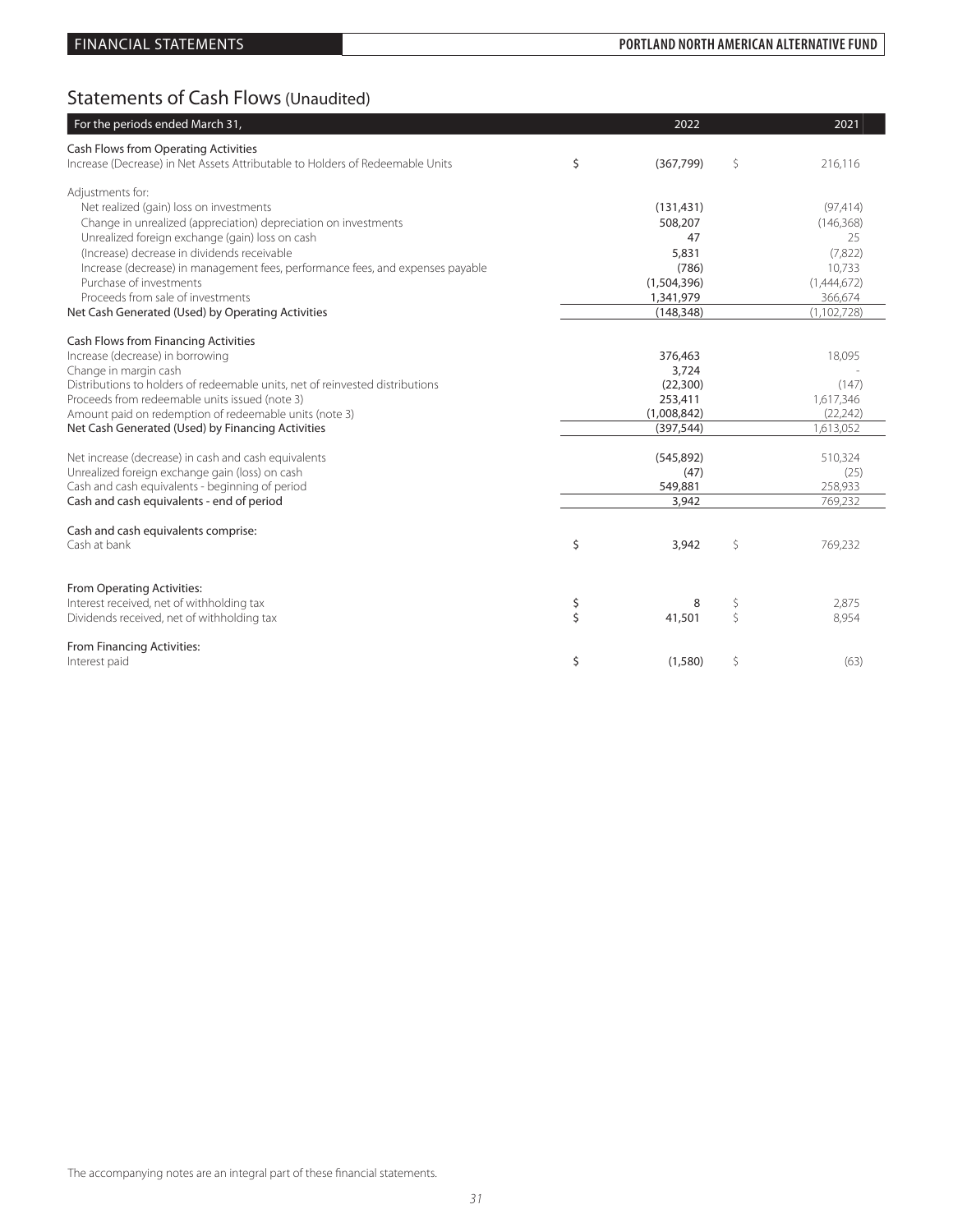# Schedule of Investment Portfolio (Unaudited)<br><sup>As at March 31, 2022</sup>

| No. of               | <b>Shares</b> Security Name                            |    | <b>Average Cost</b> | <b>Fair Value</b> | % of Net Assets<br>Attributable<br>to Holders of<br>Redeemable Units |
|----------------------|--------------------------------------------------------|----|---------------------|-------------------|----------------------------------------------------------------------|
| <b>EQUITIES</b>      |                                                        |    |                     |                   |                                                                      |
| Canada               |                                                        |    |                     |                   |                                                                      |
|                      | 885 Bank of Montreal                                   | Ŝ. | 130,427             | 130,192           | 6.6%                                                                 |
| Cayman Islands       |                                                        |    |                     |                   |                                                                      |
|                      | 42,700 CK Hutchison Holdings Limited                   |    | 357,201             | 392,184           | 19.7%                                                                |
| France               |                                                        |    |                     |                   |                                                                      |
|                      | 4,690 Ubisoft Entertainment                            |    | 349,775             | 259,124           | 13.0%                                                                |
| Japan                |                                                        |    |                     |                   |                                                                      |
|                      | 10,300 SoftBank Group Corp. - ADR                      |    | 438,293             | 287,276           | 14.5%                                                                |
| United Kingdom       |                                                        |    |                     |                   |                                                                      |
|                      | 3,091 Imperial Brands PLC                              |    | 83,928              | 81,752            |                                                                      |
|                      | 13,274 Vodafone Group PLC - Sponsored ADR              |    | 273,813             | 275,801           |                                                                      |
|                      |                                                        |    | 357,741             | 357,553           | 18.0%                                                                |
| <b>United States</b> |                                                        |    |                     |                   |                                                                      |
|                      | 26,130 Altice USA, Inc.                                |    | 590,629             | 407,677           |                                                                      |
|                      | 3,480 Citigroup Inc.                                   |    | 264,004             | 232,318           |                                                                      |
|                      | 1,937 General Electric Company                         |    | 250,246             | 221,571           |                                                                      |
|                      | 1,160 The Bank of New York Mellon Corporation          |    | 53,787              | 71.972            |                                                                      |
|                      |                                                        |    | 1,158,666           | 933,538           | 47.0%                                                                |
|                      | Total investment portfolio                             |    | 2,792,103           | 2,359,867         | 118.8%                                                               |
|                      | Transaction costs                                      |    | (5,656)             | $\sim$            |                                                                      |
|                      |                                                        | Ŝ  | 2.786.447           | 2,359,867         | 118.8%                                                               |
|                      | Other assets less liabilities                          |    |                     | (374,084)         | $(18.8\%)$                                                           |
|                      | NET ASSETS ATTRIBUTABLE TO HOLDERS OF REDEEMABLE UNITS |    |                     | \$<br>1,985,783   | 100.0%                                                               |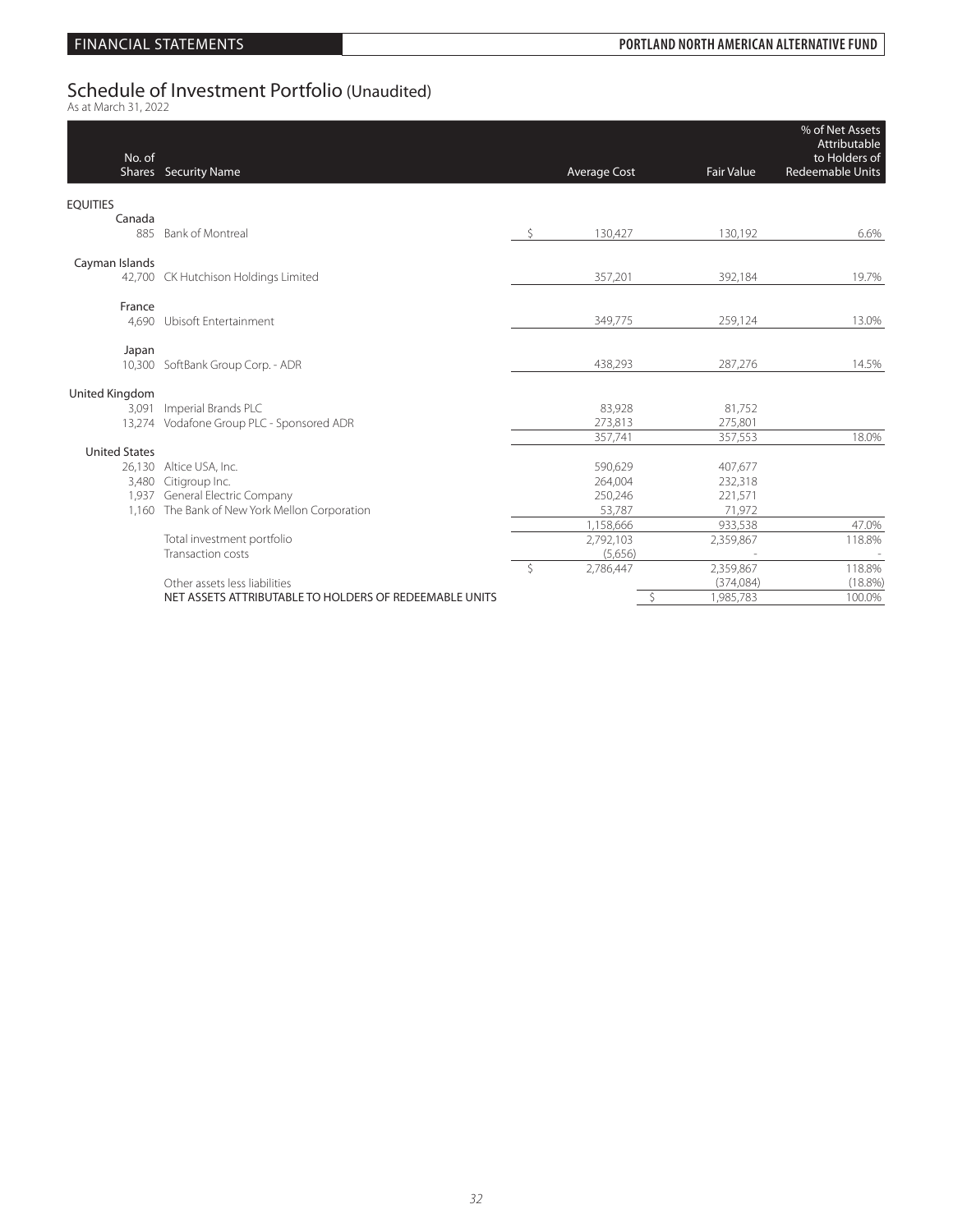### FUND SPECIFIC NOTES (NOTE 5) (UNAUDITED) **PORTLAND NORTH AMERICAN ALTERNATIVE FUND**

### (a) OFFSETTING OF FINANCIAL ASSETS AND FINANCIAL LIABILITIES

The Fund may borrow on margin for the purposes of making investments. Collateral in the form of securities is required to secure the borrowing. Securities pledged as collateral have not been offset against the borrowing but are presented separately on the statements of financial position as investments that are pledged as collateral. The broker holding the collateral has the right to sell or re-pledge such securities in order to pay back the loan. However, the Fund does not have the right of offset. As at March 31, 2022, the amount borrowed was \$376,463 (September 30, 2021: \$nil).

### (b) RISK MANAGEMENT

Please see note 5 for a description of the various financial risks detailed below.

### Price Risk

The Manager moderates price risk through diversification of securities and other financial instruments within the limits of the Fund's investment objectives and strategy.

If the price of investments held by the Fund on March 31, 2022 had been higher or lower by 10%, the net assets attributable to holders of redeemable units of the Fund would have been higher or lower by \$235,987 (September 30, 2021: \$257,418). Actual results may differ from the above sensitivity analysis and the difference could be material.

### Concentration Risk

The following tables present the Fund's exposure as a percentage of its net assets attributable to holders of redeemable units by geographic region and industry sector as at March 31, 2022 and September 30, 2021:

| By Geographic Region                  | March 31, 2022 | September 30, 2021 |
|---------------------------------------|----------------|--------------------|
| United States                         | 47.0%          | 30.8%              |
| Cayman Isalnds                        | 19.7%          | $\sim$             |
| United Kingdom                        | 18.0%          | 12.3%              |
| Japan                                 | 14.5%          | 11.9%              |
| France                                | 13.0%          | $\sim$             |
| Canada                                | 6.6%           | 26.0%              |
| Cash & Other Net Assets (Liabilities) | $(18.8\%)$     | 19.0%              |
| Total                                 | 100.0%         | 100.0%             |

| By Industry Sector                    | March 31, 2022 | September 30, 2021 |
|---------------------------------------|----------------|--------------------|
| <b>Communication Services</b>         | 61.9%          | 48.0%              |
| Industrials                           | 30.9%          | 8.0%               |
| Financials                            | 21.9%          | 12.1%              |
| Consumer Staples                      | 4.1%           | $\sim$             |
| Cash & Other Net Assets (Liabilities) | $(18.8\%)$     | 19.0%              |
| Energy                                | $\sim$         | 12.9%              |
| Total                                 | 100.0%         | 100.0%             |

### Currency Risk

The tables below indicate the foreign currencies to which the Fund had significant exposure as at March 31, 2022 and September 30, 2021 in Canadian dollar terms. The tables also illustrate the potential impact on the net assets attributable to holders of redeemable units if the Canadian dollar had strengthened or weakened by 10% in relation to each of the other currencies, with all other variables held constant.

|                                                                | Exposure                 |                     | Impact on net assets attributable to holders<br>of redeemable units |                 |                     |              |
|----------------------------------------------------------------|--------------------------|---------------------|---------------------------------------------------------------------|-----------------|---------------------|--------------|
| March 31, 2022                                                 | Monetary<br>(\$)         | Non-monetary<br>(5) | Total<br>(5)                                                        | Monetary<br>(5) | Non-monetary<br>(5) | Total<br>(5) |
| <b>British Pound</b>                                           | 2,461                    | 81,753              | 84.214                                                              | 246             | 8,175               | 8,421        |
| Euro                                                           | $\overline{\phantom{a}}$ | 259,124             | 259,124                                                             |                 | 25,912              | 25,912       |
| Hong Kong Dollar                                               |                          | 392,184             | 392,184                                                             |                 | 39.218              | 39,218       |
| Unites States Dollar                                           | (228, 486)               | 1,496,614           | ,268,128                                                            | (22,849)        | 149.661             | 126,812      |
| Total                                                          | (226, 025)               | 2,229,675           | 2,003,650                                                           | (22,603)        | 222,966             | 200,363      |
| % of net assets attributable to<br>holders of redeemable units | $(11.4\%)$               | 112.3%              | 100.9%                                                              | $(1.1\%)$       | 11.2%               | 10.1%        |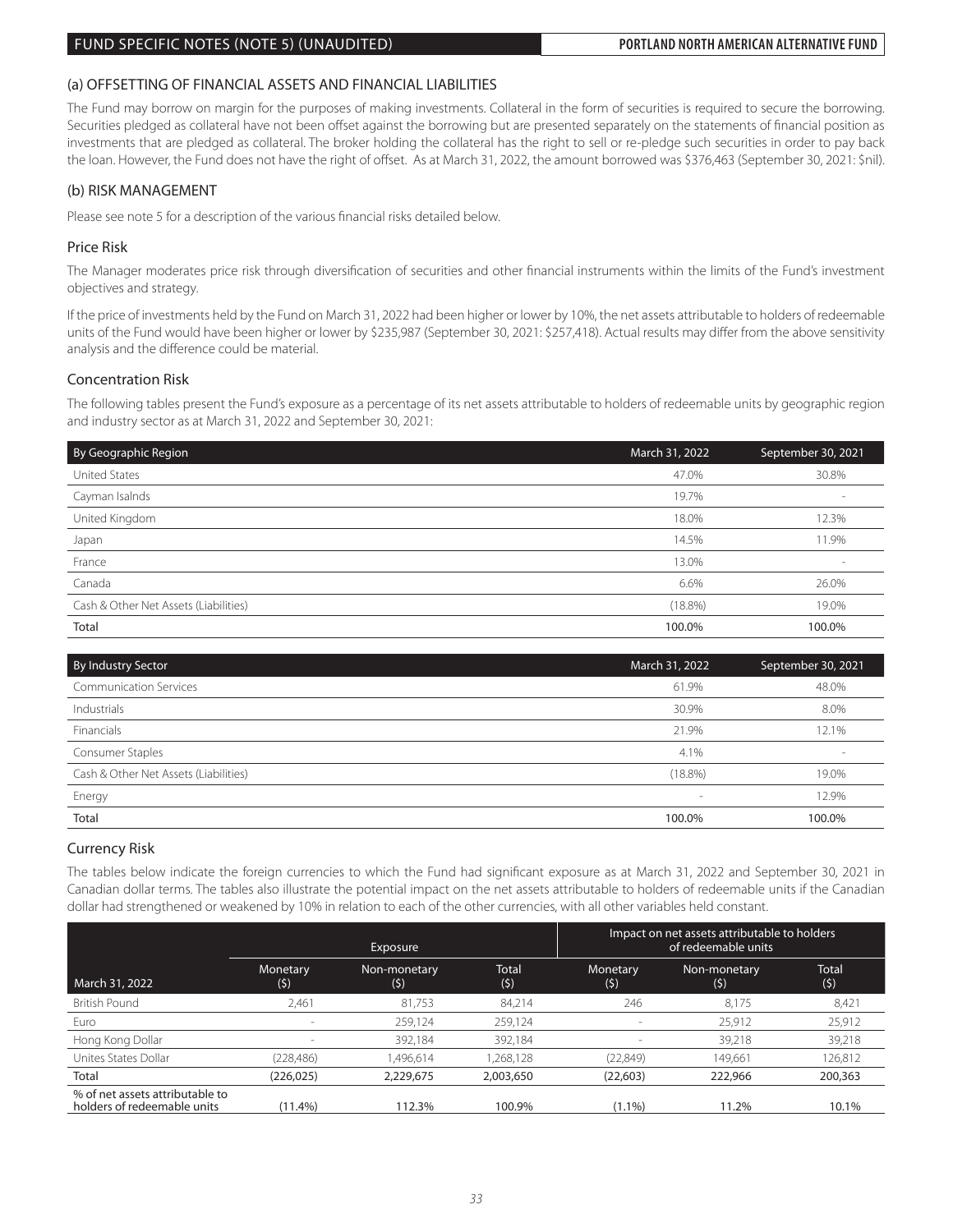### FUND SPECIFIC NOTES (NOTE 5) (UNAUDITED) **PORTLAND NORTH AMERICAN ALTERNATIVE FUND**

|                                                                | <b>Exposure</b>  |                     |                     |                 | Impact on net assets attributable to holders<br>of redeemable units |              |
|----------------------------------------------------------------|------------------|---------------------|---------------------|-----------------|---------------------------------------------------------------------|--------------|
| September 30, 2021                                             | Monetary<br>(\$) | Non-monetary<br>(5) | <b>Total</b><br>(5) | Monetary<br>(5) | Non-monetary<br>(5)                                                 | Total<br>(5) |
| Unites States Dollar                                           | 3.842            | .749.684            | .753.526            | 384             | 174.968                                                             | 175,352      |
| Total                                                          | 3,842            | 1,749,684           | 1,753,526           | 384             | 174,968                                                             | 175,352      |
| % of net assets attributable to<br>holders of redeemable units | 0.1%             | 55.1%               | 55.2%               |                 | 5.5%                                                                | 5.5%         |

### Interest Rate Risk

As at March 31, 2022, the Fund had significant direct exposure to interest rate risk from its use of borrowing. The amount borrowed as at March 31, 2022 was \$376,463 and was repayable on demand (September 30, 2021: \$nil). If interest rates had doubled during the six-month period ended March 31, 2022, interest expense would have been higher and ending net assets attributable to holders of redeemable units would have been lower by \$2,350 (March 31, 2021: \$79).

### Credit Risk

As at March 31, 2022 and September 30, 2021, the Fund did not have significant direct exposure to credit risk.

### Liquidity Risk

The Fund is exposed to liquidity risk on its obligations associated with financial liabilities.

The liquidity risk associated with issued redeemable units is managed by investing in a portfolio of highly liquid equity securities. Redeemable units are redeemed on demand at the holder's option. All other obligations were due within three months from the financial reporting date.

The main concentration of liquidity risk arises from the Fund's borrowing activities. Borrowings are repayable upon demand and are partially covered by collateral held on account at the broker with whom the borrowings are made.

### Leverage Risk

As at March 31, 2022, the amount borrowed was \$376,463 (September 30, 2021: \$nil). The lender nets the amount borrowed with any cash balances held by the Fund and includes the impact of any securities bought or sold that are not yet paid by or to the Fund. When calculated this way, the borrowing percentage as at March 31, 2022 was 18.9%. Interest expense for the six-month period ended March 31, 2022 was \$2,350 (March 31, 2021: \$79).

### (c) FAIR VALUE MEASUREMENTS

The following tables illustrate the classification of the Fund's financial instruments within the fair value hierarchy as at March 31, 2022 and September 30, 2021:

|                 |                | <b>Assets (Liabilities)</b> |                          |                     |  |  |
|-----------------|----------------|-----------------------------|--------------------------|---------------------|--|--|
| March 31, 2022  | Level 1<br>(5) | Level 2<br>(5)              | Level 3<br>(5)           | <b>Total</b><br>(5) |  |  |
| Equities - Long | 2.359.867      | $\sim$                      | -                        | 2,359,867           |  |  |
| Total           | 2,359,867      | $\overline{\phantom{a}}$    | $\overline{\phantom{0}}$ | 2,359,867           |  |  |

|                    | <b>Assets (Liabilities)</b> |                           |                |                     |  |  |
|--------------------|-----------------------------|---------------------------|----------------|---------------------|--|--|
| September 30, 2021 | <b>Level</b> 1<br>(5)       | Level <sub>2</sub><br>(5) | Level 3<br>(5) | <b>Total</b><br>(5) |  |  |
| Equities - Long    | 2,574,182                   | $\sim$                    | -              | 2,574,182           |  |  |
| Total              | 2,574,182                   | $\overline{\phantom{a}}$  | $\sim$         | 2,574,182           |  |  |

### (d) STRUCTURED ENTITIES

As at March 31, 2022 and September 30, 2021, the Fund did not have any investments in structured entities.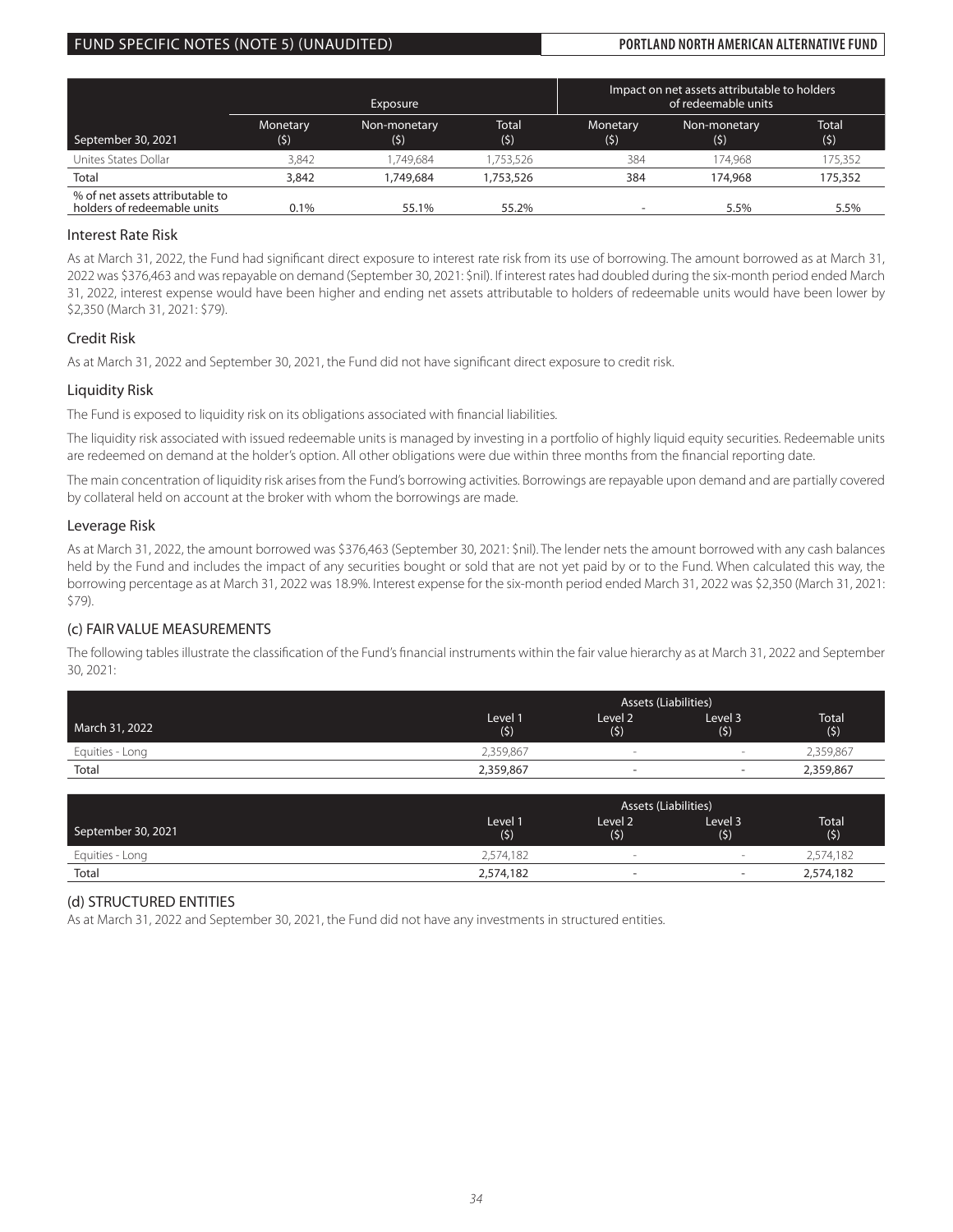## 1. GENERAL INFORMATION

Portland 15 of 15 Alternative Fund, Portland Global Alternative Fund, Portland Life Sciences Alternative Fund and Portland North American Alternative Fund (each a Fund and collectively referred to as the Funds) are open-ended alternative mutual funds created under the laws of Ontario in Canada and governed by a master declaration of trust as amended and restated from time to time. The Funds offer units to the public under a simplified prospectus dated April 11, 2022, as may be amended from time to time (the Prospectus). The formation date of the Funds and commencement of operations dates of each series of the Funds are as follows:

|                                          | <b>Formation Date</b> | <b>Commencement of Operations</b> |                   |  |
|------------------------------------------|-----------------------|-----------------------------------|-------------------|--|
| Name of Fund                             | of Fund               | Series A                          | Series F          |  |
| Portland 15 of 15 Alternative Fund       | April 27, 2007        | May 29, 2014                      | May 29, 2014      |  |
| Portland Global Alternative Fund         | June 25, 2007         | December 17, 2013                 | December 17, 2013 |  |
| Portland Life Sciences Alternative Fund  | March 4, 2021         | April 15, 2021                    | April 15, 2021    |  |
| Portland North American Alternative Fund | April 17, 2020        | April 17, 2020                    | April 17, 2020    |  |

Portland Investment Counsel Inc. (the Manager) is the Investment Fund Manager, Portfolio Manager and Trustee of the Funds. The head office of the Funds is 1375 Kerns Road, Suite 100, Burlington, Ontario L7P 4V7. These financial statements are presented in Canadian dollars and were authorized for issue by the board of directors of the Manager on May 9, 2022. The Funds are authorized to issue an unlimited number of units in an unlimited number of series.

Each Fund is considered an "alternative mutual fund" according to National Instrument 81-102, meaning it is permitted to use strategies generally prohibited by conventional mutual funds, such as the ability to invest up to 20% of its net asset value (NAV) in securities of a single issuer (rather than 10% for conventional mutual funds); the ability to invest up to 100% or more of its NAV in physical commodities either directly or through the use of specified derivatives; borrow, up to 50% of its NAV, cash to use for investment purposes; sell, up to 50% of its NAV, securities short (the combined level of cash borrowing and short selling is limited to 50% in aggregate); and aggregate exposure up to 300% of its NAV. The following table presents the investment objective of each Fund.

| Name of Fund                             | <b>Investment Objective</b>                                                                                                                                                                                                                                                        |
|------------------------------------------|------------------------------------------------------------------------------------------------------------------------------------------------------------------------------------------------------------------------------------------------------------------------------------|
| Portland 15 of 15 Alternative Fund       | Provide positive long-term total returns by investing primarily in a portfolio of global equities and debt-like<br>securities. In selecting its investment, the Fund considers 15 principles/attributes, which the Manager<br>believes, will result in successful wealth creation. |
| Portland Global Alternative Fund         | Provide positive long-term total returns consisting of both income and capital gains by investing primarily<br>in a portfolio of global equities and debt-like securities.                                                                                                         |
| Portland Life Sciences Alternative Fund  | Provide positive long-term total returns by investing primarily in a portfolio of securities focused on com-<br>panies active in the healthcare sector.                                                                                                                            |
| Portland North American Alternative Fund | Achieve, over the long-term, preservation of capital and a satisfactory return through focused investing in<br>long security positions.                                                                                                                                            |

The statements of financial position of the Funds are as at March 31, 2022 and September 30, 2021, as applicable. The statements of comprehensive income, changes in net assets attributable to holders of redeemable units, and cash flows of the Funds are for the six-month periods ending March 31, 2022 and March 31, 2021, as applicable.

## 2. BASIS OF PRESENTATION

These financial statements of the Funds have been prepared in accordance with International Financial Reporting Standards (IFRS) as issued by the International Accounting Standards Board (IASB). The financial statements have been prepared under the historical cost convention, as modified by the revaluation of financial assets and financial liabilities (including derivative financial instruments) at fair value through profit or loss (FVTPL).

## 3. SUMMARY OF SIGNIFICANT ACCOUNTING POLICIES

### Financial instruments

### (a) Classification

The Funds classify financial assets based on the business model used for managing such financial assets and the contractual cash flow characteristics of those financial assets. Each Fund may be divided into sub-portfolios that have different business models. Where contractual terms of the financial asset give rise on specified dates to cash flows that are solely payments of principal and interest on the principal amount outstanding (SPPI test), the financial asset will be classified as a financial asset at amortized cost.

The Funds classify their investment in equities, fixed income securities and derivatives as financial assets or financial liabilities at FVTPL. The Funds' obligation for net assets attributable to holders of redeemable units does not meet the criteria for equity treatment and therefore is presented as a liability on the statement of financial position. The Funds have elected to classify their obligations for net assets attributable to holders of redeemable units as financial liabilities at FVTPL.

All remaining assets and liabilities of the Funds are classified as amortized cost and are reflected at the amount required to be paid, discounted to reflect the time value of money when appropriate.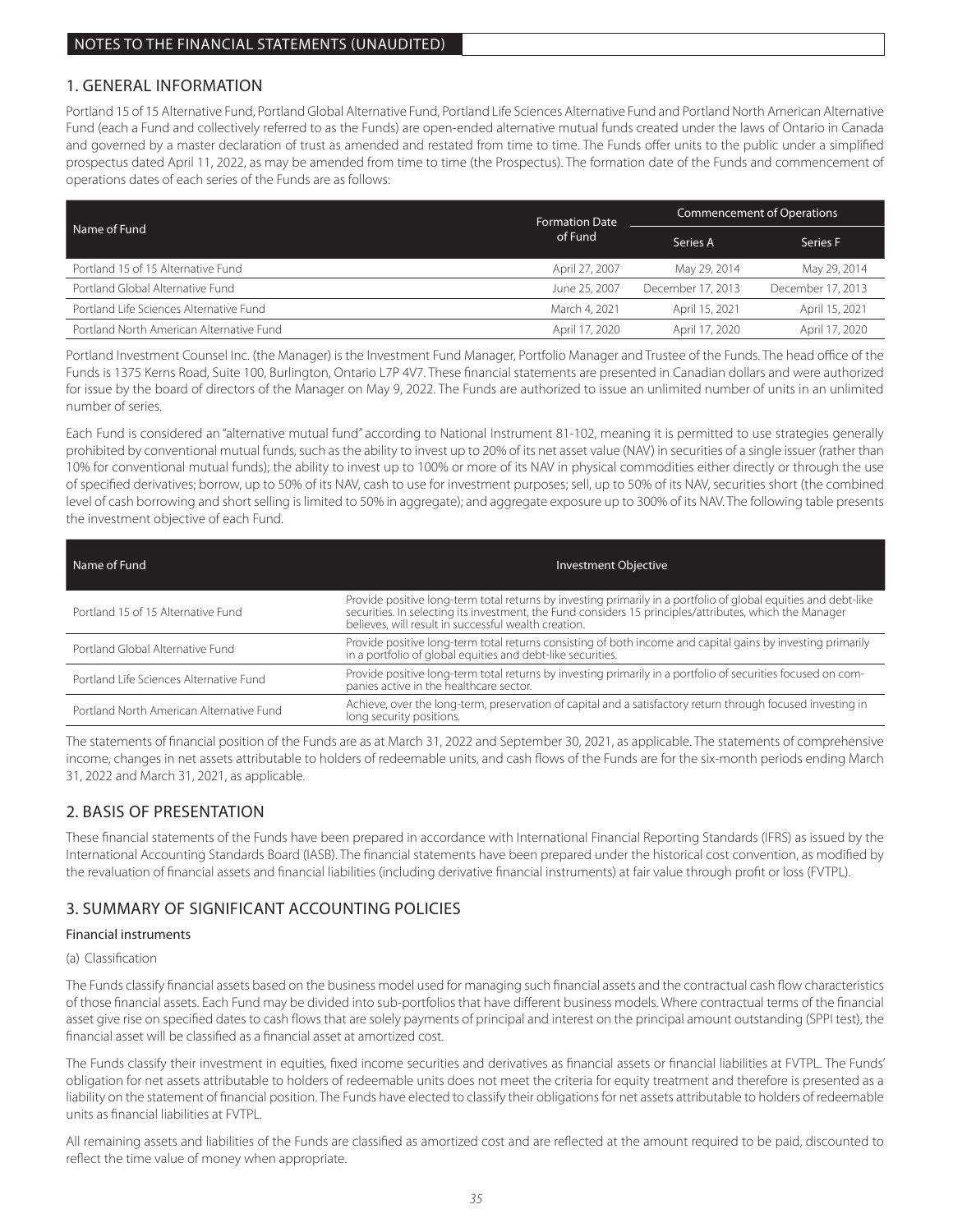The Funds accounting policies for measuring the fair value of its investments and derivatives are similar to those used in measuring its NAV for unitholder transactions; therefore it is expected that net assets attributable to holders of redeemable units will be the same in all material respects as the NAV per unit used in processing unitholder transactions.

Financial assets and liabilities may be offset and the net amount reported in the statements of financial position when there is a legally enforceable right to offset the recognized amounts and there is an intention to settle on a net basis, or to realize the asset and settle the liability simultaneously. In the normal course of business, the Funds may enter into various master netting agreements or similar agreements that do not meet the criteria for offsetting in the statements of financial position but still allow the related amounts to be set off in certain circumstances, such as bankruptcy, certain events of default or termination of the contracts.

### (b) Recognition, de-recognition and measurement

Purchases and sales of financial assets are recognized on their trade date - the date on which the Funds commit to purchase or sell the investment. Financial assets and liabilities are initially recognized at fair value. Transaction costs incurred to acquire financial assets at FVTPL are expensed as incurred in the statements of comprehensive income. Subsequent to initial recognition, all financial assets and liabilities at FVTPL are measured at fair value. Unrealized gains and losses arising from changes in fair value of the FVTPL category are presented in the statements of comprehensive income within 'Change in unrealized appreciation (depreciation) on investments' in the period in which they arise. Financial assets at amortized cost are subsequently measured at amortized cost, less any impairment losses. Transaction costs incurred on financial assets or liabilities at amortized cost are amortized over the life of the asset or liability.

Financial assets are de-recognized when the rights to receive cash flows have expired or the Funds have transferred substantially all the risks and rewards of ownership. Upon disposal, the difference between the amount received and the average cost to acquire the financial asset (for financial assets at FVTPL) or the amortized cost (for financial assets at amortized cost) is included within 'Net realized gain (loss) on investments' in the statements of comprehensive income.

### Fair value measurement

Fair value is the price that would be received to sell an asset or paid to transfer a liability in an orderly transaction between market participants at the measurement date. The fair value of financial assets and liabilities traded in active markets (such as publicly traded derivatives and marketable securities) are based on quoted market prices at the close of trading on the reporting date. The Funds use the last traded market price for both financial assets and financial liabilities where the last traded price falls within that day's bid-ask spread. In circumstances where the last traded price is not within the bid-ask spread, the Manager determines the point within the bid-ask spread that is most representative of fair value based on the specific facts and circumstances. If there has been no trade, the mid price (average bid and asking price) as of the close of the business on the reporting date is used to approximate fair value. The Funds' policy is to recognize transfers into and out of the fair value hierarchy levels as of the date of the event or change in circumstances giving rise to the transfer.

The fair value of bonds is based on closing bid quotations provided by independent security pricing services.

### Structured entities

A structured entity is an entity that has been designed so that voting or similar rights are not the dominant factor in deciding who controls the entity, such as when any voting rights relate to administrative tasks only and the relevant activities are directed by means of contractual arrangements. A structured entity often has some or all of the following features or attributes:

### a) restricted activities;

b) a narrow and well-defined objective, such as to provide investment opportunities for investors by passing on risks and rewards associated with the assets of the structured entity to investors;

c) insufficient equity to permit the structured entity to finance its activities without subordinate financial support; and

d) financing in the form of multiple contractually linked instruments to investors that create concentrations of credit or other risks (tranches).

The Funds consider all of their investments in exchange traded funds (ETFs) to be investments in unconsolidated structured entities. ETFs are bought and sold on the stock market on which they are traded and are valued at the last traded price as per above section on Fair Value Measurement.

The change in fair value of each ETF is included in the statements of comprehensive income in 'Change in unrealized appreciation (depreciation) of the investments'.

### Revenue recognition

'Interest for distribution purposes' shown on the statements of comprehensive income represents the stated rate of interest earned by the Funds on fixed income securities accounted for on an accrual basis, as applicable. The Funds do not amortize premiums paid or discounts received on the purchase of fixed income securities other than zero coupon debt securities. Interest receivable is shown separately in the statements of financial position based on the debt instruments' stated rates of interest. Dividends on equity investments are recognized as income on the ex-dividend date.

### Foreign currency translation

The Funds' subscriptions and redemptions are denominated in Canadian dollars, which is also its functional and presentation currency. Foreign currency transactions are translated into the functional currency using the exchange rates prevailing at the dates that transactions occur. Assets and liabilities denominated in a foreign currency are translated into the functional currency using the exchange rate prevailing at the reporting date. Foreign exchange gains and losses related to assets and liabilities at amortized cost are recognized in profit and loss and are presented as 'Foreign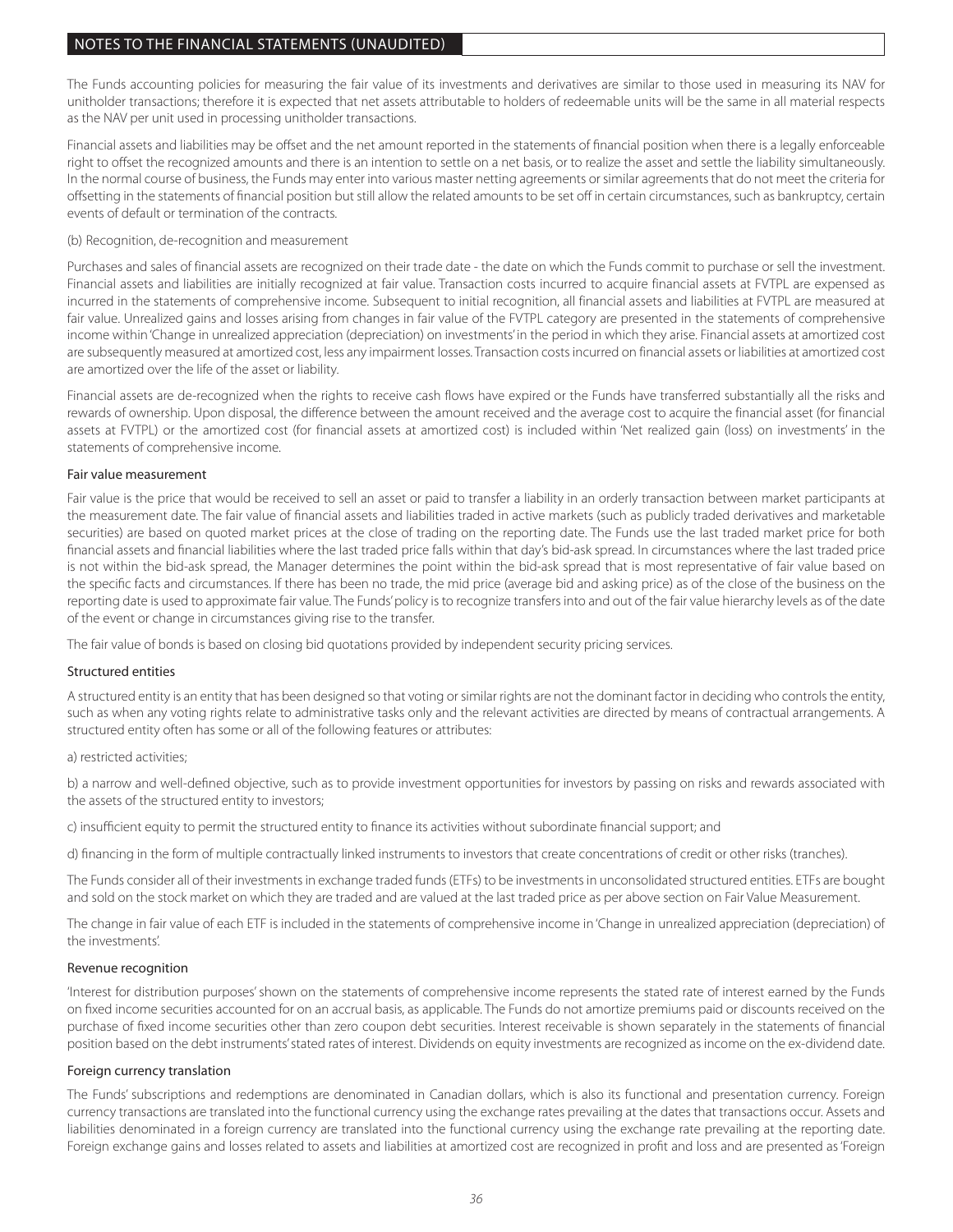exchange gain (loss) on cash and other net assets' on the statements of comprehensive income. Realized foreign exchange gains and losses related to investments are recognized when incurred and are presented in the statements of comprehensive income within 'Net realized gain (loss) on investments'..

Unrealized exchange gains or losses on investments are included in 'Change in unrealized appreciation (depreciation) of investments' in the statements of comprehensive income.

'Foreign exchange gain (loss) on cash and other net assets' arise from sale of foreign currencies, currency gains or losses realized between trade and settlement dates on securities transactions, and the difference between the recorded amounts of dividend, interest and foreign withholding taxes and the Canadian dollar equivalent of the amounts actually received or paid.

### Cash and cash equivalents

The Funds consider highly liquid investments with an original maturity of three months or less that are readily convertible to known amounts of cash and which are subject to an insignificant risk of changes in value to be cash equivalents. Cash is comprised of deposits with financial institutions. Where cash and cash equivalents are in net bank overdraft positions, these are presented as current liabilities in the statements of financial position.

### Cost of investments

The cost of investments represents the cost for each security and amortization of premiums and discounts on fixed income securities with the exception of zero coupon bonds. The cost of each investment is determined on an average basis by dividing the total cost of such investment by the number of shares purchased. On the schedule of investment portfolio, transaction costs have been deducted in aggregate from the total cost of individual investments.

### Redeemable units

The Funds issue multiple series of redeemable units, which are redeemable at the holder's option and do not have identical rights. Therefore, such units are classified as financial liabilities. Redeemable units can be put back to the Funds at any redemption date for cash equal to a proportionate share of the Funds' NAV attributable to the unit series. Units are redeemable daily.

Redeemable units are issued and redeemed at the holder's option at prices based on the Fund's NAV per unit at the time of issue or redemption. The NAV per unit is calculated by dividing the NAV of each series of redeemable units by the total number of outstanding redeemable units of each respective series.

### Expenses

Expenses of the Funds, including management fees, performance fees and other operating expenses, are recorded on an accrual basis. Interest charged on margin borrowing is recorded on an accrual basis.

Transaction costs associated with investment transactions for financial assets and liabilities at FVTPL, including brokerage commissions, have been expensed on the statements of comprehensive income.

### Increase (decrease) in net assets attributable to holders of redeemable units per unit

'Increase (Decrease) in Net Assets Attributable to Holders of Redeemable Units per Unit' in the statements of comprehensive income represents the Increase (Decrease) in Net Assets Attributable to Holders of Redeemable Units per Series, divided by the daily average units outstanding of that series during the reporting period.

### Distributions to the unitholders

Distributions will be made to unitholders only at such times and in such amounts as may be determined at the discretion of the Manager. The Funds are required to distribute enough net income and net realized capital gains so that they do not have to pay ordinary income taxes. All distributions by the Funds will be automatically reinvested in additional units of the Fund held by the investor at the NAV per unit thereof, unless the investor notifies the Manager in writing that cash distributions are preferred.

Management fee distributions are accounted for as distributions for financial reporting purposes and reinvested in additional units of the same series of a Fund. Management fee distributions and are paid first out of net income or net realized capital gains and, thereafter, out of capital.

### Allocation of income and expense, and realized and unrealized gains and losses

Management fees and other costs directly attributable to a series are charged to that series. Each Fund's shared operating expenses, income, and realized and unrealized gains and losses are generally allocated proportionately to each series based upon the relative NAV of each series.

### Collateral

Cash collateral provided by the Funds is identified in the statements of financial position as 'Margin accounts' and is not included as a component of cash and cash equivalents.

Collateral other than cash is classified in the statements of financial position separately from other assets and liabilities as 'Investments - pledged as collateral' if the party to whom the collateral is provided has the right by contract or custom to sell or re-pledge the collateral.

### Allocation of non-cash items on the statement of cash flows

The Funds include only the net cash flow impact and do not include non-cash switches between series of a Fund that occurred during the period in 'Proceeds from redeemable units issued' or 'Amount paid on redemption of redeemable units'. The below non-cash switches have been excluded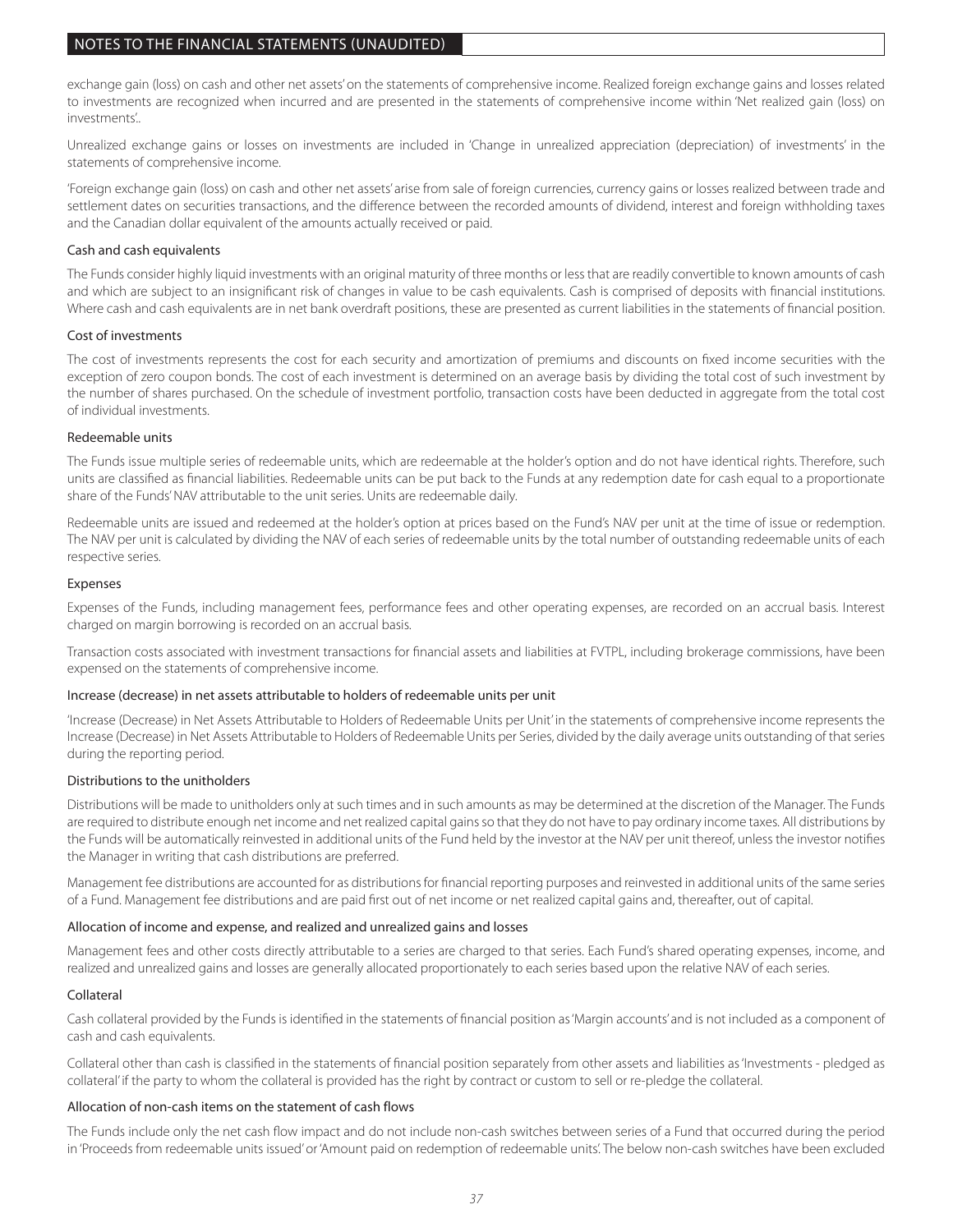from each Fund's operation and financing activities on the statements of cash flows for the six-month periods ended March 31, 2022 and March 31, 2021.

|                                          | March 31, 2022<br>(5) | March 31, 2021<br>(5) |
|------------------------------------------|-----------------------|-----------------------|
| Portland 15 of 15 Alternative Fund       | 72.539                | 43.664                |
| Portland Global Alternative Fund         | $\,$                  | $\sim$                |
| Portland Life Sciences Alternative Fund  | $\sim$                | $\sim$                |
| Portland North American Alternative Fund | 85.965                | 26.488                |

### Future accounting changes

*New standards, amendments and interpretations effective after January 1, 2022 and that have not been early adopted*

There are no new accounting standards effective after January 1, 2022, which affect the accounting policies of the Funds.

## 4. CRITICAL ACCOUNTING ESTIMATES AND JUDGMENTS

The preparation of financial statements requires management to use judgment in applying its accounting policies and to make estimates and assumptions about the future. The following discusses the most significant accounting judgments and estimates the Funds have made in preparing these financial statements.

### Fair value of securities not quoted in an active market

The fair value of such securities not quoted in an active market may be determined by the Funds using reputable pricing sources (such as pricing agencies) or indicative prices. Such values may be indicative and not executable or binding. The Funds would exercise judgement and estimates on the quantity and quality of pricing sources used. Where no market data is available, the Funds may value positions using their own models, which are usually based on valuation methods and techniques generally recognized as standard within the industry. The inputs into these models use observable data, to the extent practicable. However, areas such as credit risk (both own and counterparty), volatilities and correlations require management to make estimates. Changes in assumptions about these factors could affect the reported fair value of financial instruments. The determination of what constitutes 'observable' requires significant judgment by the Funds. The Funds consider observable data to be market data that is readily available, regularly distributed or updated, reliable and verifiable, not proprietary, and provided by independent sources that are actively involved in the relevant market.

### 5. FINANCIAL INSTRUMENTS

### (a) Offsetting of Financial Assets and Financial Liabilities

The Funds may have a master netting or similar arrangements in place with the counterparty for borrowing and the execution of forward currency contracts. This means that in the event of default or bankruptcy, the Fund may set off the assets held with the counterparty against the liabilities it owes to the same counterparty. The contracts in place under these arrangements that settle on the same date have been offset and presented as a net figure in the statements of financial position of the Fund and the table below, where there is a legally enforceable right and an intention to settle the contracts on a net basis. There is no collateral associated with these arrangements.

### (b) Risk Management

The Funds' investment activities may be exposed to various financial risks, including market risk (which includes price risk, currency risk and interest rate risk), concentration risk, credit risk and liquidity risk. The Funds' risk management goals are to ensure that the outcome of activities involving risk is consistent with the Funds' investment objectives and risk tolerance per the Funds' Prospectus. All investments result in a risk of loss of capital.

For a detailed discussion of risks associated with each Fund, refer to the 'Fund Specific Notes to the Financial Statements'.

### Price risk

Price risk is the risk that the fair value or future cash flows of financial instruments will fluctuate due to changes in market prices (other than those arising from interest rate risk or currency risk). Financial instruments held by the Funds are susceptible to market price risk arising from uncertainties about future prices of the instruments.

### Leverage risk

When a Fund makes investments in derivatives, borrows cash for investment purposes, or uses physical short sales on equities, fixed-income securities or other portfolio assets, leverage may be introduced into each Fund. Leverage occurs when a Fund borrows to invest or when a Fund's notional exposure to underlying assets is greater than the amount invested. It is an investment technique that can magnify gains and losses. Consequently, any adverse change in the value or level of the Fund's investments, or of the underlying assets, rate or index to which the Fund's investments relate, may amplify losses compared to those that would have been incurred if the Fund had not borrowed to invest or if the underlying asset had been directly held by a Fund. This may result in losses greater than if the Fund had not borrowed to invest, or, in the case of derivatives, losses greater than the amount invested in the derivative itself. The Funds may borrow, up to 50% of their NAV, cash to use for investment purposes and are subject to an aggregate exposure limit of 300% of their net asset values. The Fund pledges securities as collateral and is able to borrow up to limits imposed by the broker it has pledged the collateral to. The amount of borrowing allowed by the broker depends on the nature of the securities pledged. The Fund pays interest on the amounts borrowed. Interest is accrued daily and paid monthly.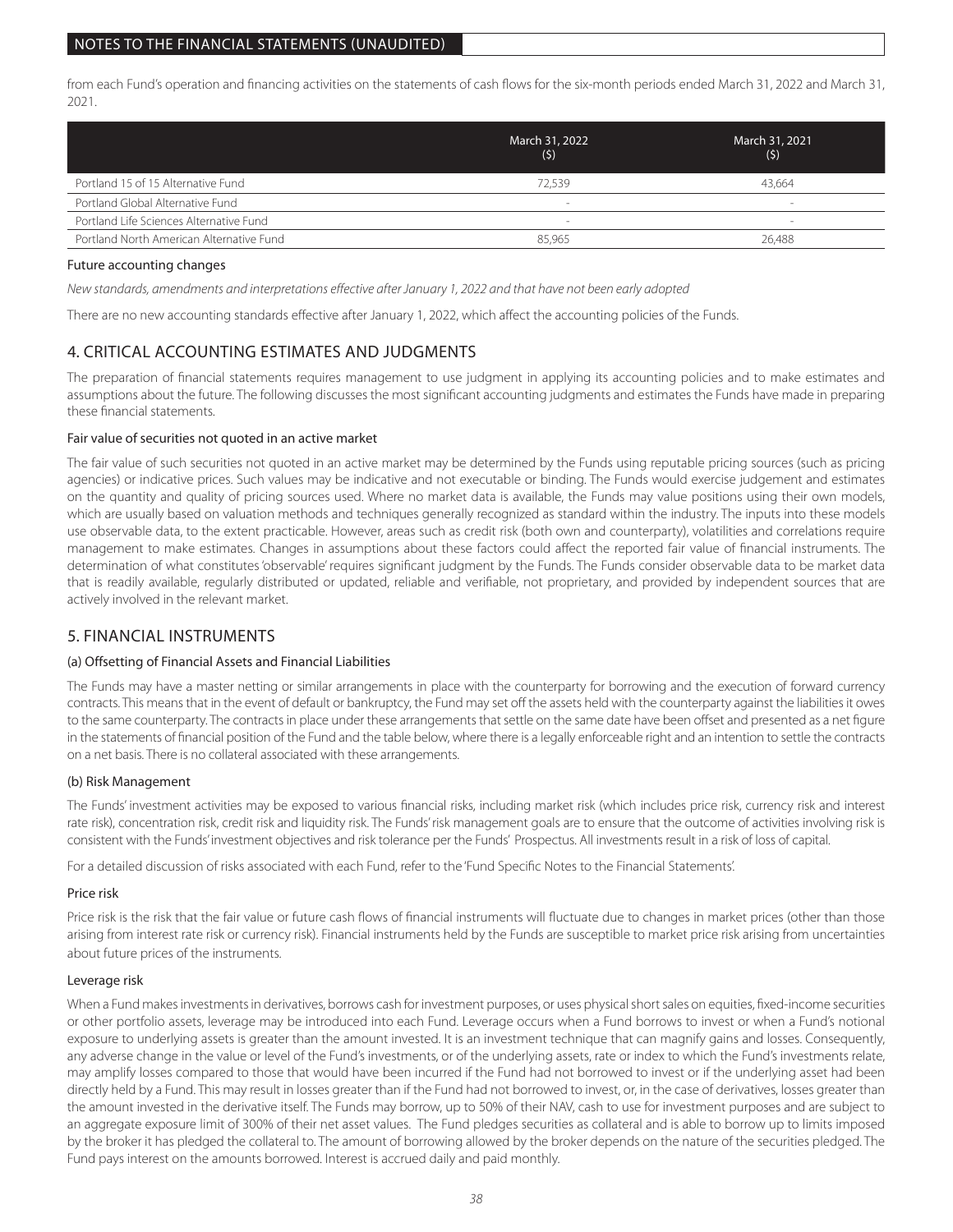### Concentration risk

Concentration risk arises as a result of the concentration of exposures within the same category, whether it is geographical location, asset type or industry sector. The Funds are subject to increased concentration risk as they are permitted to invest up to 20% of their NAV in the securities of a single issuer.

### Currency risk

Currency risk is the risk that the value of a financial instrument will fluctuate due to changes in foreign exchange rates. Securities included in the Funds may be valued in or have exposure to currencies other than the Canadian dollar and when measured in Canadian dollars, be affected by fluctuations in the value of such currencies relative to the Canadian dollar.

### Interest rate risk

Interest rate risk arises on interest-bearing financial instruments having fixed interest rates held by the Funds, such as bonds and borrowings. The fair value and future cash flows of such instruments will fluctuate due to changes in market interest rates.

### Credit risk

Credit risk is the risk that the issuer of a debt security (including preferred shares) or counterparty to a financial instrument will fail to pay the interest or to repay the principal or discharge an obligation of a commitment that it has entered into with the Fund.

All transactions in listed securities are executed with approved brokers. The risk of default is considered minimal, as delivery of all securities sold is only made once the broker has received payment.

### Liquidity risk

Liquidity risk is the risk that the Funds will encounter difficulty in meeting their obligations associated with financial liabilities. The Funds are exposed to daily cash redemptions. As a result, the Funds invest the majority of assets in investments that are traded in an active market and can be readily disposed of. There can be no assurance that an active trading market for the investments will exist at all times, or that the prices at which the securities trade accurately reflect their values.

In accordance with securities regulations, each Fund must maintain at least 90% of assets in liquid investments at time of purchase. In addition, the Funds may borrow, up to 50% of their NAV, cash to use for investment purposes and are subject to an aggregate exposure limit of 300% of their net asset values. The Funds may not invest more than 20% of its net assets at the time of purchase in securities of a single issuer nor invest in more than 10% of any issuer's outstanding voting securities at the time of purchase.

### (c) Fair value of financial instruments

Financial instruments measured at fair value are classified according to a fair value hierarchy that reflects the importance of the inputs used to perform each valuation. The fair value hierarchy is made up of the following levels:

Level 1 - quoted prices (unadjusted) in active markets for identical assets or liabilities that the entity can access at the measurement date;

Level 2 - inputs other than quoted prices included within Level 1 that are observable for the asset or liability, either directly or indirectly; and

Level 3 - inputs are unobservable for the asset or liability.

The fair value hierarchy requires the use of observable market data each time such data exists. A financial instrument is classified at the lowest level of the hierarchy for which significant input has been considered in measuring fair value. Fair values are classified as Level 1 when the related security or derivative is actively traded and a quoted price is available. If an instrument classified as Level 1 subsequently ceases to be actively traded, it is transferred out of Level 1. In such cases, instruments are reclassified into Level 2, unless the measurement of its fair value requires the use of significant unobservable inputs, in which case it is classified as Level 3. The Funds' policy is to recognize transfers into and out of the fair value hierarchy levels as of the date of the event or change in circumstances giving rise to the transfer.

### 6. REDEEMABLE UNITS

The Funds are permitted to issue an unlimited number of series of units, having such terms and conditions as the Manager may determine. Additional series may be offered in the future on different terms. Each unit of a series represents an undivided ownership interest in the net assets of the Fund attributable to that series of units.

The Funds endeavor to invest capital in appropriate investments in conjunction with their investment objectives. The Funds maintain sufficient liquidity to meet redemptions, such liquidity being augmented by short-term borrowings or disposal of investments, where necessary.

Units of the Funds are available in multiple series as outlined below. The principal difference between the series of units relates to the management fee payable to the Manager, the compensation paid to dealers, distributions and the expenses payable by the series. Units of each Fund are entitled to participate in its liquidation of assets on a series basis. Units are issued as fully paid and non-assessable and are redeemable at the NAV per unit of the applicable series of units being redeemed, determined at the close of business on the day the redemption request is submitted.

### Series A Units are available to all investors.

Series F Units are available to investors who participate in fee-based programs through their dealer and whose dealer has signed a Series F Agreement with the Manager, investors for whom the Funds do not incur distribution costs, or individual investors approved by the Manager.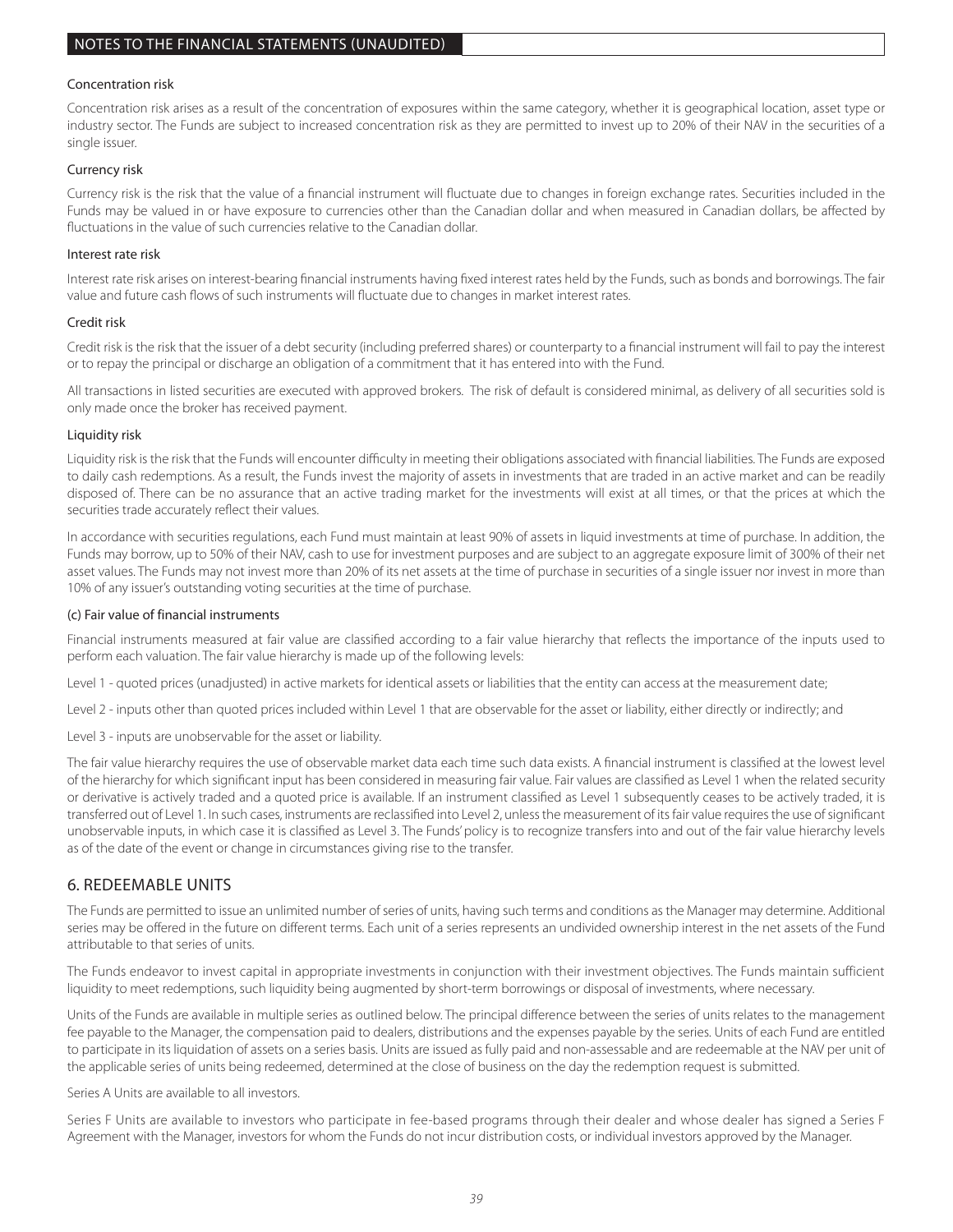Series O Units are available to certain institutional investors. The Funds have not yet issued any Series O Units.

The number of units issued and outstanding for the six-month periods ended March 31, 2022 and March 31, 2021 were as follows:

| March 31, 2022                           | <b>Beginning Balance</b> | Units Issued<br><b>Including Switches</b><br>from Other Series | <b>Units Reinvested</b>  | <b>Units Redeemed</b><br><b>Including Switches</b><br>from Other Series | <b>Ending Balance</b> | Weighted Average<br><b>Number</b><br>of Units |
|------------------------------------------|--------------------------|----------------------------------------------------------------|--------------------------|-------------------------------------------------------------------------|-----------------------|-----------------------------------------------|
| Portland 15 of 15 Alternative Fund       |                          |                                                                |                          |                                                                         |                       |                                               |
| Series A Units                           | 558,571                  | 163,900                                                        | $\overline{\phantom{a}}$ | 49,907                                                                  | 1,672,564             | 1,615,721                                     |
| Series F Units                           | 739.699                  | 93,046                                                         | $\sim$                   | 42,250                                                                  | 790,495               | 755,208                                       |
| Portland Global Alternative Fund         |                          |                                                                |                          |                                                                         |                       |                                               |
| Series A Units                           | 219.329                  | $\overline{\phantom{a}}$                                       | $\overline{\phantom{a}}$ | 12.692                                                                  | 206,637               | 212,954                                       |
| Series F Units                           | 7.762                    | 301                                                            | $\sim$                   | $\sim$                                                                  | 8,063                 | 7,833                                         |
| Portland Life Sciences Alternative Fund  |                          |                                                                |                          |                                                                         |                       |                                               |
| Series A Units                           | 41,830                   | 30,233                                                         | $\overline{\phantom{a}}$ |                                                                         | 72,063                | 57,361                                        |
| Series F Units                           | 14.942                   | 6,826                                                          | $\sim$                   | $\overline{\phantom{a}}$                                                | 21,768                | 17.966                                        |
| Portland North American Alternative Fund |                          |                                                                |                          |                                                                         |                       |                                               |
| Series A Units                           | 89.743                   | 6.949                                                          | 2.429                    | 12.044                                                                  | 87.077                | 86,445                                        |
| Series F Units                           | 168.435                  | 18.827                                                         | 4.568                    | 85.404                                                                  | 106.426               | 144.780                                       |

| March 31, 2021                           | <b>Beginning Balance</b> | <b>Units Issued</b><br><b>Including Switches</b><br>from Other Series | <b>Units Reinvested</b>  | <b>Units Redeemed</b><br><b>Including Switches</b><br>from Other Series | <b>Ending Balance</b> | Weighted Average<br><b>Number</b><br>of Units |
|------------------------------------------|--------------------------|-----------------------------------------------------------------------|--------------------------|-------------------------------------------------------------------------|-----------------------|-----------------------------------------------|
| Portland 15 of 15 Alternative Fund       |                          |                                                                       |                          |                                                                         |                       |                                               |
| Series A Units                           | 851,881                  | 787,696                                                               |                          | 81,006                                                                  | 1,558,571             | ,232,896                                      |
| Series F Units                           | 236,257                  | 541,962                                                               | $\sim$                   | 38,520                                                                  | 739,699               | 548,487                                       |
| Portland Global Alternative Fund         |                          |                                                                       |                          |                                                                         |                       |                                               |
| Series A Units                           | 301,470                  | $\overline{\phantom{a}}$                                              | $\overline{\phantom{a}}$ | 82,141                                                                  | 219,329               | 250,696                                       |
| Series F Units                           | 14,363                   | $\sim$                                                                | $\overline{\phantom{a}}$ | 6,601                                                                   | 7,762                 | 10,077                                        |
| Portland Life Sciences Alternative Fund  |                          |                                                                       |                          |                                                                         |                       |                                               |
| Series A Units                           |                          | 41,830                                                                | $\sim$                   |                                                                         | 41,830                | 7,271                                         |
| Series F Units                           | $\overline{\phantom{a}}$ | 14,942                                                                | $\overline{\phantom{a}}$ | $\overline{\phantom{a}}$                                                | 14,942                | 12,514                                        |
| Portland North American Alternative Fund |                          |                                                                       |                          |                                                                         |                       |                                               |
| Series A Units                           | 16,296                   | 89.852                                                                | 229                      | 16.634                                                                  | 89,743                | 62,694                                        |
| Series F Units                           | 31,519                   | 178,845                                                               | 433                      | 42,362                                                                  | 168,435               | 109,212                                       |

### 7. TAXATION

Portland 15 of 15 Alternative Fund and Portland Global Alternative Fund qualify as mutual fund trusts within the meaning of the Income Tax Act (Canada) (the Tax Act).

Portland Life Sciences Alternative Fund and Portland North American Alternative Fund (collectively the Unit Trusts) have registered investment status. The Unit Trusts could be subject to a 40% tax under Part XII.2 of the Tax Act and may incur Minimum Tax as defined in the Tax Act. Minimum Tax may arise if the unit trust retains capital gains by virtue of applying: a) expenses, b) non-capital loss carry forwards, or c) dividend tax credits against those gains. Minimum Tax may also arise in certain circumstances where dividend income is retained to utilize the dividend tax credit. Minimum Tax is reflected as an expense on the statements of comprehensive income, if applicable. The Unit Trusts will be liable for tax under Part X.2 of the Tax Act if, at the end of any month, the Unit Trusts holds property that is not a "qualified investment" for an RRSP, RRIF or DPSP.

The Funds calculate taxable and net capital gains/(losses) in accordance with the Tax Act and intend to distribute sufficient net income and net realized capital gains, if any, to ensure they do not pay ordinary income tax. As a result, the Funds do not record income taxes. Since the Funds do not record income taxes, the tax benefit of capital and non-capital losses, if any, has not been reflected in the statements of financial position as a deferred income tax asset.

The Funds currently incur withholding taxes imposed by certain countries on investment income and capital gains. Such income or gains are recorded gross of withholding taxes in the statements of comprehensive income. Withholding taxes are shown as a separate item in the statements of comprehensive income.

The taxation year-end for the Funds is December 15, except for Portland Life Sciences Alternative Fund, which has taxation year-end of December 31.

The following chart presents the amount of non-capital loss carry forwards available to the Funds by year of expiry. There is no non-capital loss carry forwards for Portland North American Alternative Fund.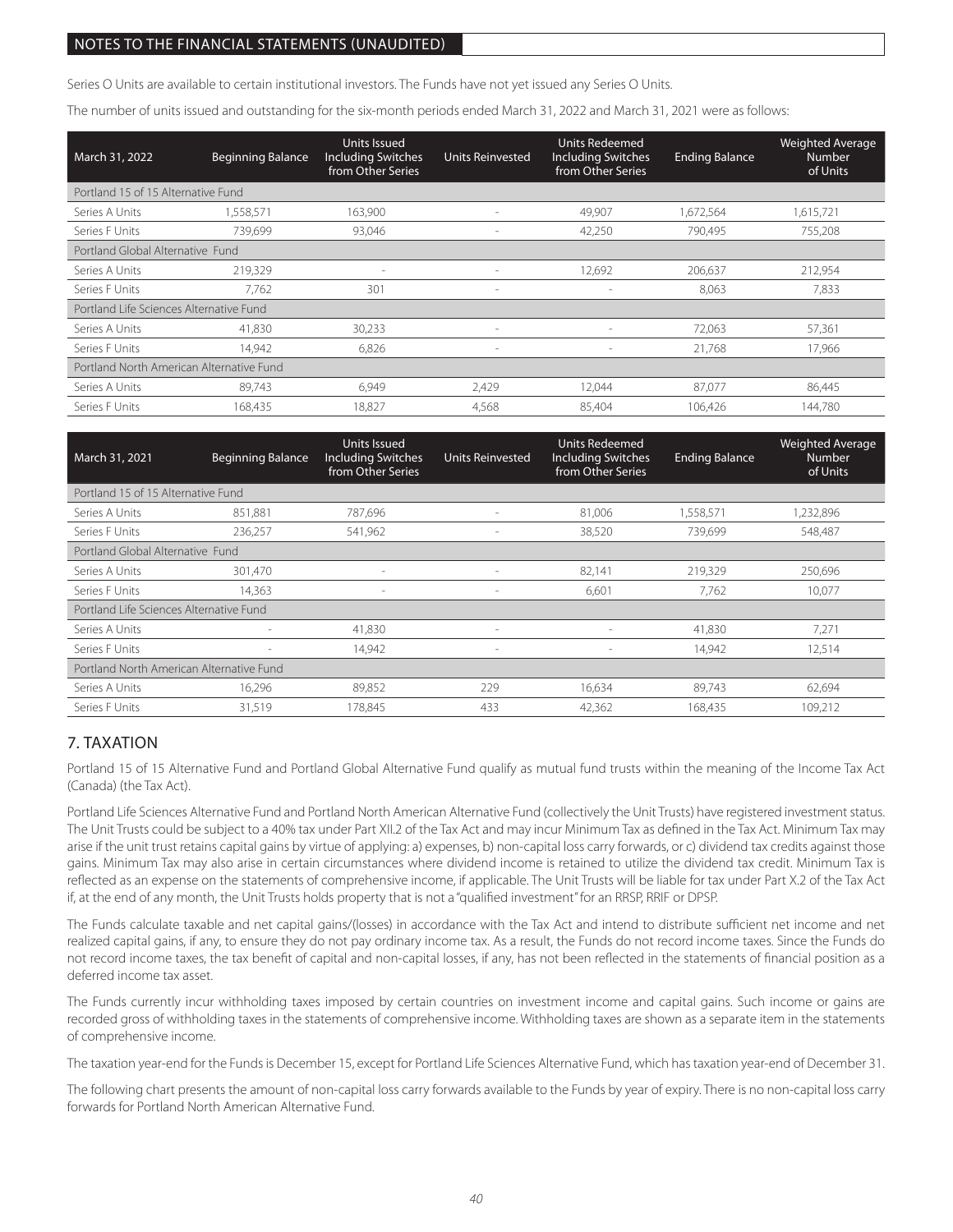|                                         | 2030<br>(5) | 2032<br>(5) | 2033<br>(5) | 2035<br>(5)              | 2038<br>(\$) | 2039<br>(5) | 2040<br>(5) | 2041<br>(5) | <b>Total</b><br>(5) |
|-----------------------------------------|-------------|-------------|-------------|--------------------------|--------------|-------------|-------------|-------------|---------------------|
| Portland 15 of 15 Alternative Fund      | $\sim$      | -           | $\sim$      | $\overline{\phantom{a}}$ | $\sim$       |             | 224.947     | 546.812     | 771.759             |
| Portland Global Alternative Fund        | 56.541      | .913        | 336.358     | 56.124                   | 15.344       |             | 31.351      |             | 497,631             |
| Portland Life Sciences Alternative Fund |             |             | $\sim$      | $\sim$                   | $\,$         |             |             | 4.806       | 4,806               |

The following chart presents the amount of unused gross capital losses which can be carried forward indefinitely by the Funds. There are no unused gross capital losses for Portland North American Alternative Fund.

|                                         | Total<br>(5) |
|-----------------------------------------|--------------|
| Portland 15 of 15 Alternative Fund      | 26,620,208   |
| Portland Global Alternative Fund        | 160,415,312  |
| Portland Life Sciences Alternative Fund | 297          |

### 8. MANAGEMENT FEES, PERFORMANCE FEES AND EXPENSES

Pursuant to the Prospectus, the Funds agree to pay management fees to the Manager, calculated and accrued daily based on a percentage of the average daily NAV of each series of each Fund and paid monthly. The annual management fees rate of the respective series of units are as follows:

|                                          | Series A<br><b>Units</b> | Series F<br><b>Units</b> |
|------------------------------------------|--------------------------|--------------------------|
| Portland 15 of 15 Alternative Fund       | 1.75%                    | 0.75%                    |
| Portland Global Alternative Fund         | 1.75%                    | 0.75%                    |
| Portland Life Sciences Alternative Fund  | .75%                     | 0.75%                    |
| Portland North American Alternative Fund | 75%                      | 0.75%                    |

Management fees on Series O Units are negotiated with the Manager. Such fees are paid directly to the Manager and are not deducted from the NAV of Series O.

The Manager is entitled to receive a performance fee (Performance Fee), calculated and accrued on each business day for each series of units and paid monthly. The Performance Fee is equal to: (a) 10% of the amount by which the NAV of the series of units on that business day (including the effect of any declared distributions on said business day and adjusted to exclude the accrual of the Performance Fee) exceeds the High Water Mark (as defined below); multiplied by (b) the number of units of that series outstanding on such business day, prior to giving effect to subscriptions, redemptions and distributions re-invested on such date. For each series of units that is subject to a Performance Fee, a high water mark (High Water Mark) will be calculated for use in the determination of the Performance Fee. The highest NAV on the last business day of the month (minus the effect of any declared distributions since the business day at which the last Performance Fee became payable) for each series of units, upon which a Performance Fee was paid, establishes a High Water Mark for each series of units which must be exceeded subsequently for the Performance Fee applicable to each series of units to be payable. At the inception of each series of a Fund to which a Performance Fee may be applicable, the High Water Mark will be the initial NAV of the series of units. Performance Fees will be accrued daily such that the NAV reflects such accrual. A separate Performance Fee is calculated for each series of units offered by a Fund.

Certain Funds may invest in mutual funds, investment funds and ETFs (collectively referred to as an Underlying Fund), and the Underlying Fund may pay a management fee and other expenses in addition to the expenses payable by the Fund. The Fund will not pay a management fee on the portion of its assets that it invests in the Underlying Fund that, to a reasonable person, would duplicate a management fee payable by the Underlying Fund for the same service.

The Manager is reimbursed for any operating expenses it incurs on behalf of the Funds, including regulatory filing fees, custodian fees, legal and audit fees, costs associated with the independent review committee, bank charges, the costs of financial reporting, and all related sales taxes. The Manager also provides key management personnel to the Funds. The Manager may charge the Funds for actual time spent by its personnel (or those of its affiliates) in overseeing the day-to-day business affairs of the Funds. The amount charged for time spent by personnel is determined based on fully allocated costs and does not include a mark-up or administration fee. The Manager may absorb operating expenses of the Funds at its discretion but is under no obligation to do so.

All management fees, Performance Fees and operating expenses payable by the Funds to the Manager are subject to GST and/or HST as applicable and will be deducted as an expense of the applicable series of units in the calculation of the NAV of such series of units.

## 9. SOFT DOLLARS

Allocation of business to brokers of the Funds is made on the basis of coverage, trading ability and fundamental research expertise. The Manager may choose to execute portfolio transactions with dealers who provide research, statistical and other similar services to the Funds or to the Manager at prices, which reflect such services (termed proprietary research). The dealers do not provide the Manager with an estimate of the cost of the research, statistical and other similar services (referred to as soft dollars).

The Manager may use third party proprietary research, which is generally also available on a subscription basis, the value of which will be used to approximate the value of research and other similar services received from third parties through commission sharing arrangements with executing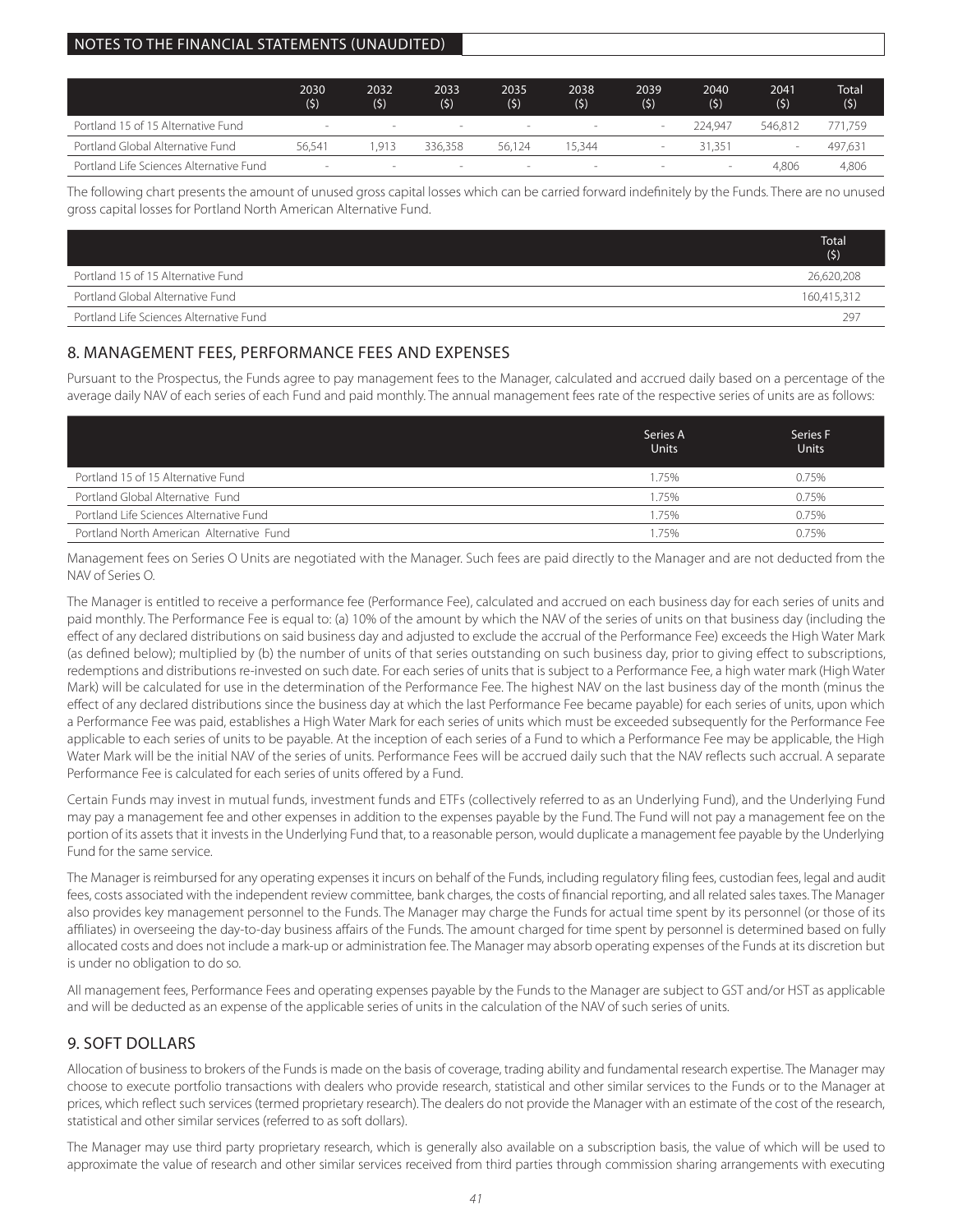brokers. Portland North American Alternative Fund has not participated in any third party soft dollar arrangements to date. The ascertainable value of the third party soft dollar arrangements in connection with portfolio transactions for the six-month periods ended March 31, 2022 and March 31, 2021 are presented in the table below.

|                                         | March 31, 2022<br>(5) | March 31, 2021<br>(5) |
|-----------------------------------------|-----------------------|-----------------------|
| Portland 15 of 15 Alternative Fund      | $\sim$                |                       |
| Portland Global Alternative Fund        | $\sim$                | 46                    |
| Portland Life Sciences Alternative Fund | 49                    |                       |

## 10. RELATED PARTY TRANSACTIONS

The following tables outline the management fees, Performance Fees and operating expense reimbursements that were paid to the Manager by the Funds during the six-month periods ended March 31, 2022 and March 31, 2021. The tables include the amount of operating expense reimbursement that was paid to affiliates of the Manager for administrative services provided in managing the day-to-day operation of the Funds and the amount of additional absorbed operating expenses that the Manager chose not to charge to the Funds. All of the dollar amounts in the tables below exclude applicable GST or HST.

| March 31, 2022                           | <b>Management Fees</b><br>(5) | <b>Performance Fees</b><br>(5) | Operating<br><b>Expense</b><br>Reimbursement<br>(5) | Absorbed<br>Operating<br>Expenses<br>(5) | Operating<br><b>Expenses</b><br>Reimbursed to<br>Affiliates of the<br>Manager<br>(5) |
|------------------------------------------|-------------------------------|--------------------------------|-----------------------------------------------------|------------------------------------------|--------------------------------------------------------------------------------------|
| Portland 15 of 15 Alternative Fund       | 141.299                       | 40.207                         | 50.908                                              | 47.025                                   | 464                                                                                  |
| Portland Global Alternative Fund         | 17.000                        | 6.190                          | 4.968                                               | 74.725                                   | 464                                                                                  |
| Portland Life Sciences Alternative Fund  | 5.675                         | $\overline{\phantom{a}}$       | .879                                                | 55.955                                   | 464                                                                                  |
| Portland North American Alternative Fund | 14.699                        | $\overline{\phantom{a}}$       | 6.567                                               | 75.715                                   | 464                                                                                  |

| March 31, 2021                           | Management Fees<br>(5) | <b>Performance Fees</b><br>(5) | Operating<br>Expense<br>Reimbursement<br>(5) | Absorbed<br>Operating<br><b>Expenses</b><br>(5) | Operating<br><b>Expenses</b><br>Reimbursed to<br>Affiliates of the<br>Manager<br>(5) |
|------------------------------------------|------------------------|--------------------------------|----------------------------------------------|-------------------------------------------------|--------------------------------------------------------------------------------------|
| Portland 15 of 15 Alternative Fund       | 80.794                 | 127.820                        | 28.149                                       | 8.047                                           | 450                                                                                  |
| Portland Global Alternative Fund         | 18.885                 | 11.832                         | 5.606                                        | 75.113                                          | 450                                                                                  |
| Portland North American Alternative Fund | 6.765                  | 29.573                         | 3.048                                        | 36.835                                          | 450                                                                                  |

The Funds owed the following amounts to the Manager excluding applicable GST or HST:

| As at March 31, 2022                     | <b>Management Fees</b><br>(5) | Performance Fees<br>(5) | <b>Operating Expense</b><br>Reimbursement<br>(5) |
|------------------------------------------|-------------------------------|-------------------------|--------------------------------------------------|
| Portland 15 of 15 Alternative Fund       | 22.517                        |                         | 8,136                                            |
| Portland Global Alternative Fund         | 2.780                         |                         | 813                                              |
| Portland Life Sciences Alternative Fund  | 1.142                         |                         | 376                                              |
| Portland North American Alternative Fund | .978                          |                         | 825                                              |

| As at September 30, 2021                 | <b>Management Fees</b><br>(5) | Performance Fees<br>(5) | <b>Operating Expense</b><br>Reimbursement<br>(5) |
|------------------------------------------|-------------------------------|-------------------------|--------------------------------------------------|
| Portland 15 of 15 Alternative Fund       | 23.089                        |                         | 8.286                                            |
| Portland Global Alternative Fund         | 2.906                         | <b>Section</b>          | 848                                              |
| Portland Life Sciences Alternative Fund  | 470                           | $\sim$                  | 164                                              |
| Portland North American Alternative Fund | 2.873                         |                         | 1.305                                            |

The Manager and/or its affiliates and key management personnel of the Manager and their family (collectively referred to as Related Parties) may invest in units of the Funds from time to time in the normal course of business. The following table presents the number of shares of each of the Funds held by the Related Parties on each reporting date.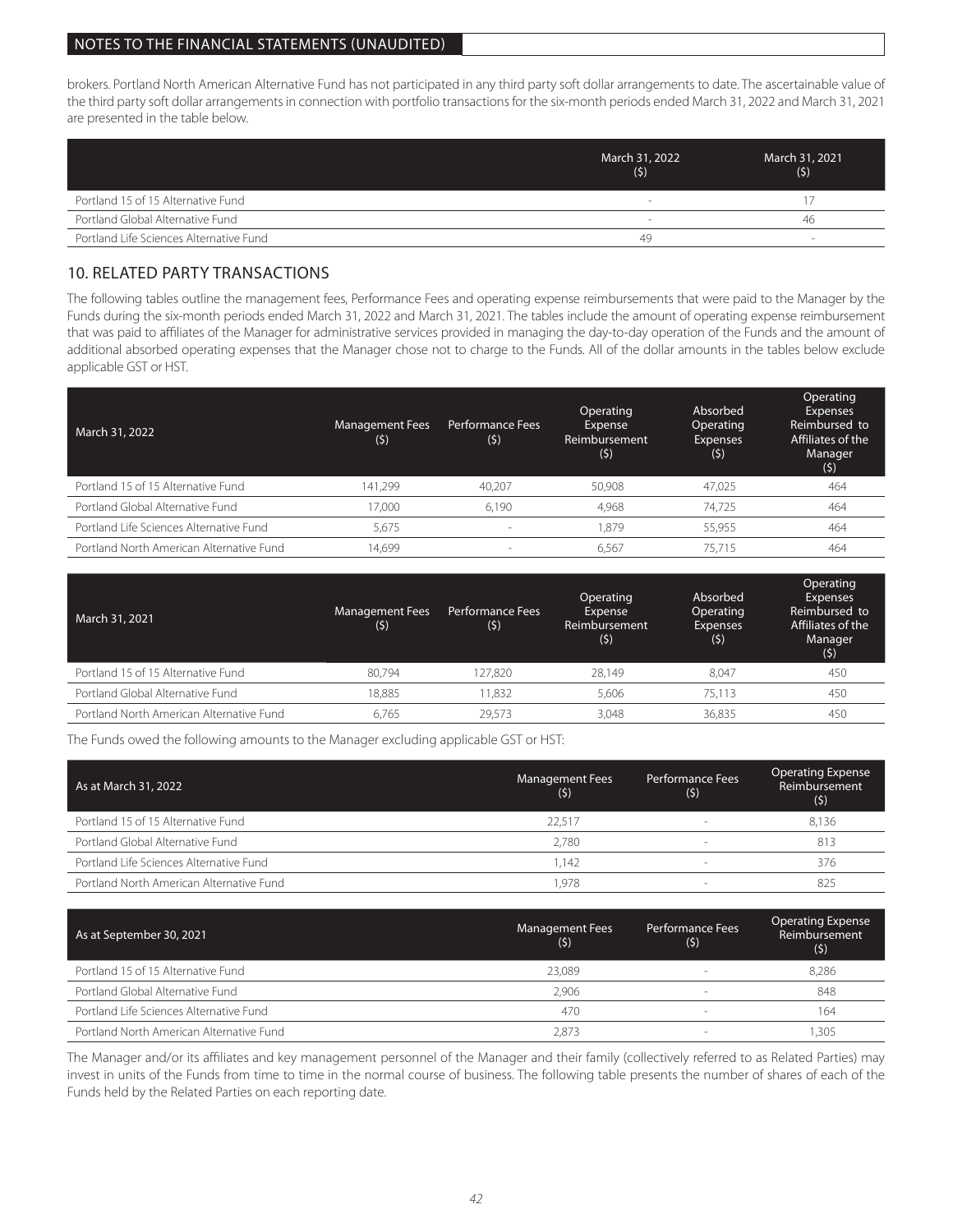|                                          | March 31, 2022 | March 31, 2021 |
|------------------------------------------|----------------|----------------|
| Portland 15 of 15 Alternative Fund       | 98.293         | 97.371         |
| Portland Global Alternative Fund         | 2.132          | 2.132          |
| Portland Life Sciences Alternative Fund  | 15,000         | $\,$           |
| Portland North American Alternative Fund | 338            | 15.102         |

## 11. BROKERAGE FACILITY

The Funds have a Settlement Services Agreement with RBC Dominion Securities Inc. (RBCDS), and have placed securities and cash on account with RBCDS as collateral for their option writing strategy and/or borrowing. Such non-cash collateral has been classified separately within the statements of financial position from other assets and is identified as 'Investments - pledged as collateral'. Cash collateral has been classified separately on the statements of financial position as 'Margin accounts'. In the event of default, including failure to make any payment or delivery to RBCDS, RBCDS may freeze the collateral property and cease the provision of settlement services. In such circumstances, RBCDS had the right to set off the collateral property to reduce or eliminate the amount owed to them. RBCDS also has the right to sell or otherwise dispose of the collateral property held on account for the Funds in order to set off against amounts owing to them from the Funds.

During the year, Portland Global Alternative Fund and Portland North American Alternative Fund made use of borrowings denominated in Canadian and/or U.S. dollars. The rate of interest payable on borrowed money in Canadian dollars is the 3-month CDOR (Canadian Dealer Offered Rate) + 50bps and in U.S. dollars is the OBFR (Overnight Bank Funding Rate) + 60bps. The facility is repayable upon demand.

The amount borrowed as at March 31, 2022 and March 31, 2021 and the minimum and maximum amounts borrowed and the amount of interest paid during the six-month periods ended March 31, 2022 and March 31, 2021 are presented below.

| March 31, 2022                           | Amount Borrowed<br>(5) | Minimum Amount<br>Borrowed<br>(5) | Maximum Amount<br><b>Borrowed</b><br>(5) | Interest Incurred<br>(5) |
|------------------------------------------|------------------------|-----------------------------------|------------------------------------------|--------------------------|
| Portland Global Alternative Fund         | 425.447                | 325.415                           | 433.342                                  | 1.967                    |
| Portland North American Alternative Fund | 376.463                |                                   | .287.653                                 | 2,350                    |

| March 31, 2021                           | Amount Borrowed<br>(5) | Minimum Amount<br>Borrowed<br>(5) | Maximum Amount<br>Borrowed<br>(5) | Interest Incurred<br>(5) |
|------------------------------------------|------------------------|-----------------------------------|-----------------------------------|--------------------------|
| Portland Global Alternative Fund         | 411.409                |                                   | 415.975                           | 95                       |
| Portland North American Alternative Fund | 18.095                 | <b>Section</b>                    | 20.010                            | 79                       |

### 12. RECONCILIATION OF NAV PER UNIT AND NET ASSETS ATTRIBUTABLE TO HOLDERS OF REDEEMABLE UNITS PER UNIT

The NAV per unit of the Funds may be higher than the net assets attributable to holders of redeemable units per unit because of the difference in the date of the month end NAV and financial statement date. As a result, the NAV per unit is higher than net assets attributable to holders of redeemable units per unit. As at March 31, 2022 and September 30, 2021, there was no difference between the NAV per unit used for transactional purposes and the net assets attributable to holders of redeemable units per unit in these financial statements.

## 13. SUBSEQUENT EVENTS

Effective on or about July 10, 2022, the auditor of the Funds will be changed from PricewaterhouseCoopers LLP to KPMG LLP.